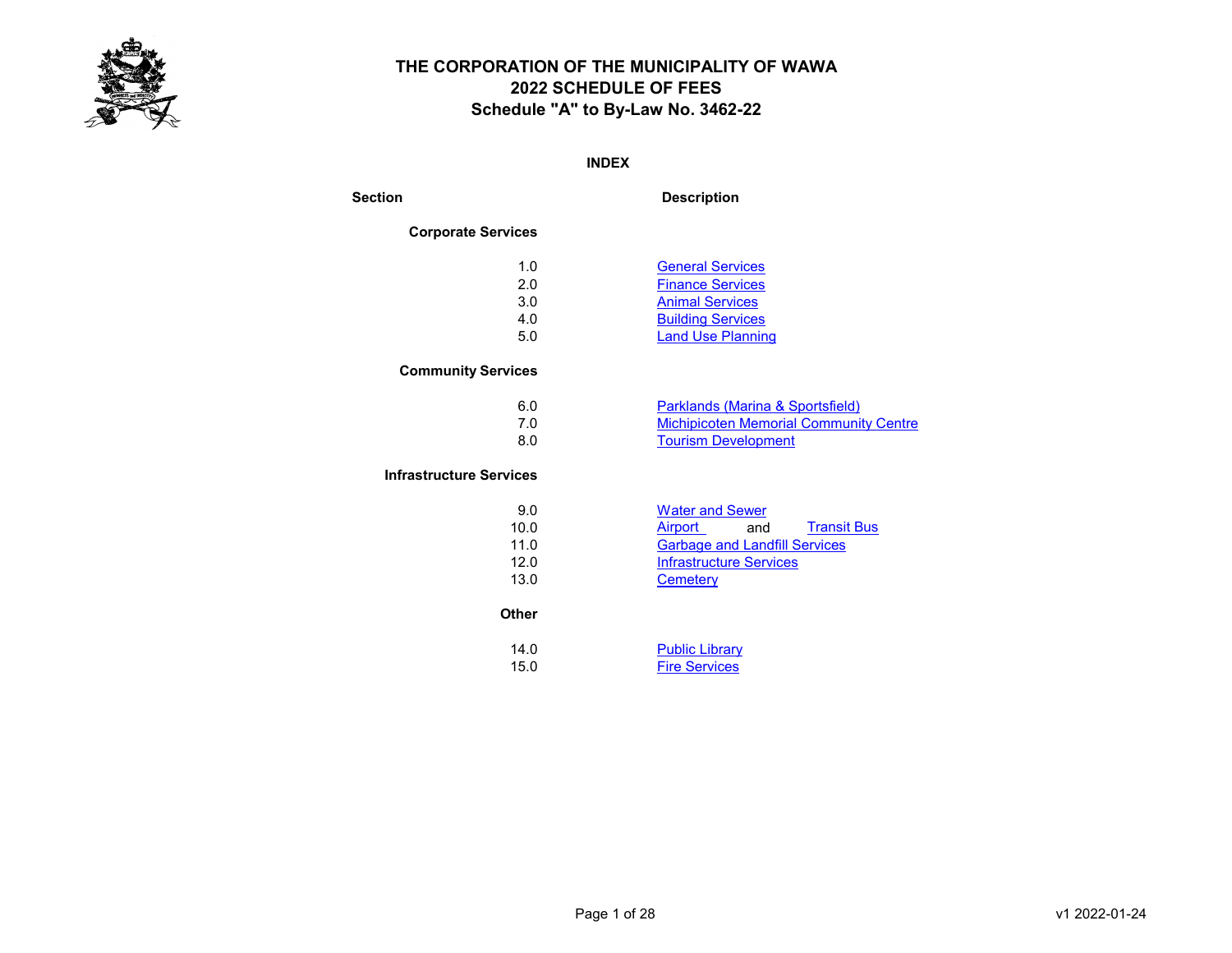

| Section                   |       |                      | Fee Detail                                                                                                              | Unit    | <b>Resident</b> | <b>HST</b>               | <b>Resident TI</b> | Non-Resident | <b>HST</b>     | Non-Res.Tl. |
|---------------------------|-------|----------------------|-------------------------------------------------------------------------------------------------------------------------|---------|-----------------|--------------------------|--------------------|--------------|----------------|-------------|
| <b>Corporate Services</b> |       |                      |                                                                                                                         |         |                 |                          |                    |              |                |             |
|                           |       | 1.0 General Services |                                                                                                                         |         |                 |                          |                    |              |                |             |
|                           |       |                      |                                                                                                                         |         |                 |                          |                    |              |                |             |
|                           | 1.1   |                      | <b>Commissioner of Oaths</b>                                                                                            |         |                 |                          |                    |              |                |             |
|                           |       | 1.1.1                | Commissioner of Oath                                                                                                    | Each    | 13.27           | 1.73                     | 15.00              | 22.12        | 2.88           | 25.00       |
|                           |       | 1.1.2                | Commissioner of Oath - Pension Forms                                                                                    | No Cost |                 |                          |                    |              |                |             |
|                           |       | 1.1.3                | <b>Document Certification</b>                                                                                           | Each    | 5.31            | 0.69                     | 6.00               | 22.12        | 2.88           | 25.00       |
|                           | $1.2$ | <b>Marriages</b>     |                                                                                                                         |         |                 |                          |                    |              |                |             |
|                           |       | 1.2.1                | Marriage Ceremony (Includes Council Chambers<br>rental) Monday-Friday, 9am to 4pm                                       | Each    | 250.00          | $\overline{\phantom{a}}$ | 250.00             | 250.00       |                | 250.00      |
|                           |       | 1.2.2                | Marriage Ceremony Witness (provided in Council<br>Chambers only)                                                        | Each    | 25.00           | $\blacksquare$           | 25.00              | 25.00        |                | 25.00       |
|                           |       | 1.2.3                | Marriage Ceremony includes Council Chambers<br>rental, Friday 5pm-7pm and Saturday 1pm-3<br>pm. With 48 Hours Notice    | Each    | 300.00          | $\blacksquare$           | 300.00             | 300.00       |                | 300.00      |
|                           |       | 1.2.4                | Marriage Ceremony includes Council Chambers,<br>Friday 5pm-7pm and Saturday 1pm-3 pm. With Less<br>than 48 Hours Notice | Each    | 400.00          | $\blacksquare$           | 400.00             | 400.00       |                | 400.00      |
|                           |       | 1.2.5                | <b>Cancellation Fee after Consultation</b>                                                                              | Each    | 100.00          | $\blacksquare$           | 100.00             | 110.00       |                | 110.00      |
|                           |       | 1.2.6                | Location Fee - Townsite                                                                                                 | Each    | 25.00           | $\blacksquare$           | 25.00              | 25.00        |                | 25.00       |
|                           |       | 1.2.7                | Location Fee - Outside of Townsite of Wawa (within<br>boundary) (plus mileage)                                          | Each    | 25.00           | $\blacksquare$           | 25.00              | 25.00        |                | 25.00       |
|                           |       | 1.2.8                | Location Fee - Outside of Municipal Boundary (plus<br>mileage)                                                          | Each    | 75.00           | $\blacksquare$           | 75.00              | 75.00        |                | 75.00       |
|                           |       | 1.2.9                | Mileage Fee - Outside of Wawa Townsite or<br><b>Municipal Boundary</b>                                                  | km      | 0.55            | $\blacksquare$           | 0.55               | 0.55         |                | 0.55        |
|                           |       | 1.2.10               | Marriage License                                                                                                        | Each    | 125.00          | $\overline{\phantom{0}}$ | 125.00             | 100.00       | $\blacksquare$ | 100.00      |
|                           | 1.3   | <b>Fax Charges</b>   |                                                                                                                         |         |                 |                          |                    |              |                |             |
|                           |       | 1.3.1                | Receiving                                                                                                               | Page    | 3.10            | 0.40                     | 3.50               | 3.98         | 0.52           | 4.50        |
|                           |       | 1.3.2                | Sending                                                                                                                 | Page    | 5.31            | 0.69                     | 6.00               | 5.75         | 0.75           | 6.50        |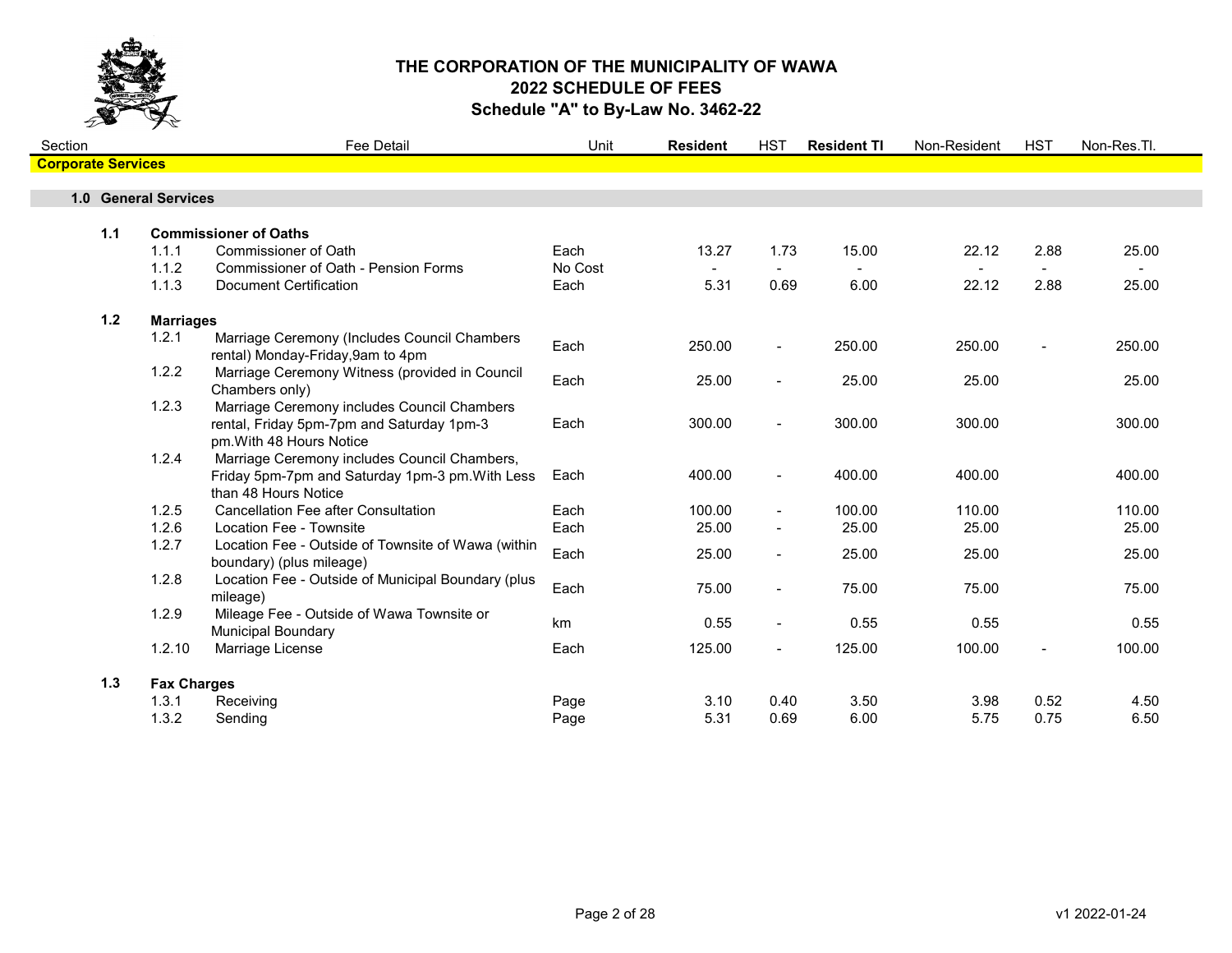

| Section |       |                      | Fee Detail                                                             | Unit          | <b>Resident</b> | <b>HST</b>   | <b>Resident TI</b> | Non-Resident   | <b>HST</b>   | Non-Res.Tl.  |
|---------|-------|----------------------|------------------------------------------------------------------------|---------------|-----------------|--------------|--------------------|----------------|--------------|--------------|
|         |       |                      | 1.0 General Services (continued)                                       |               |                 |              |                    |                |              |              |
|         |       |                      |                                                                        |               |                 |              |                    |                |              |              |
|         | $1.4$ |                      | <b>Photocopy Costs</b>                                                 |               |                 |              |                    |                |              |              |
|         |       | 1.4.1<br>1.4.2       | Private - Black Ink - 8.5 x 11 (letter)                                | Copy per Side | 0.53<br>1.55    | 0.07<br>0.20 | 0.60<br>1.75       | 0.58<br>1.71   | 0.08<br>0.22 | 0.66<br>1.93 |
|         |       |                      | Private - Colour ink - 8.5 x 11 (letter)                               | Copy per Side |                 |              |                    |                |              |              |
|         |       | 1.4.3                | Private - Sticker Paper - Black Ink - 8.5 x 11 (letter)                | Copy per Side | 1.06            | 0.14         | 1.20               | 1.16           | 0.15         | 1.31         |
|         |       | 1.4.4                | Private - Sticker Paper - Colour ink - 8.5 x 11 (letter)               | Copy per Side | 3.10            | 0.40         | 3.50               | 3.42           | 0.44         | 3.86         |
|         |       | 1.4.5                | Private - Black Ink - 8.5 x 14 (legal)                                 | Copy per Side | 0.75            | 0.10         | 0.85<br>2.45       | 0.83           | 0.11         | 0.93         |
|         |       | 1.4.6                | Private - Colour ink - 8.5 x 14 (legal)                                | Copy per Side | 2.17            | 0.28         |                    | 2.39           | 0.31         | 2.70         |
|         |       | 1.4.7                | Private - Sticker Paper - Black Ink - 8.5 x 14 (legal)                 | Copy per Side | 1.50            | 0.20         | 1.70               | 1.66           | 0.22         | 1.88         |
|         |       | 1.4.8                | Private - Sticker Paper - Colour ink - 8.5 x 14 (legal)                | Copy per Side | 4.34            | 0.56         | 4.90               | 4.78           | 0.62         | 5.40         |
|         |       | 1.4.9                | Private - Black Ink - 11 x 17 (tabloid)                                | Copy per Side | 1.06            | 0.14         | 1.20               | 1.17           | 0.15         | 1.32         |
|         |       | 1.4.10               | Private - Colour ink - 11 x 17 (tabloid)                               | Copy per Side | 3.10            | 0.40         | 3.50               | 3.41           | 0.44         | 3.85         |
|         |       | 1.4.11               | Private - Sticker Paper - Black Ink - 11 x 17 (tabloid)                | Copy per Side | 2.12            | 0.28         | 2.40               | 2.34           | 0.30         | 2.64         |
|         |       | 1.4.12               | Private - Sticker Paper - Colour ink - 11 x 17 (tabloid) Copy per Side |               | 6.20            | 0.81         | 7.01               | 6.82           | 0.89         | 7.71         |
|         |       | 1.4.13               | Private - 18" x 24"                                                    | Copy per Side | 5.00            | 0.65         | 5.65               | 5.50           | 0.72         | 6.22         |
|         |       | 1.4.14               | Private - Sticker Paper - 18" x 24"                                    | Copy per Side | 10.00           | 1.30         | 11.30              | 11.00          | 1.43         | 12.43        |
|         |       | 1.4.14               | Private - 24" x 36"                                                    | Copy per Side | 7.50            | 0.98         | 8.48               | 8.25           | 1.07         | 9.32         |
|         |       | 1.4.15               | Private - Sticker Paper - 24" x 36"                                    | Copy per Side | 15.00           | 1.95         | 16.95              | 16.50          | 2.15         | 18.65        |
|         |       | 1.4.16               | Private - 36" x 48"                                                    | Copy per Side | 10.00           | 1.30         | 11.30              | 11.00          | 1.43         | 12.43        |
|         |       | 1.4.17               | Private - Sticker Paper - 36" x 48"                                    | Copy per Side | 20.00           | 2.60         | 22.60              | 22.00          | 2.86         | 24.86        |
|         |       | 1.4.18               | Non-Profit Organization. Must supply paper - Black                     |               |                 |              |                    |                |              |              |
|         |       |                      | Ink only. Must be management approved in                               | Copy per Side |                 |              |                    | 0.43           | 0.06         | 0.49         |
|         |       |                      | advance. Staff to do actual copying. Surcharge may                     |               |                 |              |                    |                |              |              |
|         |       |                      | apply for large jobs.                                                  |               |                 |              |                    |                |              |              |
|         |       | 1.4.19               | Non-Profit Organization. Must supply paper - Colour                    |               |                 |              |                    |                |              |              |
|         |       |                      | Ink. Must be management approved in advance.                           | Copy per Side | 0.10            | 0.01         | 0.11               | 0.50           | 0.07         | 0.57         |
|         |       |                      | Surcharge may apply for large jobs.                                    |               |                 |              |                    |                |              |              |
|         | 1.5   | <b>Subscriptions</b> |                                                                        |               |                 |              |                    |                |              |              |
|         |       | 1.5.1                | Council Minutes (Paper)                                                | Annual        | 28.57           | 3.71         | 32.28              | 31.43          | 4.09         | 35.52        |
|         |       | 1.5.2                | <b>Council Minutes - E-Mail Requests</b>                               | Each          | $\blacksquare$  | $\sim$       |                    | $\blacksquare$ | $\sim$       | $\sim$       |
|         |       | 1.5.3                | Council Agenda (Paper)                                                 | Annual        | 152.38          | 19.81        | 172.19             | 161.90         | 21.05        | 182.95       |
|         |       | 1.5.4                | Council Meeting Packages - Media Less than 50pgs                       | Each          | 5.00            | 0.65         | 5.65               | 5.30           | 0.69         | 5.99         |
|         |       | 1.5.5                | Council Meeting Packages - Media More than 50pgs                       | Each          | 25.00           | 3.25         | 28.25              | 26.50          | 3.45         | 29.95        |
|         |       | 1.5.6                | Council Agenda Backup Material - one-sided                             | Page          | 0.57            | 0.07         | 0.64               | 0.60           | 0.08         | 0.68         |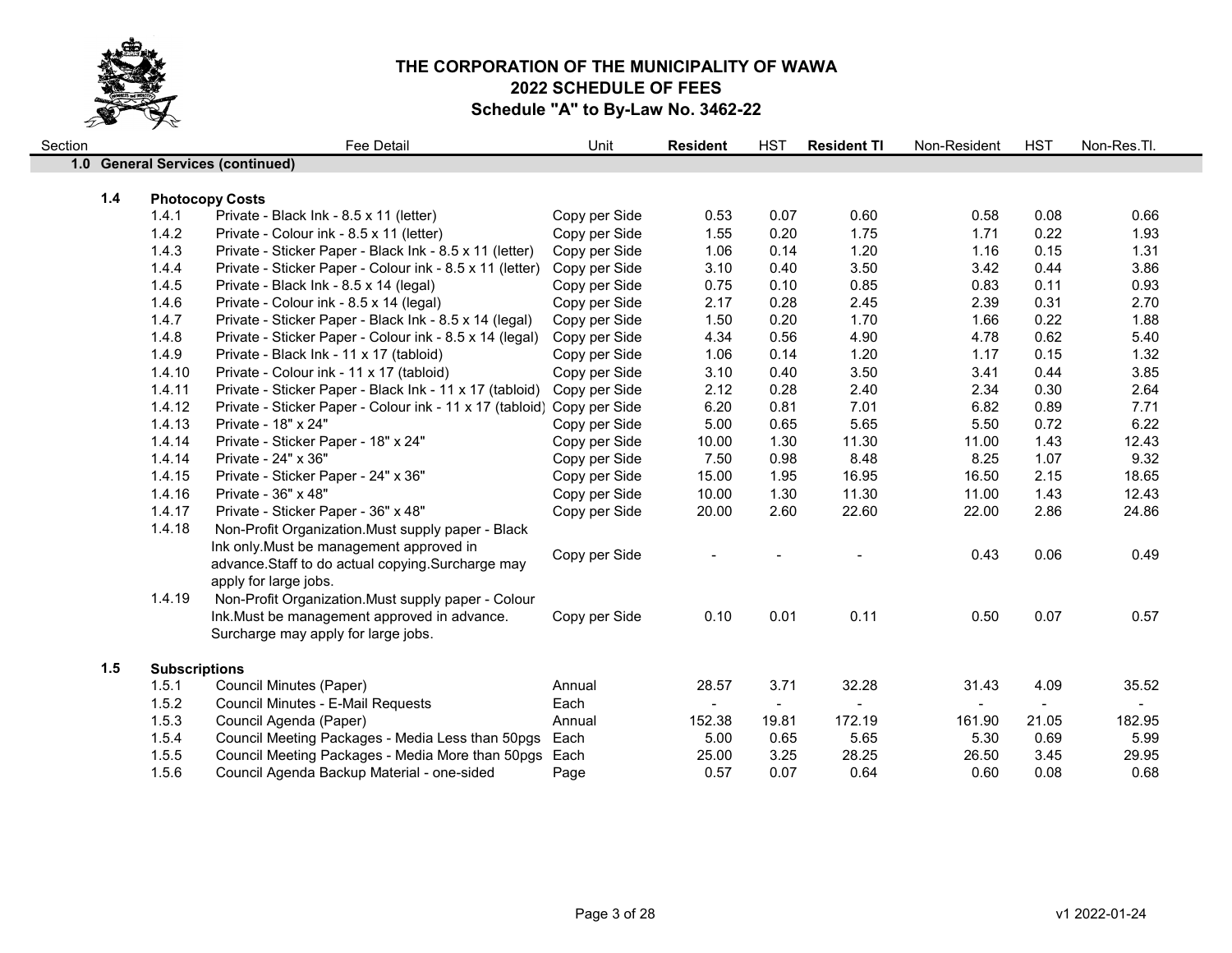

| Section |     |                                                                                    | Fee Detail                                                                                                           | Unit               | <b>Resident</b> | <b>HST</b>               | <b>Resident TI</b> | Non-Resident | <b>HST</b>                   | Non-Res.Tl. |  |
|---------|-----|------------------------------------------------------------------------------------|----------------------------------------------------------------------------------------------------------------------|--------------------|-----------------|--------------------------|--------------------|--------------|------------------------------|-------------|--|
|         |     | 1.0 General Services (continued)                                                   |                                                                                                                      |                    |                 |                          |                    |              |                              |             |  |
|         |     |                                                                                    |                                                                                                                      |                    |                 |                          |                    |              |                              |             |  |
|         |     | 1.6<br>Freedom of Information (R.R.O. 1990, Reg. 823: GENERAL - MFIPPA 1990, M.56) |                                                                                                                      |                    |                 |                          |                    |              |                              |             |  |
|         |     | 1.6.1<br><b>Application Fee</b>                                                    |                                                                                                                      | Request            | 5.00            | $\blacksquare$           | 5.00               | 5.00         | $\qquad \qquad \blacksquare$ | 5.00        |  |
|         |     | 1.6.2<br>Search Time                                                               |                                                                                                                      | per 1/4 hr         | 7.50            | $\blacksquare$           | 7.50               | 7.50         |                              | 7.50        |  |
|         |     | 1.6.3<br><b>Record Preparation</b>                                                 |                                                                                                                      | per 1/4 hr         | 7.50            | $\blacksquare$           | 7.50               | 7.50         | $\blacksquare$               | 7.50        |  |
|         |     | 1.6.4                                                                              | Photocopies/Computer Printouts-Black Ink                                                                             | Page per Side      | 0.20            | $\blacksquare$           | 0.20               | 0.20         |                              | 0.20        |  |
|         |     | 1.6.5<br><b>Computer Programming</b>                                               |                                                                                                                      | per 1/4 hr         | 15.00           | $\overline{\phantom{a}}$ | 15.00              | 15.00        |                              | 15.00       |  |
|         |     | 1.6.6                                                                              | Media Storage Device (ie. CD/USB)                                                                                    | Each               | 10.00           | $\blacksquare$           | 10.00              | 10.00        | $\blacksquare$               | 10.00       |  |
|         | 1.7 | <b>Accountability and Transparency</b>                                             |                                                                                                                      |                    |                 |                          |                    |              |                              |             |  |
|         |     | 1.7.1                                                                              | Code of Conduct Complaint Application                                                                                | Request            | 50.00           |                          | 50.00              | 50.00        | $\blacksquare$               | 50.00       |  |
|         |     | 1.7.2                                                                              | Ombudsman Investigation Application                                                                                  | Request            |                 |                          |                    |              |                              |             |  |
|         | 1.8 | <b>Special Agreements</b>                                                          |                                                                                                                      |                    |                 |                          |                    |              |                              |             |  |
|         |     | 1.8.1                                                                              | A non-exhaustive list available from Revenue Services in the Finance Department or can access specific by-law files. |                    |                 |                          |                    |              |                              |             |  |
|         | 1.9 | <b>Miscellaneous</b>                                                               |                                                                                                                      |                    |                 |                          |                    |              |                              |             |  |
|         |     | Goose Pins<br>1.9.1                                                                |                                                                                                                      | Each               | 1.38            | 0.18                     | 1.56               | 1.59         | 0.21                         | 1.80        |  |
|         |     | 1.9.2<br>Council Approval                                                          | Goose Pins - Businesses Promotion Only With                                                                          | Each               | At Cost         |                          | At Cost            | 1.59         | 0.21                         | 1.80        |  |
|         |     | 1.9.3                                                                              | Coffee Costs - Town Hall, 3 Maple St                                                                                 | Daily              | 33.00           | $\blacksquare$           | 33.00              | 35.00        | $\blacksquare$               | 35.00       |  |
|         |     | 1.9.4                                                                              | Meeting Room Rental - 3 Maple Street                                                                                 | Day                | 75.00           | 9.75                     | 84.75              | 100.00       | 13.00                        | 113.00      |  |
|         |     | 1.9.5<br><b>Council Chamber Rental</b>                                             |                                                                                                                      | Day                | 60.00           |                          | 60.00              | 65.00        |                              | 65.00       |  |
|         |     | 2.0 Finance Services                                                               |                                                                                                                      |                    |                 |                          |                    |              |                              |             |  |
|         |     |                                                                                    |                                                                                                                      |                    |                 |                          |                    |              |                              |             |  |
|         | 2.1 | <b>Accounts Receivable Invoices</b>                                                |                                                                                                                      |                    |                 |                          |                    |              |                              |             |  |
|         |     | 2.1.1                                                                              | Interest on Outstanding Accounts (Non-Tax)                                                                           | Monthly            | 1.50%           | 0.00%                    | 1.50%              | 1.50%        | 0.00%                        | 1.50%       |  |
|         | 2.2 | <b>Lottery Licenses</b>                                                            |                                                                                                                      |                    |                 |                          |                    |              |                              |             |  |
|         |     | <b>Break Open Tickets</b><br>2.2.1                                                 |                                                                                                                      | Prize Value        | 3.00%           | $\blacksquare$           | 3.00%              |              |                              |             |  |
|         |     | 2.2.2<br>Raffles                                                                   |                                                                                                                      | <b>Prize Value</b> | 3.00%           |                          | 3.00%              |              |                              |             |  |
|         |     | 2.2.3<br><b>Bingos</b>                                                             |                                                                                                                      | Event              | 11.00           | $\blacksquare$           | 11.00              |              |                              |             |  |

Ξ

m,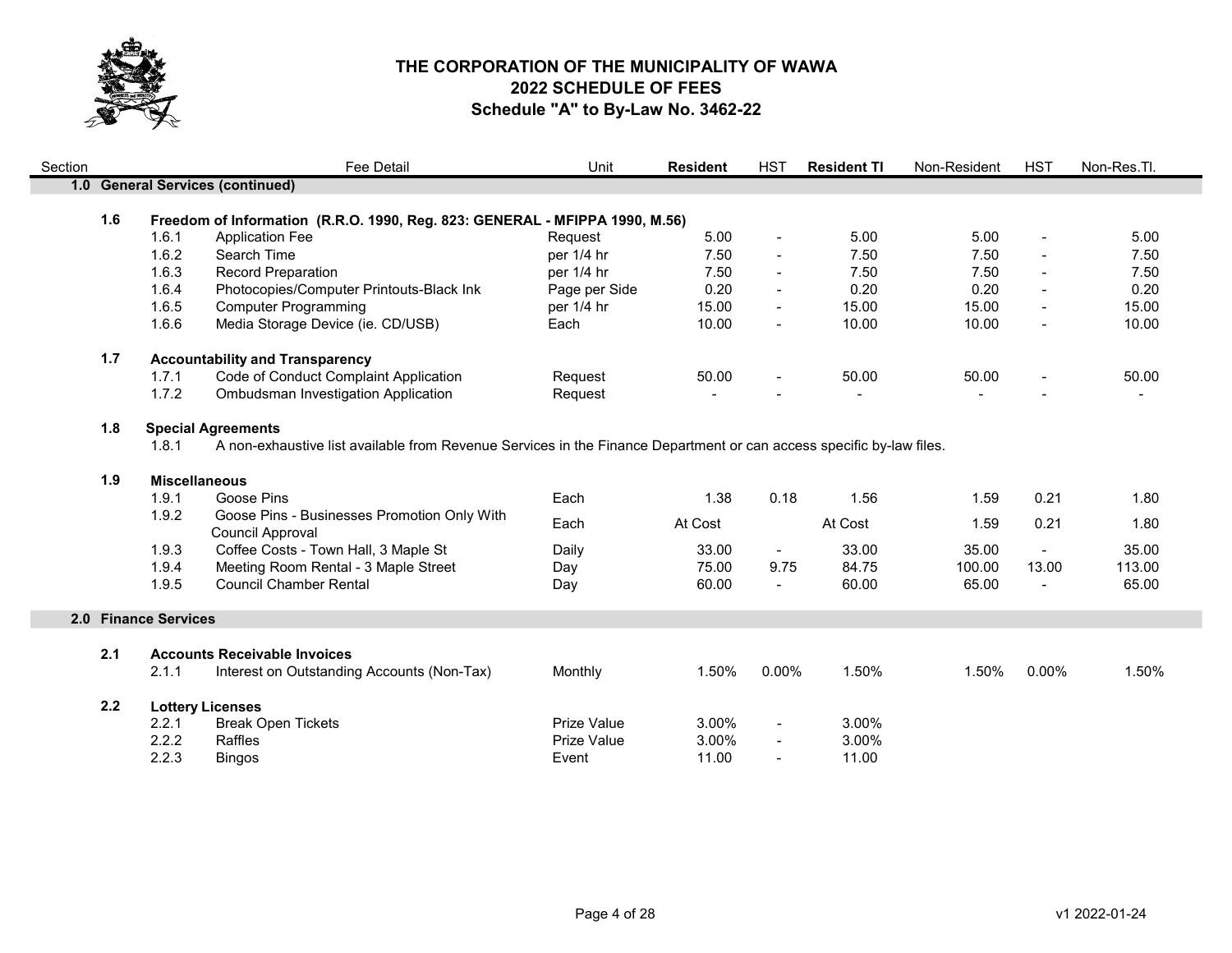

| Section |     |        | <b>Fee Detail</b>                                    | Unit                       | <b>Resident</b> | <b>HST</b>               | <b>Resident TI</b> | Non-Resident | <b>HST</b>               | Non-Res.Tl. |
|---------|-----|--------|------------------------------------------------------|----------------------------|-----------------|--------------------------|--------------------|--------------|--------------------------|-------------|
|         |     |        | 2.0 Finance Services (continued)                     |                            |                 |                          |                    |              |                          |             |
|         |     |        |                                                      |                            |                 |                          |                    |              |                          |             |
|         | 2.3 |        | <b>Business Licenses</b>                             |                            |                 |                          |                    |              |                          |             |
|         |     | 2.3.1  | All Trades and Businesses - First time applic        | Annual                     | 120.00          | $\overline{\phantom{a}}$ | 120.00             |              |                          |             |
|         |     | 2.3.2  | All Trades and Businesses-Each year thereafter       | Annual                     | 60.00           | $\blacksquare$           | 60.00              |              |                          |             |
|         |     | 2.3.3  | <b>Refreshment Stands and Vehicles</b>               | Annual                     | 160.00          | $\blacksquare$           | 160.00             |              |                          |             |
|         |     | 2.3.4  | Vending Cart, Wagon, Vehicle Basket                  | Annual                     | 160.00          | $\blacksquare$           | 160.00             |              |                          |             |
|         |     | 2.3.5  | <b>Temporary Vendor License</b>                      | $1-3$ Day                  | 30.00           | $\blacksquare$           | 30.00              | 30.00        | $\blacksquare$           | 30.00       |
|         |     | 2.3.6  | <b>Temporary Vendor License</b>                      | Week                       | 50.00           |                          | 50.00              | 50.00        |                          | 50.00       |
|         |     | 2.3.7  | <b>Temporary Vendor License</b>                      | Monthly                    | 100.00          | $\blacksquare$           | 100.00             | 100.00       |                          | 100.00      |
|         |     | 2.3.8  | <b>Temporary Vendor License</b>                      | Annual                     | 800.00          | $\overline{\phantom{a}}$ | 800.00             | 800.00       | $\overline{\phantom{a}}$ | 800.00      |
|         |     | 2.3.9  | Wawa Goose Nest Market                               | Weekend                    |                 |                          |                    | 30.00        |                          | 30.00       |
|         | 2.4 |        | <b>Property Taxes and Water &amp; Sewer Services</b> |                            |                 |                          |                    |              |                          |             |
|         |     | 2.4.1  | Tax Certificate - Property Taxes & Water/Sewer       | Each                       | 75.00           | $\overline{\phantom{a}}$ | 75.00              |              |                          |             |
|         |     | 2.4.2  | Tax Extension Agreement Fee                          | Each                       | 200.00          | $\overline{\phantom{a}}$ | 200.00             |              |                          |             |
|         |     | 2.4.3  | Interest on Outstanding Accounts (Taxes)             | Monthly                    | 1.25%           | $\blacksquare$           | 1.25%              |              |                          |             |
|         |     | 2.4.4  | Interest on Outstanding Accounts (Water/Sewer)       | After Due Date             | 5.00%           | $\blacksquare$           | 5.00%              |              |                          |             |
|         | 2.5 |        | <b>Taxi Cabs and Fares</b>                           |                            |                 |                          |                    |              |                          |             |
|         |     | 2.5.1  | Taxi Cabs - 1st Car                                  | Car                        | 63.00           | $\overline{\phantom{a}}$ | 63.00              |              |                          |             |
|         |     | 2.5.2  | Taxi Cabs - 2nd Car and every car thereafter         | Car                        | 31.50           | $\overline{\phantom{a}}$ | 31.50              |              |                          |             |
|         |     | 2.5.3  | <b>Taxi Cab Drivers</b>                              | Person                     | 12.50           | $\blacksquare$           | 12.50              |              |                          |             |
|         |     | 2.5.4  | Taxi Cab Drivers - License Transfer                  | Person                     | 10.00           | $\blacksquare$           | 10.00              |              |                          |             |
|         |     | 2.5.5  | Taxi Cab Fares (Drop Rate)                           | 1st 2/14 km                | 4.42            | 0.57                     | 4.99               |              |                          |             |
|         |     | 2.5.6  | Taxi Cab Fares (Drop Rate)                           | Each 1/14 km<br>thereafter | 0.09            | 0.01                     | 0.10               |              |                          |             |
|         |     | 2.5.7  | Taxi Cab Fares (Drop Rate)                           | 1st km                     | 6.19            | 0.80                     | 6.99               |              |                          |             |
|         |     | 2.5.8  | Taxi Cab Fares (Drop Rate)                           | km after first             | 1.77            | 0.23                     | 2.00               |              |                          |             |
|         |     | 2.5.9  | Taxi Cab Fares (Time Rate)                           | Hour                       | 35.40           | 4.60                     | 40.00              |              |                          |             |
|         |     | 2.5.10 | Limousines                                           | Hour                       | 100.00          | $\overline{\phantom{a}}$ | 100.00             |              |                          |             |
|         |     | 2.5.11 | Breach of Provisions of By-Law                       | Each                       | 200.00          |                          | 200.00             |              |                          |             |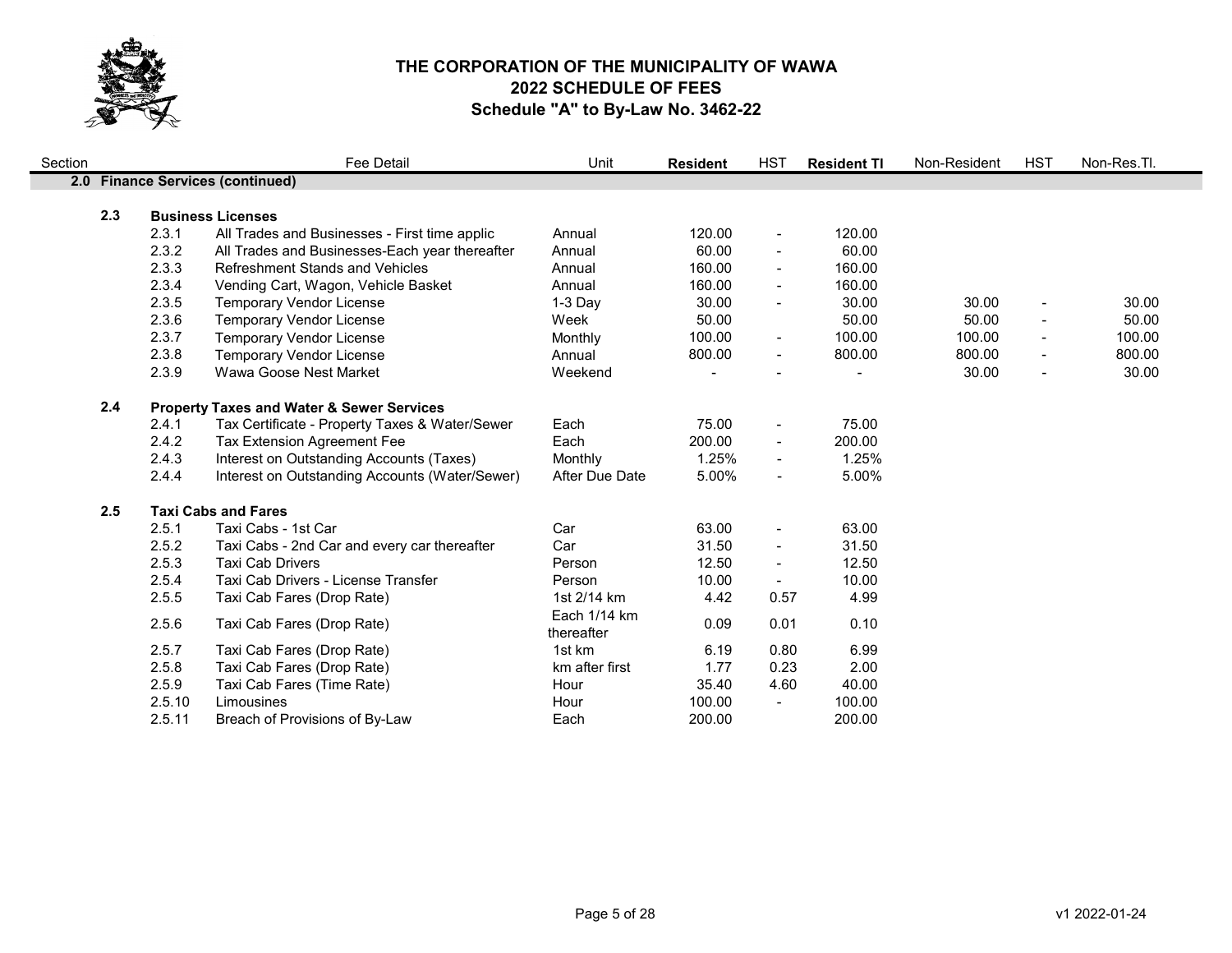

| Section |                                                                                                                |       | Fee Detail                                                                                                                 | Unit           | <b>Resident</b> | HST                      | <b>Resident TI</b> | Non-Resident | HST | Non-Res.Tl. |
|---------|----------------------------------------------------------------------------------------------------------------|-------|----------------------------------------------------------------------------------------------------------------------------|----------------|-----------------|--------------------------|--------------------|--------------|-----|-------------|
|         |                                                                                                                |       | 2.0 Finance Services (continued)                                                                                           |                |                 |                          |                    |              |     |             |
|         | 2.6<br><b>Miscellaneous</b>                                                                                    |       |                                                                                                                            |                |                 |                          |                    |              |     |             |
|         |                                                                                                                | 2.6.1 | NSF Service Charge                                                                                                         | Each           | 45.00           | $\blacksquare$           | 45.00              |              |     |             |
|         |                                                                                                                | 2.6.2 | Proposal / RFP / Tender Packages                                                                                           | Each           | 26.28           | 3.42                     | 29.70              |              |     |             |
|         |                                                                                                                | 2.6.3 | Tax Sale Tender Packages                                                                                                   | Each           | 10.00           | 1.30                     | 11.30              |              |     |             |
|         |                                                                                                                | 2.6.4 | Refund under \$50 account balance                                                                                          | Each Acct      | 25.00           | $\blacksquare$           | 25.00              |              |     |             |
|         |                                                                                                                | 2.6.5 | Account Transfer Fee (payment applied to                                                                                   | 1st            | n/c             | $\overline{\phantom{a}}$ | n/c                |              |     |             |
|         |                                                                                                                |       | incorrect account by customer)                                                                                             | Each after     | 20.00           | $\overline{\phantom{a}}$ | 20.00              |              |     |             |
|         |                                                                                                                | 2.6.6 | <b>Municipal Labour Rate</b>                                                                                               | Each           |                 | ves                      |                    |              |     |             |
|         |                                                                                                                |       | Shall be the rate of the position plus 120% of the rate of the position. This shall apply to all departments. Taxes extra. |                |                 |                          |                    |              |     |             |
|         |                                                                                                                | 2.6.7 | <b>Municipal Materials Rate</b>                                                                                            | Each           |                 | ves                      |                    |              |     |             |
|         | Shall be the cost of the materials plus 40% handling charge. This shall apply to all departments. Taxes extra. |       |                                                                                                                            |                |                 |                          |                    |              |     |             |
|         |                                                                                                                | 2.6.8 | Credit Card Fee applied to total payment amount                                                                            | \$0-\$99       |                 |                          |                    |              |     |             |
|         |                                                                                                                |       |                                                                                                                            | \$100-\$499    |                 |                          | 2.50%              |              |     |             |
|         |                                                                                                                |       |                                                                                                                            | \$500 and over |                 |                          | 3.50%              |              |     |             |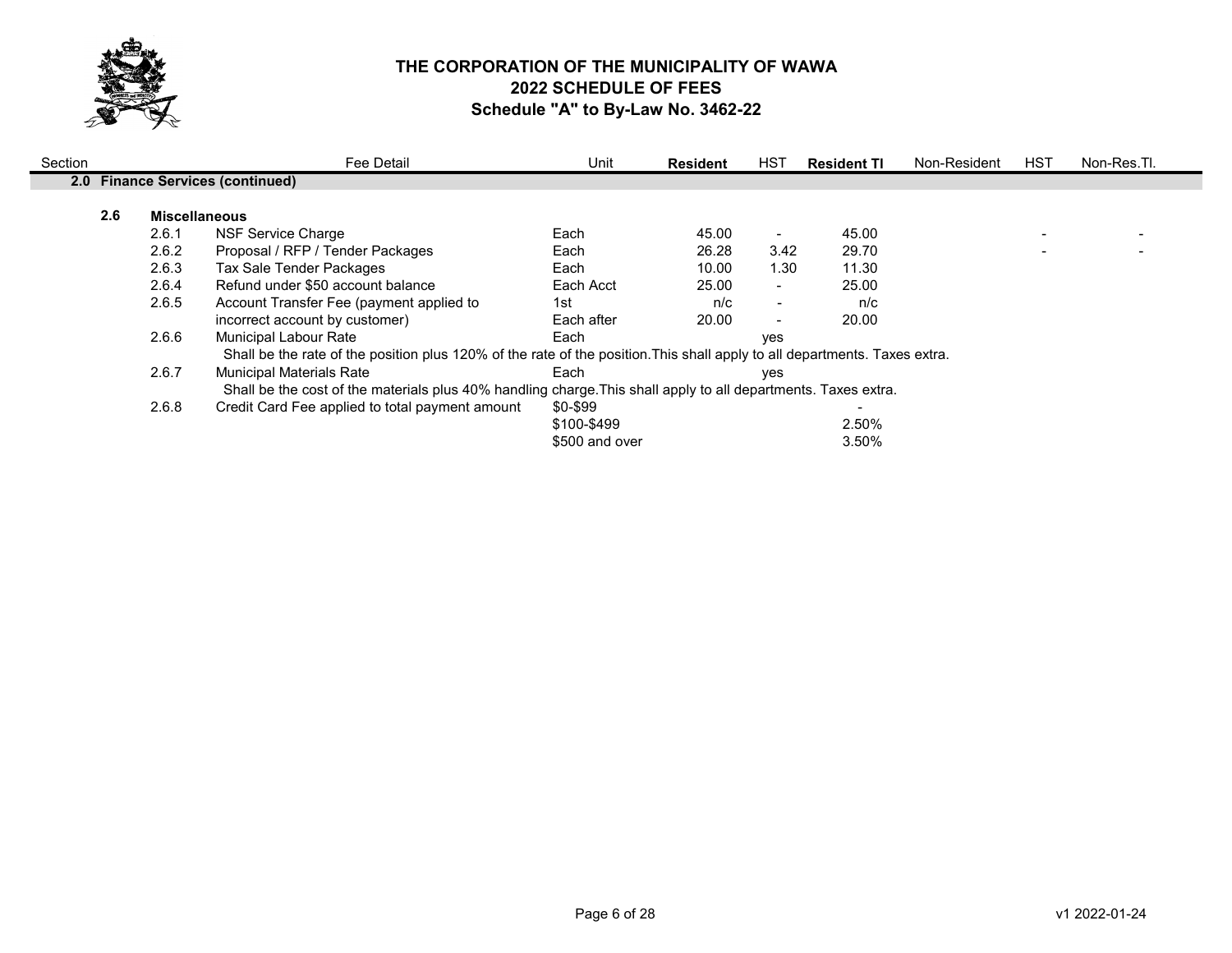

| Section |     |                     | Fee Detail                                                               | Unit         | <b>Resident</b> | <b>HST</b>               | <b>Resident TI</b> | Non-Resident | <b>HST</b>               | Non-Res.Tl. |
|---------|-----|---------------------|--------------------------------------------------------------------------|--------------|-----------------|--------------------------|--------------------|--------------|--------------------------|-------------|
|         |     | 3.0 Animal Services |                                                                          |              |                 |                          |                    |              |                          |             |
|         |     |                     |                                                                          |              |                 |                          |                    |              |                          |             |
|         | 3.1 | <b>Licenses</b>     |                                                                          |              |                 |                          |                    |              |                          |             |
|         |     | 3.1.1               | Puppy - (8 mos. or younger)                                              | Annual       | 15.00           | $\blacksquare$           | 15.00              |              |                          |             |
|         |     | 3.1.2               | Dog - Neutered / Spayed (Prior to April 30)                              | Annual       | 15.00           | $\blacksquare$           | 15.00              |              |                          |             |
|         |     | 3.1.3               | Dog - Neutered / Spayed (After April 30)                                 | Annual       | 35.00           | $\blacksquare$           | 35.00              |              |                          |             |
|         |     | 3.1.4               | Dog - Unneutered / Unspayed (Prior to Apr 30)                            | Annual       | 25.00           |                          | 25.00              |              |                          |             |
|         |     | 3.1.5               | Dog - Unneutered / Unspayed (After to Apr 30)                            | Annual       | 60.00           |                          | 60.00              |              |                          |             |
|         |     | 3.1.6               | Dog - Age Requirement Fee (sec. 2.04)                                    | After Sept.1 | 5.00            |                          | 5.00               |              |                          |             |
|         |     | 3.1.7               | Cat License                                                              | Each         | 5.00            |                          | 5.00               |              |                          |             |
|         |     | 3.1.8               | Kennel License                                                           | Annual       | 30.00           |                          | 30.00              |              |                          |             |
|         |     | 3.1.9               | Replacement Tag                                                          | Each         | 5.00            |                          | 5.00               |              |                          |             |
|         |     | 3.1.10              | New Resident with Proof of Previous Tag                                  | Each         | 5.00            | $\blacksquare$           | 5.00               |              |                          |             |
|         | 3.2 |                     |                                                                          |              |                 |                          |                    |              |                          |             |
|         |     | <b>Impound Fees</b> | First Offence - Licensed Pet                                             |              |                 |                          |                    |              |                          |             |
|         |     | 3.2.1<br>3.2.2      |                                                                          | Each         | 75.00<br>125.00 | $\blacksquare$           | 75.00<br>125.00    |              |                          |             |
|         |     |                     | Second Offence - Licensed Pet                                            | Each         |                 |                          |                    |              |                          |             |
|         |     | 3.2.3               | Additional Offences - Licensed Pet                                       | Each         | 175.00          |                          | 175.00             |              |                          |             |
|         |     | 3.2.4               | First Offence - Unlicensed Pet PLUS cost of a<br>License (see above 3.1) | Each         | 75.00           | $\blacksquare$           | 75.00              |              |                          |             |
|         |     | 3.2.5               | Boarding Fees includes all costs for sheltering and                      |              |                 |                          |                    |              |                          |             |
|         |     |                     | vet care                                                                 | Each/Day     | 75.00           | $\blacksquare$           | 75.00              |              |                          |             |
|         |     |                     |                                                                          |              |                 |                          |                    |              |                          |             |
|         | 3.3 |                     | Set Fine Schedule - Provincial Offenses Act - (See By Law)               |              |                 |                          |                    |              |                          |             |
|         |     | 3.3.1               | Fail to provide clean and sanitary environment for                       | Each         | 105.00          | $\blacksquare$           | 105.00             | 105.00       |                          | 105.00      |
|         |     |                     | animal $(3.1(a))$                                                        |              |                 |                          |                    |              |                          |             |
|         |     | 3.3.2               | Fail to provide an animal adequate and appropriate                       | Each         | 105.00          | $\blacksquare$           | 105.00             | 105.00       |                          | 105.00      |
|         |     |                     | care $(3.1 (b))$                                                         |              |                 |                          |                    |              |                          |             |
|         |     | 3.3.3               | Keep animal tethered on a rope, chain or similar                         |              |                 |                          |                    |              |                          |             |
|         |     |                     | restraining device less than three (3) meters in                         | Each         | 105.00          | $\overline{\phantom{a}}$ | 105.00             | 105.00       | $\blacksquare$           | 105.00      |
|         |     |                     | length $(4.2)$                                                           |              |                 |                          |                    |              |                          |             |
|         |     | 3.3.4               | Keep animal tethered through the choke collar,                           |              |                 |                          |                    |              |                          |             |
|         |     |                     | choke chain or prolonged collar forms part of the                        | Each         | 105.00          | $\blacksquare$           | 105.00             | 105.00       | $\blacksquare$           | 105.00      |
|         |     |                     | tether $(4.3)$                                                           |              |                 |                          |                    |              |                          |             |
|         |     | 3.3.5               | Fail to register dog (7.1 (a))                                           | Each         | 105.00          | $\overline{\phantom{a}}$ | 105.00             | 105.00       | $\blacksquare$           | 105.00      |
|         |     | 3.3.6               | Fail to affix dog identification tag on dog (7.1.(c))                    | Each         | 105.00          | $\blacksquare$           | 105.00             | 105.00       | $\blacksquare$           | 105.00      |
|         |     | 3.3.7               | Permit dog to run at large (10)                                          | Each         | 105.00          | $\overline{\phantom{a}}$ | 105.00             | 105.00       | $\overline{\phantom{a}}$ | 105.00      |
|         |     | 3.3.8               | Permit dog to trespass on signed public park (13)                        | Each         | 105.00          |                          | 105.00             | 105.00       |                          | 105.00      |
|         |     | 3.3.9               | Leash exceeds three (3) meters (14)                                      | Each         | 105.00          |                          | 105.00             | 105.00       |                          | 105.00      |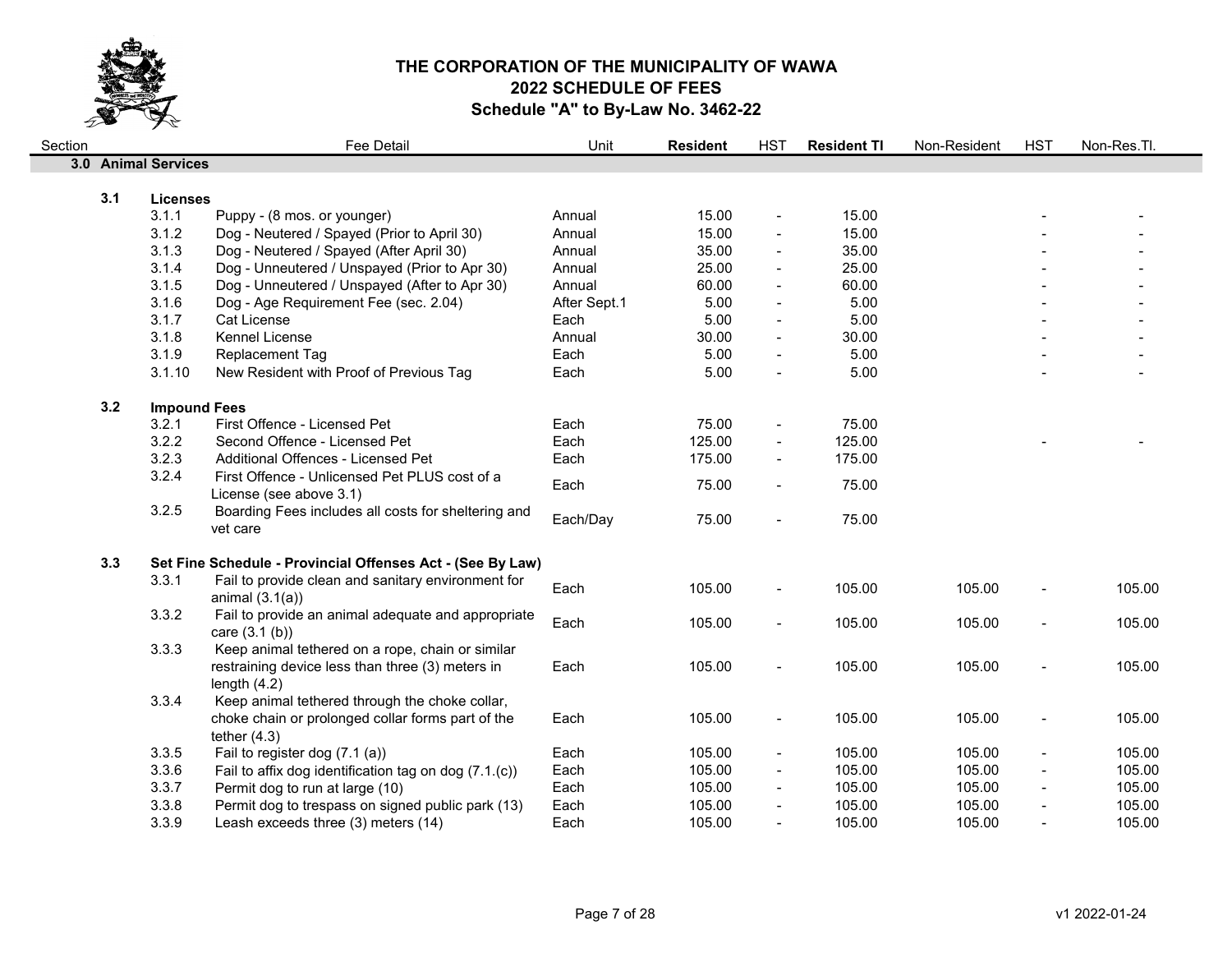

| Section |                                                | Fee Detail                                                                                                                                                                                                                                               | Unit                                 | <b>Resident</b>                                | HST                                                                                      | <b>Resident TI</b>                             | Non-Resident                                   | <b>HST</b>                                                                                                           | Non-Res.Tl.                                    |
|---------|------------------------------------------------|----------------------------------------------------------------------------------------------------------------------------------------------------------------------------------------------------------------------------------------------------------|--------------------------------------|------------------------------------------------|------------------------------------------------------------------------------------------|------------------------------------------------|------------------------------------------------|----------------------------------------------------------------------------------------------------------------------|------------------------------------------------|
|         | 3.0 Animal Services (continued)                |                                                                                                                                                                                                                                                          |                                      |                                                |                                                                                          |                                                |                                                |                                                                                                                      |                                                |
|         | 3.3.10<br>3.3.11                               | Fail to contain dog with leash (15)<br>Permit dog to bite or attack a person (26)                                                                                                                                                                        | Each<br>Each                         | 105.00<br>105.00                               | $\blacksquare$<br>$\overline{\phantom{a}}$                                               | 105.00<br>105.00                               | 105.00<br>105.00                               | $\overline{\phantom{a}}$<br>$\overline{\phantom{a}}$                                                                 | 105.00<br>105.00                               |
|         | 3.3.12                                         | Permit dog to bite or attack a domestic animal (26)                                                                                                                                                                                                      | Each                                 | 105.00                                         | $\blacksquare$                                                                           | 105.00                                         | 105.00                                         | $\blacksquare$                                                                                                       | 105.00                                         |
|         | 3.3.13<br>3.3.14<br>3.3.15<br>3.3.16<br>3.3.17 | Vicious dog - Fail to muzzle (28 (a))<br>Vicious dog - Fail to contain (28 (a))<br>Vicious dog - Fail to properly leash (28 (b))<br>Vicious dog - Fail to notify of change of ownership<br>(30)<br>Vicious dog - Fail to notify change of residence (30) | Each<br>Each<br>Each<br>Each<br>Each | 105.00<br>105.00<br>105.00<br>105.00<br>105.00 | $\sim$<br>$\overline{\phantom{a}}$<br>$\blacksquare$<br>$\blacksquare$<br>$\blacksquare$ | 105.00<br>105.00<br>105.00<br>105.00<br>105.00 | 105.00<br>105.00<br>105.00<br>105.00<br>105.00 | $\blacksquare$<br>$\overline{\phantom{a}}$<br>$\overline{\phantom{a}}$<br>$\blacksquare$<br>$\overline{\phantom{a}}$ | 105.00<br>105.00<br>105.00<br>105.00<br>105.00 |
|         | 3.3.18<br>3.3.19                               | Fail to remove excrement left by dog (36)<br>Fail to dispose of excrement (37)                                                                                                                                                                           | Each<br>Each                         | 105.00<br>105.00                               | $\blacksquare$<br>$\blacksquare$                                                         | 105.00<br>105.00                               | 105.00<br>105.00                               | $\blacksquare$<br>$\blacksquare$                                                                                     | 105.00<br>105.00                               |
|         | 3.3<br>3.3.20                                  | Set Fine Schedule - Provincial Offenses Act - (See By Law) (cont)<br>Permit dog on parkland or part thereof where dogs<br>are prohibited (41)                                                                                                            | Each                                 | 105.00                                         | $\blacksquare$                                                                           | 105.00                                         | 105.00                                         | $\blacksquare$                                                                                                       | 105.00                                         |
|         | 3.3.21<br>3.3.22<br>3.3.23                     | Permit dog on parkland within 5m of playground<br>structure, wading pool or spray pad (42)<br>Keep more than three (3) dogs (48)<br>Permit dog to cause noise (56)                                                                                       | Each<br>Each<br>Each                 | 105.00<br>105.00<br>105.00                     | $\blacksquare$<br>$\overline{\phantom{a}}$<br>$\overline{\phantom{0}}$                   | 105.00<br>105.00<br>105.00                     | 105.00<br>105.00<br>105.00                     | $\overline{\phantom{a}}$<br>$\blacksquare$<br>$\overline{\phantom{0}}$                                               | 105.00<br>105.00<br>105.00                     |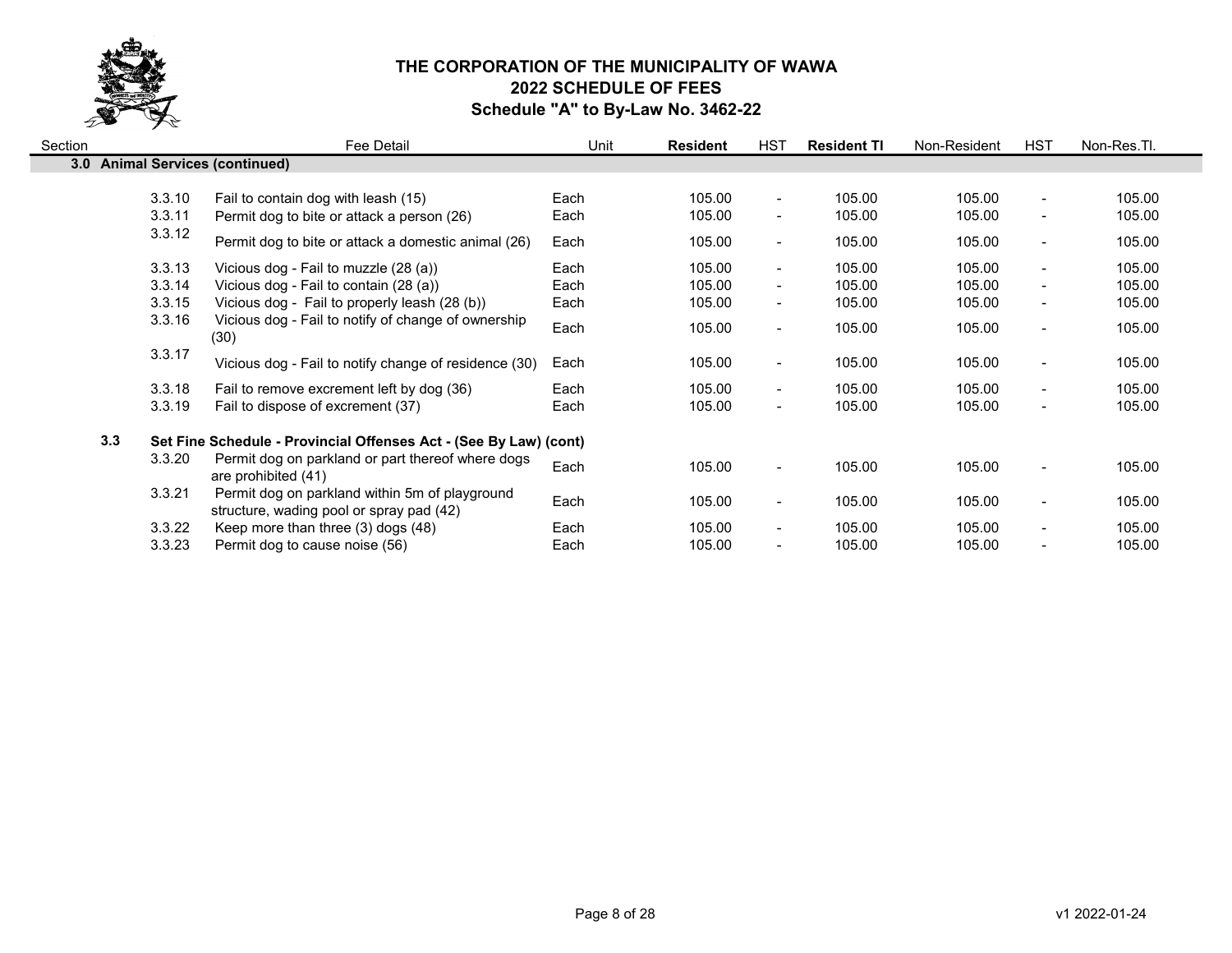

| Section |      |                              | Fee Detail                                                                  | Unit    | <b>Resident</b> | <b>HST</b>               | <b>Resident TI</b> | Non-Resident | <b>HST</b> | Non-Res.Tl. |
|---------|------|------------------------------|-----------------------------------------------------------------------------|---------|-----------------|--------------------------|--------------------|--------------|------------|-------------|
|         |      | <b>4.0 Building Services</b> |                                                                             |         |                 |                          |                    |              |            |             |
|         |      |                              |                                                                             |         |                 |                          |                    |              |            |             |
|         | 4.1  | 4.1.1                        | <b>Building Permits</b><br>First \$1,000 "prescribed value" of construction | Value   | 50.00           | $\overline{\phantom{a}}$ | 50.00              |              |            |             |
|         |      | 4.1.2                        | Each Additional \$1,000 thereafter                                          | Value   | 10.00           |                          | 10.00              |              |            |             |
|         |      |                              |                                                                             |         |                 |                          |                    |              |            |             |
|         | 4.2  | <b>Demolition Permits</b>    |                                                                             |         |                 |                          |                    |              |            |             |
|         |      | 4.2.1                        | <b>Single Family Dwelling</b>                                               | Each    | 75.00           | $\blacksquare$           | 75.00              |              |            |             |
|         |      | 4.2.2                        | All other buildings/structures                                              | Each    | 100.00          | $\blacksquare$           | 100.00             |              |            |             |
|         | 4.3  |                              | <b>Plumbing Permits</b>                                                     |         |                 |                          |                    |              |            |             |
|         |      | 4.3.1                        | <b>First Fixture</b>                                                        | Fixture | 50.00           | $\overline{\phantom{a}}$ | 50.00              |              |            |             |
|         |      | 4.3.2                        | <b>Additional Fixtures</b>                                                  | Fixture | 10.00           | $\blacksquare$           | 10.00              |              |            |             |
|         |      |                              |                                                                             |         |                 |                          |                    |              |            |             |
|         | 4.4  |                              | Partial Permit - Fee for entire permit applies - See 4.1                    |         |                 |                          |                    |              |            |             |
|         | 4.5  |                              | <b>Conditional Permits</b>                                                  |         |                 |                          |                    |              |            |             |
|         |      | 4.5.1                        | Conditional Permit Fee - See 4.1                                            |         |                 |                          |                    |              |            |             |
|         |      | 4.5.2                        | Deposit for legal & registration fees                                       | Each    | 550.00          | $\blacksquare$           | 550.00             |              |            |             |
|         |      |                              |                                                                             |         |                 |                          |                    |              |            |             |
|         | 4.6  | <b>HVAC Permit</b>           |                                                                             |         |                 |                          |                    |              |            |             |
|         |      | 4.6.1                        | Part 9 Buildings                                                            | Each    | 55.00           | $\overline{\phantom{a}}$ | 55.00              |              |            |             |
|         |      | 4.6.2                        | Part 3 Building                                                             | Each    | 215.00          |                          | 215.00             |              |            |             |
|         | 4.7  |                              | <b>Change of Use Permit</b>                                                 | Each    | 75.00           | $\blacksquare$           | 75.00              |              |            |             |
|         |      |                              |                                                                             |         |                 |                          |                    |              |            |             |
|         | 4.8  |                              | <b>Occupancy Permit</b>                                                     | Each    | 75.00           |                          | 75.00              |              |            |             |
|         | 4.9  |                              | <b>Construction started prior to permit</b>                                 | Value   | Fee doubles     |                          |                    |              |            |             |
|         |      |                              |                                                                             |         |                 |                          |                    |              |            |             |
|         | 4.10 | <b>Refunds</b>               |                                                                             |         |                 |                          |                    |              |            |             |
|         |      | 4.10.1                       | Application filed - administrations only have been<br>completed             | % fee   | 75%             |                          |                    |              |            |             |
|         |      | 4.10.2                       | Application filed - administration & zoning functions                       |         |                 |                          |                    |              |            |             |
|         |      |                              | only have been performed                                                    | % fee   | 75%             |                          |                    |              |            |             |
|         |      | 4.10.3                       | Application filed - administration, zoning & plan                           | % fee   | 50%             |                          |                    |              |            |             |
|         |      |                              | examination functions have been performed                                   |         |                 |                          |                    |              |            |             |
|         |      | 4.10.4                       | Application filed, permit issued & no field                                 |         |                 |                          |                    |              |            |             |
|         |      |                              | inspections have been performed subsequent to                               | % fee   | 40%             |                          |                    |              |            |             |
|         |      |                              | permit issuance                                                             |         |                 |                          |                    |              |            |             |
|         |      | 4.10.5                       | Additional deduction for each field inspection that<br>had been performed   | % fee   | 10%             |                          |                    |              |            |             |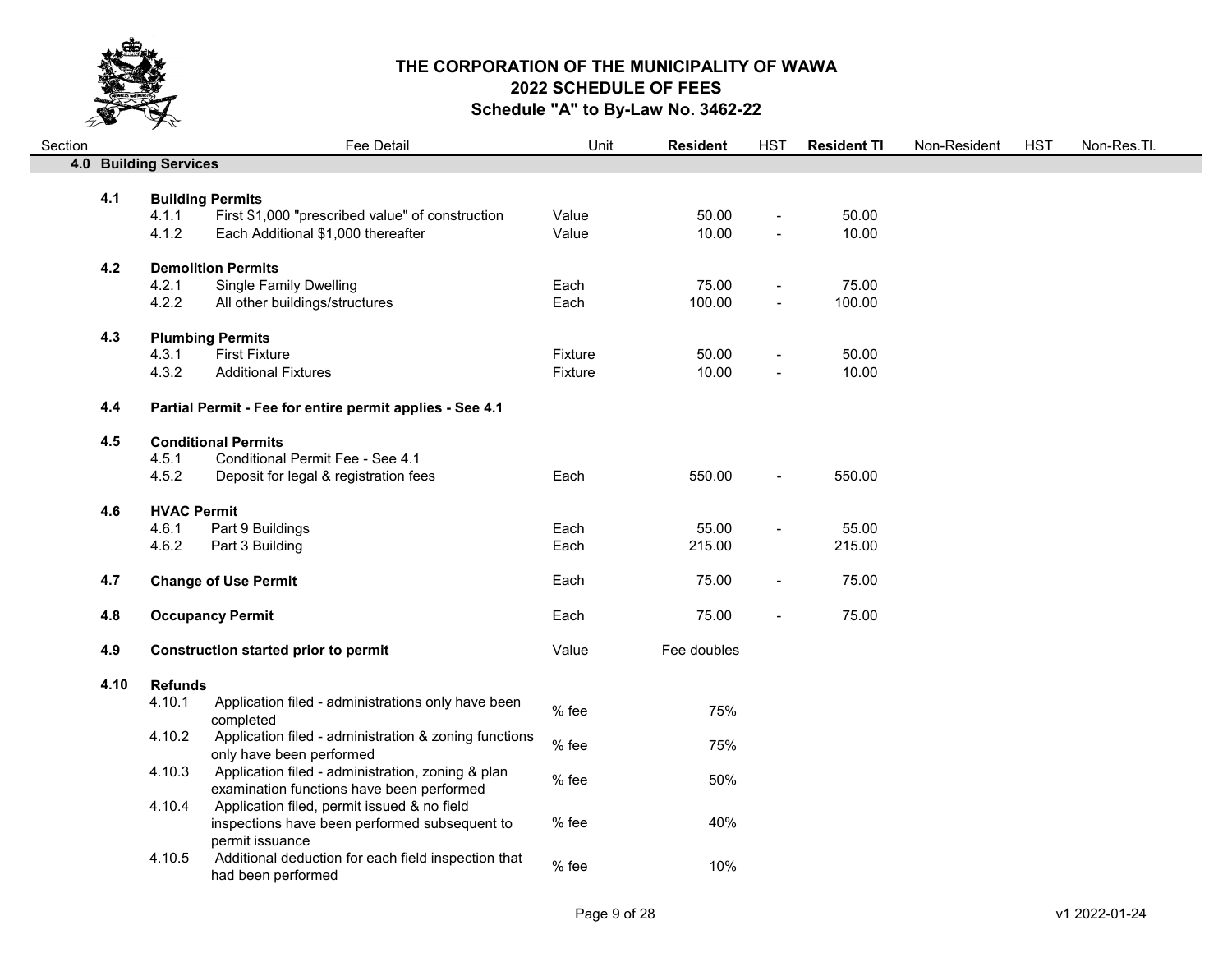

| Section |      |                      | Fee Detail                                                                                                                                                                 | Unit    | <b>Resident</b> | <b>HST</b>               | <b>Resident TI</b> | Non-Resident | <b>HST</b> | Non-Res.Tl. |
|---------|------|----------------------|----------------------------------------------------------------------------------------------------------------------------------------------------------------------------|---------|-----------------|--------------------------|--------------------|--------------|------------|-------------|
|         |      |                      | 4.0 Building Services (continued)                                                                                                                                          |         |                 |                          |                    |              |            |             |
|         |      | 4.10.6               | Permit value at less than the minimum fee set out in<br>4.1 or after 6 mo. Of the completion and/or<br>abandonment of the project or for permits that have<br>been revoked | % fee   | 0%              |                          |                    |              |            |             |
|         | 4.11 | <b>Miscellaneous</b> |                                                                                                                                                                            |         |                 |                          |                    |              |            |             |
|         |      | 4.11.1               | Inspection Fee                                                                                                                                                             | Each    | 65.00           | $\overline{\phantom{a}}$ | 65.00              |              |            |             |
|         |      | 4.11.2               | <b>Renewal Fee Permit</b>                                                                                                                                                  | Each    | 65.00           |                          | 65.00              |              |            |             |
|         |      | 4.11.3               | Stop Work Order                                                                                                                                                            | Each    | 180.00          |                          | 180.00             |              |            |             |
|         |      | 4.11.4               | Order to Comply                                                                                                                                                            | Each    | 90.00           | $\blacksquare$           | 90.00              |              |            |             |
|         |      | 4.11.5               | Compliance Letter                                                                                                                                                          | Each    | 75.00           | $\blacksquare$           | 75.00              |              |            |             |
|         |      | 4.11.6               | Authorization Letter - Algoma Power Request                                                                                                                                | Each    | 60.00           |                          | 60.00              |              |            |             |
|         |      | 4.11.7               | Research Property Maps - API Application                                                                                                                                   | Each    | 60.00           |                          | 60.00              |              |            |             |
|         | 4.12 |                      | <b>Sign Permits (See By Law)</b>                                                                                                                                           |         |                 |                          |                    |              |            |             |
|         |      | 4.12.1               | First Square Meter                                                                                                                                                         | Size    | 50.00           |                          | 50.00              |              |            |             |
|         |      | 4.12.2               | Each Additional Square Meter thereafter                                                                                                                                    | Meter   | 10.00           |                          | 10.00              |              |            |             |
|         |      | 4.12.3               | Alterations                                                                                                                                                                | Each    | 50.00           | $\blacksquare$           | 50.00              |              |            |             |
|         | 4.13 |                      | Fence Permits (See By Law)                                                                                                                                                 |         |                 |                          |                    |              |            |             |
|         |      | 4.13.1               | Residential                                                                                                                                                                |         |                 |                          |                    |              |            |             |
|         |      |                      | 4.13.1.1 First 100 L. Ft. of fence                                                                                                                                         | Minimum | 50.00           |                          | 50.00              |              |            |             |
|         |      | 4.13.2               | 4.13.1.2 Each Additional 100 L. Ft. thereafter<br>All other                                                                                                                | Value   | 10.00           | $\blacksquare$           | 10.00              |              |            |             |
|         |      |                      | 4.13.2.1 First 100 L. Ft. of fence                                                                                                                                         | Minimum | 90.00           | $\blacksquare$           | 90.00              |              |            |             |
|         |      |                      | 4.13.2.2 Each Additional 100 L. Ft. thereafter                                                                                                                             | Value   | 20.00           | $\sim$                   | 20.00              |              |            |             |
|         | 4.14 |                      | <b>Property Standards (See By Law)</b>                                                                                                                                     |         |                 |                          |                    |              |            |             |
|         |      | 4.14.1               | Application Maintenance Complaint Rental Units                                                                                                                             | Each    | 60.00           | $\overline{\phantom{a}}$ | 60.00              |              |            |             |
|         |      | 4.14.2               | Landlord Request to Review - Comply with Order                                                                                                                             | Each    | 100.00          | $\sim$                   | 100.00             |              |            |             |
|         |      | 4.14.3               | Each Additional Inspection -Comply with Order                                                                                                                              | Each    | 100.00          | $\overline{\phantom{a}}$ | 100.00             |              |            |             |
|         |      | 4.14.4               | Municipality Completes Work - Comply with Order                                                                                                                            | Each    | 100%            |                          |                    |              |            |             |
|         |      | 4.14.5               | Administration Fee - Complete Work Comply w/Orde Each                                                                                                                      |         | 15%             |                          |                    |              |            |             |
|         |      | 4.14.6               | Appeal - Property Standards Committee                                                                                                                                      | Each    | 200.00          |                          | 200.00             |              |            |             |
|         |      | 4.14.7               | <b>Compliance Certificate</b>                                                                                                                                              | Each    | 340.00          | $\sim$                   | 340.00             |              |            |             |
|         | 4.15 |                      | Site Plan Control (See By Law)                                                                                                                                             |         |                 |                          |                    |              |            |             |
|         |      | 4.15.1               | Site Plan Agreement                                                                                                                                                        | Each    | 350.00          |                          | 350.00             | plus costs   |            |             |
|         |      | 4.15.2               | Deposit for legal & registration fees                                                                                                                                      | Each    | 550.00          | $\blacksquare$           | 550.00             | plus costs   |            |             |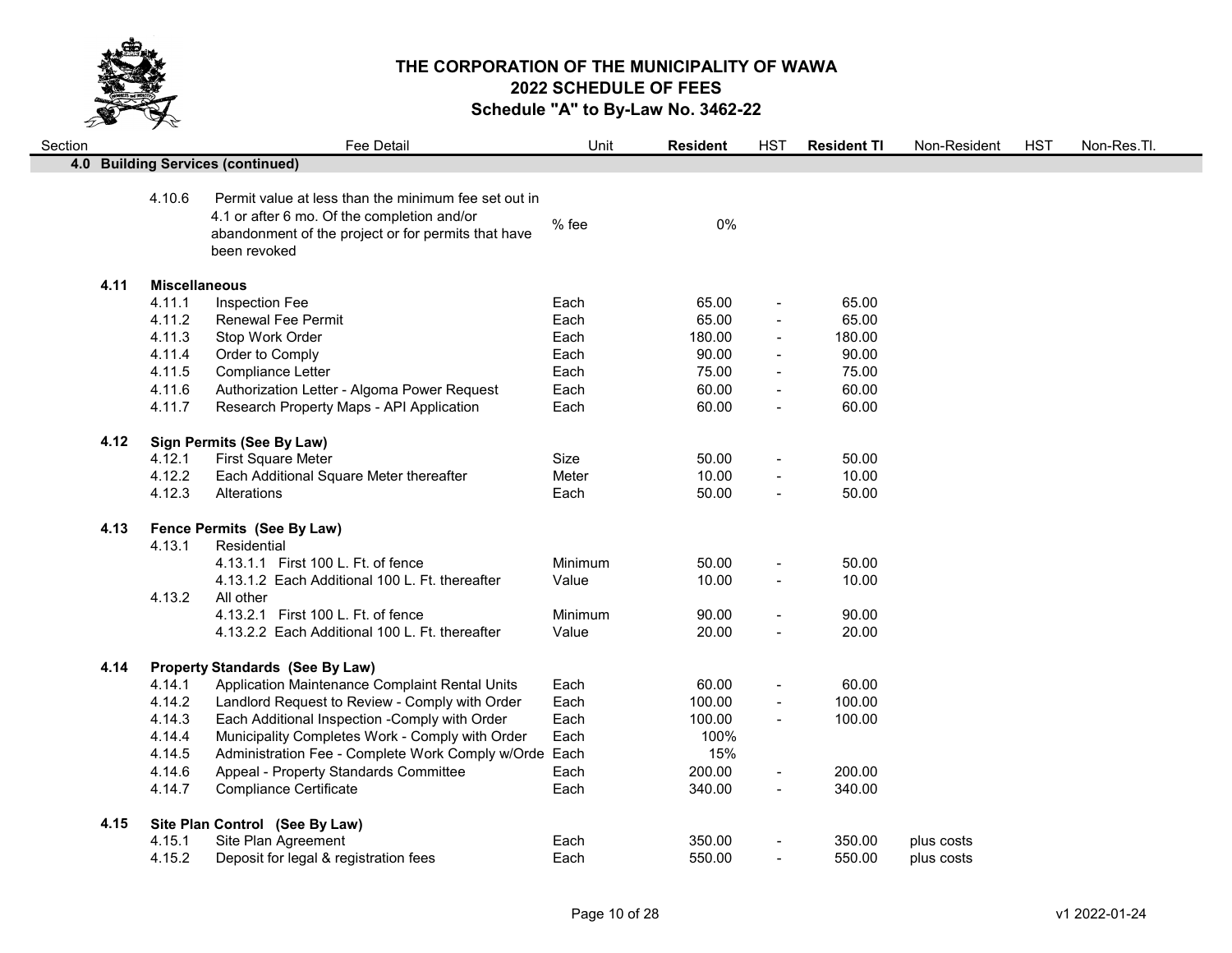

| Section |      |                                | Fee Detail                                                             | Unit | <b>Resident</b> | <b>HST</b>               | <b>Resident TI</b> | Non-Resident | <b>HST</b> | Non-Res.Tl. |
|---------|------|--------------------------------|------------------------------------------------------------------------|------|-----------------|--------------------------|--------------------|--------------|------------|-------------|
|         |      |                                | 4.0 Building Services (continued)                                      |      |                 |                          |                    |              |            |             |
|         | 4.16 | 4.16.1                         | <b>Water Connection (See By Law)</b><br><b>Water Connection Permit</b> | Each | 75.00           | $\blacksquare$           | 75.00              |              |            |             |
|         |      |                                |                                                                        |      |                 |                          |                    |              |            |             |
|         | 4.17 |                                | Driveway Entrance (See By Law)                                         |      |                 |                          |                    |              |            |             |
|         |      | 4.17.1                         | <b>Driveway Permit</b>                                                 | Each | 100.00          | $\blacksquare$           | 100.00             |              |            |             |
|         |      |                                |                                                                        |      |                 |                          |                    |              |            |             |
|         |      | 5.0 Land Use Planning          |                                                                        |      |                 |                          |                    |              |            |             |
|         | 5.1  | <b>Applications</b>            |                                                                        |      |                 |                          |                    |              |            |             |
|         |      | 5.1.1                          | <b>Zoning Amendment</b>                                                | Each | 400.00          | $\blacksquare$           | 400.00             | plus costs   |            |             |
|         |      | 5.1.2                          | <b>Official Plan</b>                                                   | Each | 400.00          |                          | 400.00             | plus costs   |            |             |
|         |      | 5.1.3                          | Official Plan & Zoning Amendment                                       | Each | 750.00          | $\blacksquare$           | 750.00             | plus costs   |            |             |
|         |      | 5.1.4                          | Consent                                                                | Each | 300.00          |                          | 300.00             |              |            |             |
|         |      | 5.1.5                          | Minor Variance                                                         | Each | 250.00          | $\overline{\phantom{0}}$ | 250.00             |              |            |             |
|         |      | 5.1.6                          | Aggregate Pit Application Review                                       | Each | 350.00          |                          | 350.00             |              |            |             |
|         |      | 5.1.7                          | Plan of Subdivision < 10 lots                                          | Each | 1,500.00        | $\blacksquare$           | 1,500.00           | plus costs   |            |             |
|         |      | 5.1.8                          | Plan of Subdivision > 10 lots                                          | Each | 2,000.00        | $\blacksquare$           | 2,000.00           | plus costs   |            |             |
|         |      | 5.1.9                          | Fence Viewer Committee (per hearing)                                   | Each | 250.00          |                          | 250.00             |              |            |             |
|         |      | 5.1.10                         | Fence Viewer LPAT Appeal                                               | Each | 335.00          |                          | 335.00             |              |            |             |
|         |      | 5.1.11                         | LPAT (Local Planning Appeal Tribunal) Appeal                           | Each | 1,100.00        | $\blacksquare$           | 1,100.00           |              |            |             |
|         |      | 5.1.12                         | Land Use / Encroachment - Application                                  | Each | 150.00          | $\overline{\phantom{0}}$ | 150.00             |              |            |             |
|         |      | 5.1.12.1                       | Land Use / Encroachment - Annual Fee                                   | Each | 25.00           |                          | 25.00              |              |            |             |
|         |      | 5.1.13                         | <b>Consolidation of Parcels</b>                                        | Each | 100.00          | $\overline{\phantom{0}}$ | 100.00             |              |            |             |
|         |      | 5.1.13                         | Land Use Permit - Annual                                               | Each | 100.00          |                          | 100.00             |              |            |             |
|         |      |                                |                                                                        |      |                 |                          |                    |              |            |             |
|         | 5.2  | <b>Certifications</b><br>5.2.1 | <b>Committee of Adjustment Decision</b>                                | Each | 25.00           |                          | 25.00              |              |            |             |

NOTE: The applicant may be subject to further costs and/or expenses which are determined by Council as they relate to the application.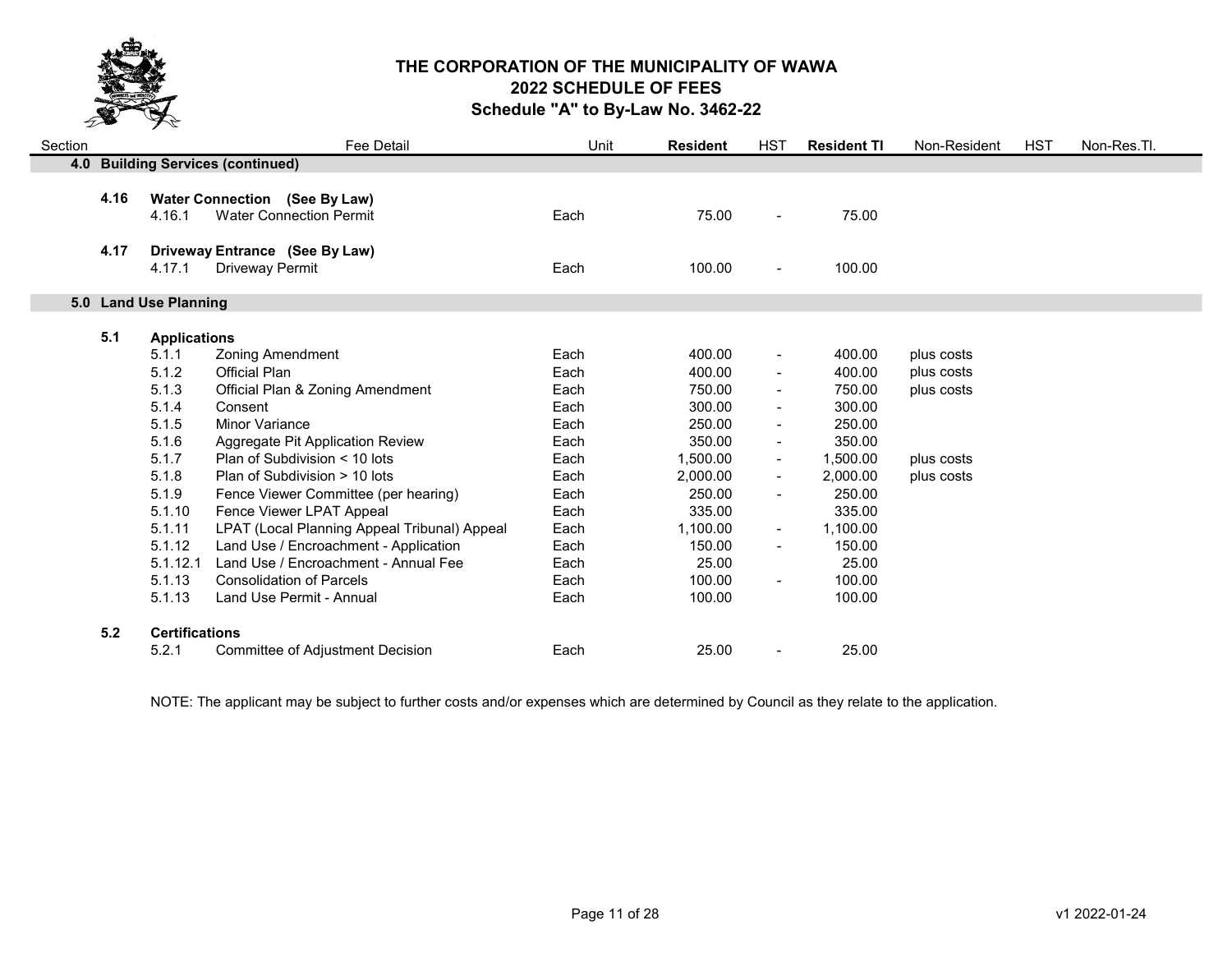

| Section                   |                  |                                  | <b>Fee Detail</b>          | Unit    | <b>Resident</b> | <b>HST</b>     | <b>Resident TI</b>       | Non-Resident | <b>HST</b>     | Non-Res.Tl. |
|---------------------------|------------------|----------------------------------|----------------------------|---------|-----------------|----------------|--------------------------|--------------|----------------|-------------|
| <b>Community Services</b> |                  |                                  |                            |         |                 |                |                          |              |                |             |
| 6.0                       | <b>Parklands</b> |                                  |                            |         |                 |                |                          |              |                |             |
|                           |                  |                                  |                            |         |                 |                |                          |              |                |             |
|                           | 6.1              | <b>Boat Launch - Marina</b>      |                            |         |                 |                |                          |              |                |             |
|                           |                  | 6.1.1<br>Daily                   |                            | Pass    | 4.43            | 0.58           | 5.00                     |              |                |             |
|                           |                  | 6.1.2<br>Weekly                  |                            | Pass    | 17.70           | 2.30           | 20.00                    |              |                |             |
|                           |                  | 6.1.3<br>Monthly                 |                            | Pass    | 33.19           | 4.31           | 37.50                    |              |                |             |
|                           |                  | 6.1.4<br>Seasonal                |                            | Pass    | 66.37           | 8.63           | 75.00                    |              |                |             |
|                           | 6.2              | Slip Fees - Marina               |                            |         |                 |                |                          |              |                |             |
|                           |                  | 6.2.1<br>Daily                   |                            | Foot    | 2.21            | 0.29           | 2.50                     |              |                |             |
|                           |                  | 6.2.2<br>Weekly                  |                            | Foot    | 8.85            | 1.15           | 10.00                    |              |                |             |
|                           |                  | 6.2.3<br>Monthly                 |                            | Foot    | 15.49           | 2.01           | 17.50                    |              |                |             |
|                           |                  | 6.2.4<br>Seasonal                |                            | Foot    | 19.91           | 2.59           | 22.50                    |              |                |             |
|                           | 6.3              | <b>Serviced Slip, Additional</b> |                            |         |                 |                |                          |              |                |             |
|                           |                  | 6.3.1<br>Daily                   |                            | Slip    | 8.85            | 1.15           | 10.00                    |              |                |             |
|                           |                  | 6.3.2<br>Weekly                  |                            | Slip    | 26.55           | 3.45           | 30.00                    |              |                |             |
|                           |                  | 6.3.3<br>Monthly                 |                            | Slip    | 66.37           | 8.63           | 75.00                    |              |                |             |
|                           |                  | 6.3.4<br>Seasonal                |                            | Slip    | 132.74          | 17.26          | 150.00                   |              |                |             |
|                           | 6.4              | <b>MMCC Sportsfield</b>          |                            |         |                 |                |                          |              |                |             |
|                           |                  | 6.4.1                            | Youth - Recreation         | Booking |                 |                | $\overline{\phantom{a}}$ |              |                |             |
|                           |                  | 6.4.2                            | Youth - Tournament         | Day     |                 |                |                          |              |                |             |
|                           |                  | 6.4.3                            | <b>Adult - Recreation</b>  | Booking | 25.00           | 3.25           | 28.25                    | 31.25        | 4.06           | 35.31       |
|                           |                  | 6.4.4                            | Adult - Tournament         | Weekend | 250.00          | 32.50          | 282.50                   | 312.50       | 40.63          | 353.13      |
|                           |                  | 6.4.5                            | <b>Special Event</b>       | Day     | 500.00          | 65.00          | 565.00                   | 625.00       | 81.25          | 706.25      |
|                           | 6.5              | <b>Parks - General</b>           |                            |         |                 |                |                          |              |                |             |
|                           |                  | 6.5.1                            | Youth - Recreation         | Booking | $\blacksquare$  | $\blacksquare$ | $\overline{\phantom{a}}$ |              |                |             |
|                           |                  | 6.5.2                            | Adult - Recreation         | Booking | 25.00           | 3.25           | 28.25                    | 31.25        | $\blacksquare$ | 31.25       |
|                           |                  | 6.5.3                            | <b>Special Event</b>       | Day     | 500.00          | 65.00          | 565.00                   | 625.00       | 81.25          | 706.25      |
|                           |                  | 6.5.4                            | Park Cleanup Deposit / Fee | Event   | 500.00          | 65.00          | 565.00                   | 625.00       | 81.25          | 706.25      |
|                           |                  | 6.5.5                            | Admin Fee                  | Event   | 25.00           | 3.25           | 28.25                    | 31.25        | 4.06           | 35.31       |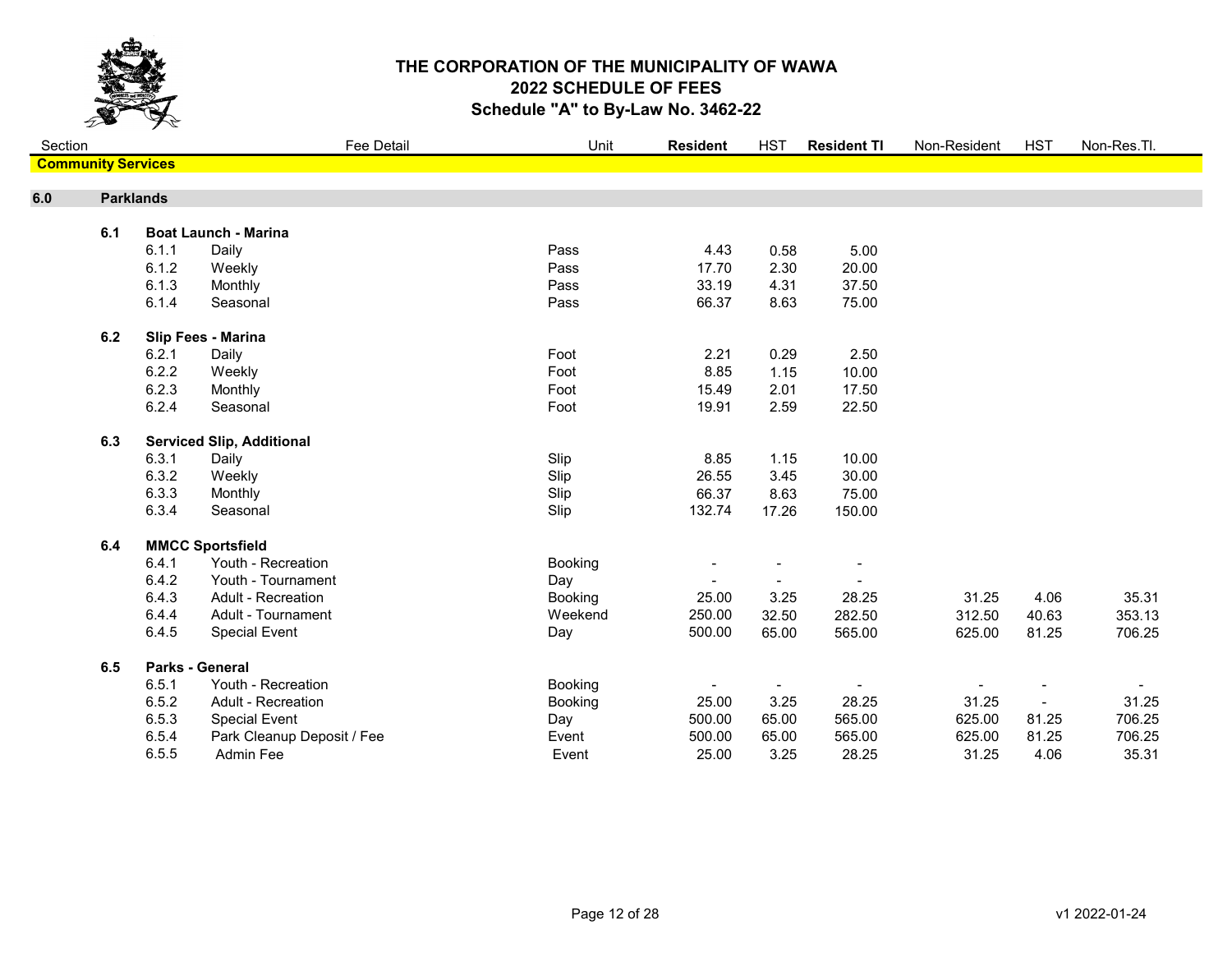

| Section |     |                     | Fee Detail                                                         | Unit   | <b>Resident</b> | <b>HST</b>               | <b>Resident TI</b> | Non-Resident | <b>HST</b>               | Non-Res.Tl.    |
|---------|-----|---------------------|--------------------------------------------------------------------|--------|-----------------|--------------------------|--------------------|--------------|--------------------------|----------------|
|         |     |                     | 7.0 Michipicoten Memorial Community Centre                         |        |                 |                          |                    |              |                          |                |
|         |     |                     |                                                                    |        |                 |                          |                    |              |                          |                |
|         | 7.1 |                     | Arena - Ice In (Section 7.1.1 to 7.1.6 effetive September 1, 2022) |        |                 |                          |                    |              |                          |                |
|         |     | 7.1.1               | Youth Ice                                                          | Hour   | 81.00           | $\blacksquare$           | 81.00              | 101.25       | $\overline{\phantom{a}}$ | 101.25         |
|         |     | 7.1.2               | Youth Ice - Tournament                                             | Hour   | 71.00           | $\sim$                   | 71.00              | 88.75        | $\blacksquare$           | 88.75          |
|         |     | 7.1.3               | Youth - Pick Up                                                    | Pass   | 7.00            | $\blacksquare$           | 7.00               |              |                          | $\sim$         |
|         |     | 7.1.4               | Adult Ice                                                          | Hour   | 132.75          | 17.26                    | 150.01             | 165.94       | 21.57                    | 187.51         |
|         |     | 7.1.5               | Adult Ice - Tournament                                             | Hour   | 92.92           | 12.08                    | 105.00             | 116.15       | 15.10                    | 131.25         |
|         |     | 7.1.6               | Adult - Pick Up                                                    | Pass   | 9.73            | 1.26                     | 10.99              |              | $\overline{a}$           | $\blacksquare$ |
|         | 7.2 |                     | Arena - Ice Out                                                    |        |                 |                          |                    |              |                          |                |
|         |     | 7.2.1               | Youth Recreation                                                   | Hour   | 25.00           | $\blacksquare$           | 25.00              | 31.25        | $\blacksquare$           | 31.25          |
|         |     | 7.2.2               | <b>Adult Recreation</b>                                            | Hour   | 50.00           | $\overline{a}$           | 50.00              | 62.50        | 8.13                     | 70.63          |
|         |     | 7.2.3               | Commercial                                                         | Hour   | 150.00          | 19.50                    | 169.50             | 187.50       | 24.38                    | 211.88         |
|         |     | 7.2.4               | <b>Special Event</b>                                               | Day    | 1,000.00        | 130.00                   | 1,130.00           | 1,250.00     | 162.50                   | 1,412.50       |
|         |     | 7.2.5               | <b>Community Fundraising</b>                                       | Day    | 250.00          | 32.50                    | 282.50             | 312.50       | 40.63                    | 353.13         |
|         | 7.3 |                     | Curling - Ice In (Section 7.1.1 to 7.1.6 effetive September 1,     | 2022)  |                 |                          |                    |              |                          |                |
|         |     | 7.3.1               | Youth Ice                                                          | Sheet  | 35.00           | $\blacksquare$           | 35.00              | 43.75        | $\blacksquare$           | 43.75          |
|         |     | 7.3.2               | Youth Ice - Bonspiel                                               | Person | 3.50            | $\overline{\phantom{a}}$ | 3.50               | 4.38         | $\blacksquare$           | 4.38           |
|         |     | 7.3.3               | Youth / Senior Drop In                                             | Pass   | 4.00            | $\overline{\phantom{a}}$ | 4.00               |              |                          |                |
|         |     | 7.3.4               | Adult Ice                                                          | Sheet  | 61.95           | 8.05                     | 70.00              | 70.00        | 9.10                     | 79.10          |
|         |     | 7.3.5               | Adult Ice - Bonspiel                                               | Person | 6.64            | 0.86                     | 7.50               | 8.30         | 1.08                     | 9.38           |
|         |     | 7.3.6               | Adult Drop In                                                      | Pass   | 5.31            | 0.69                     | 6.00               |              |                          |                |
|         |     |                     |                                                                    |        |                 |                          |                    |              |                          |                |
|         | 7.4 |                     | <b>Curling - Ice Out</b>                                           |        |                 |                          |                    |              |                          |                |
|         |     | 7.4.1               | Youth Recreation                                                   | Hour   | 25.00           |                          | 25.00              | 31.25        | $\blacksquare$           | 31.25          |
|         |     | 7.4.2               | <b>Adult Recreation</b>                                            | Hour   | 50.00           | 6.50                     | 56.50              | 62.50        | 8.13                     | 70.63          |
|         |     | 7.4.3               | Commercial                                                         | Hour   | 100.00          | 13.00                    | 113.00             | 125.00       | 16.25                    | 141.25         |
|         |     | 7.4.4               | <b>Special Event</b>                                               | Day    | 750.00          | 97.50                    | 847.50             | 937.50       | 121.88                   | 1,059.38       |
|         |     | 7.4.5               | <b>Community Fundraising</b>                                       | Day    | 187.50          | 24.38                    | 211.88             | 234.38       | 30.47                    | 264.84         |
|         | 7.5 | <b>Banquet Hall</b> |                                                                    |        |                 |                          |                    |              |                          |                |
|         |     | 7.5.1               | Youth Recreation                                                   | Hour   | 15.04           | 1.96                     | 17.00              | 18.80        | $\blacksquare$           | 18.80          |
|         |     | 7.5.2               | <b>Adult Recreation</b>                                            | Hour   | 30.97           | 4.03                     | 35.00              | 38.71        | 5.03                     | 43.75          |
|         |     | 7.5.3               | Commercial                                                         | Day    | 575.22          | 74.78                    | 650.00             | 719.03       | 93.47                    | 812.50         |
|         |     | 7.5.4               | <b>Special Event</b>                                               | Day    | 451.33          | 58.67                    | 510.00             | 564.16       | 73.34                    | 637.50         |
|         |     | 7.5.5               | <b>Community Fundraising</b>                                       | Day    | 123.89          | 16.11                    | 140.00             | 154.86       | 20.13                    | 174.99         |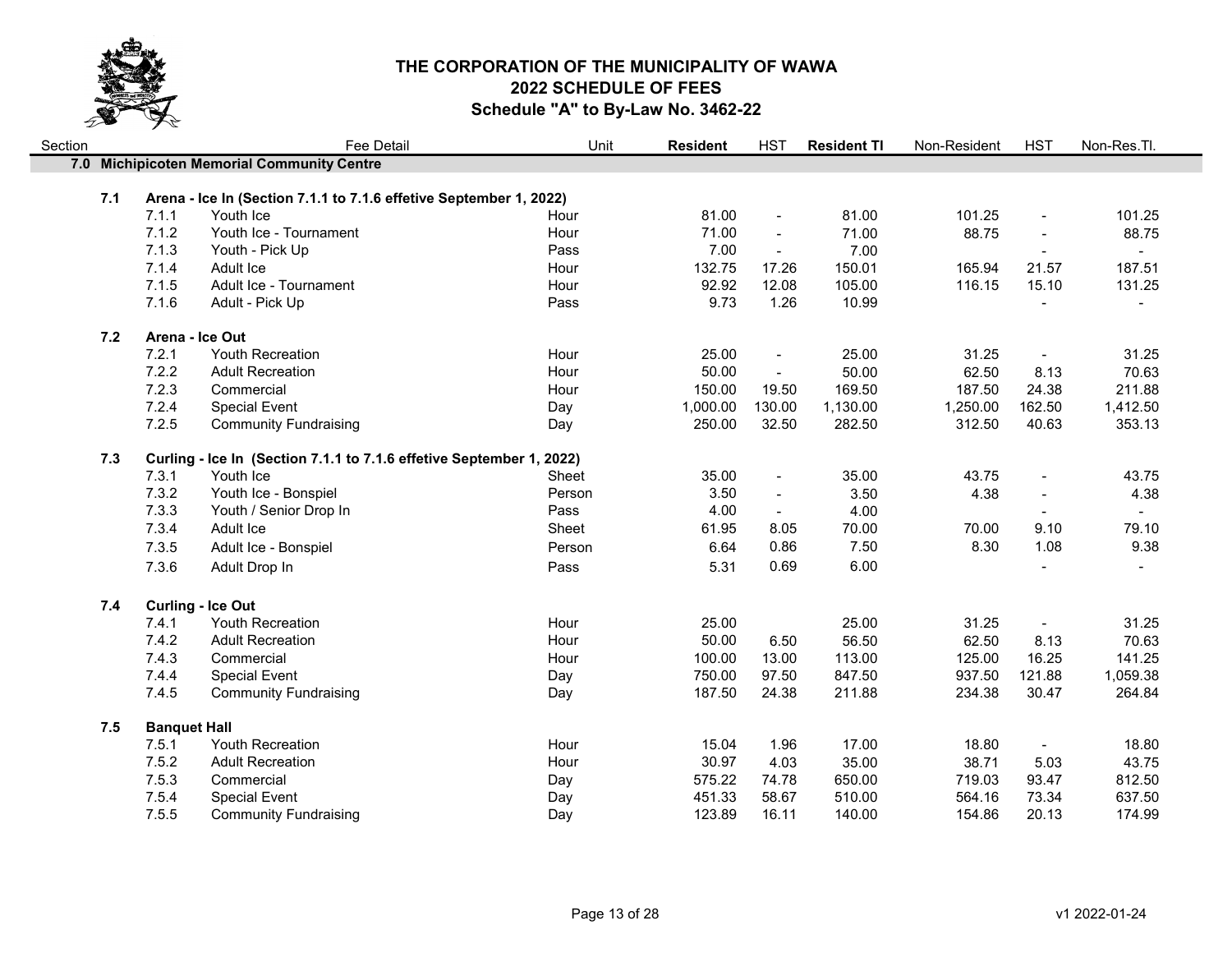

| Section |      |                       | Fee Detail                                             | Unit          | <b>Resident</b>                | <b>HST</b>               | <b>Resident TI</b> | Non-Resident | <b>HST</b>     | Non-Res.Tl.    |
|---------|------|-----------------------|--------------------------------------------------------|---------------|--------------------------------|--------------------------|--------------------|--------------|----------------|----------------|
|         |      |                       | 7.0 Michipicoten Memorial Community Centre (continued) |               |                                |                          |                    |              |                |                |
|         |      |                       |                                                        |               |                                |                          |                    |              |                |                |
|         | 7.6  | <b>Curling Lounge</b> |                                                        |               |                                |                          |                    |              |                |                |
|         |      | 7.6.1                 | Youth Recreation                                       | Hour          | 8.85                           | 1.15                     | 10.00              | 11.06        | $\blacksquare$ | 11.06          |
|         |      | 7.6.2                 | <b>Adult Recreation</b>                                | Hour          | 26.55                          | 3.45                     | 30.00              | 33.19        | 4.31           | 37.50          |
|         |      | 7.6.3                 | Commercial                                             | Day           | 451.33                         | 58.67                    | 510.00             | 564.16       | 73.34          | 637.50         |
|         |      | 7.6.4                 | <b>Special Event</b>                                   | Day           | 353.98                         | 46.02                    | 400.00             | 442.48       | 57.52          | 500.00         |
|         |      | 7.6.5                 | <b>Community Fundraising</b>                           | Day           | 101.77                         | 13.23                    | 115.00             | 127.21       | 16.54          | 143.75         |
|         | 7.7  | <b>Meeting Room</b>   |                                                        |               |                                |                          |                    |              |                |                |
|         |      | 7.7.1                 | Youth Recreation                                       | Hour          | 8.85                           | 1.15                     | 10.00              | 11.06        | $\blacksquare$ | 11.06          |
|         |      | 7.7.2                 | <b>Adult Recreation</b>                                | Hour          | 22.12                          | 2.88                     | 25.00              | 27.65        | 3.59           | 31.24          |
|         |      | 7.7.3                 | Commercial                                             | Day           | 123.89                         | 16.11                    | 140.00             | 154.86       | 20.13          | 174.99         |
|         |      | 7.7.4                 | <b>Special Event</b>                                   | Day           | 61.95                          | 8.05                     | 70.00              | 77.44        | 10.07          | 87.50          |
|         |      | 7.7.5                 | <b>Community Fundraising</b>                           | Day           | 22.12                          | 2.88                     | 25.00              | 27.65        | 3.59           | 31.24          |
|         | 7.8  | Kitchen / Bar         |                                                        |               |                                |                          |                    |              |                |                |
|         |      | 7.8.1                 | Commercial                                             | Day           | 128.32                         | 16.68                    | 145.00             | 160.40       | 20.85          | 181.25         |
|         |      | 7.8.2                 | <b>Special Event</b>                                   | Day           | 88.49                          | 11.50                    | 99.99              | 110.61       | 14.38          | 124.99         |
|         |      | 7.8.3                 | <b>Community Fundraising</b>                           | Day           | 22.12                          | 2.88                     | 25.00              | 27.65        | 3.59           | 31.24          |
|         |      | 7.8.4                 | Prep / Coffee Fee                                      | Day           | 26.55                          | 3.45                     | 30.00              | 33.19        | 4.31           | 37.50          |
|         |      | 7.8.5                 | <b>Cleaning Deposit</b>                                | Event         | 250.00                         |                          | 250.00             | 312.50       | 40.63          | 353.13         |
|         |      | 7.8.6                 | <b>Corking Fee</b>                                     | <b>Bottle</b> | 2.65                           | 0.34                     | 2.99               | 3.31         | 0.43           | 3.74           |
|         |      |                       |                                                        |               |                                |                          |                    |              |                |                |
|         | 7.9  |                       | <b>Fitness Rooms (Upper/Lower)</b>                     |               |                                |                          |                    |              |                |                |
|         |      | 7.9.1                 | Youth Recreation                                       | Hour          | 8.85                           | 1.15                     | 10.00              | 11.06        | $\blacksquare$ | 11.06          |
|         |      | 7.9.2                 | <b>Adult Recreation</b>                                | Hour          | 17.70                          | 2.30                     | 20.00              | 22.13        | 2.88           | 25.00          |
|         |      | 7.9.3                 | Commercial                                             | Hour          | 35.40                          | 4.60                     | 40.00              | 44.25        | 5.75           | 50.00          |
|         |      | 7.9.4                 | <b>Special Event</b>                                   | Day           | 123.89                         | 16.11                    | 140.00             | 154.86       | 20.13          | 174.99         |
|         |      | 7.9.5                 | <b>Community Fundraising</b>                           | Day           | 61.95                          | 8.05                     | 70.00              | 77.44        | 10.07          | 87.50          |
|         | 7.10 |                       | <b>Room Booking Fees</b>                               |               |                                |                          |                    |              |                |                |
|         |      | 7.10.1                | <b>Booking Deposit</b>                                 | Event         | 100.00                         | $\overline{\phantom{a}}$ | 100.00             |              |                |                |
|         |      | 7.10.2                | Damage Deposit                                         | Event         | 500.00                         | $\overline{a}$           | 500.00             |              |                |                |
|         |      | 7.10.3                | Admin Fee                                              | Event         | 25.00                          | 3.25                     | 28.25              |              |                |                |
|         |      | 7.10.4                | <b>SOCAN Fees</b>                                      | Event         | SEE SOCAN LISTING www.socan.ca |                          |                    |              |                |                |
|         |      |                       |                                                        |               |                                |                          |                    |              |                |                |
|         | 7.11 | <b>Advertising</b>    |                                                        |               |                                |                          |                    |              |                |                |
|         |      | 7.11.1                | Wall Sign - 4'x8'                                      | Year          | 154.87                         | 20.13                    | 175.00             | 193.59       | 25.17          | 218.75         |
|         |      | 7.11.2                | Board Sign - 3'x8'                                     | Year          | 265.49                         | 34.51                    | 300.00             | 331.86       | 43.14          | 375.00         |
|         |      | 7.11.3                | <b>Reinstallation Fee</b>                              | Each          | 26.55                          | 3.45                     | 30.00              | $\sim$       | $\blacksquare$ | $\blacksquare$ |
|         |      | 7.11.4                | In Ice - First Year                                    | Year          | 100.00                         | 13.00                    | 113.00             | 125.00       | 16.25          | 141.25         |
|         |      | 7.11.5                | In Ice - Subsequent Years                              | Year          | 500.00                         | 65.00                    | 565.00             | 625.00       | 81.25          | 706.25         |
|         |      | 7.11.6                | Olympia Wrap - Side                                    | Year          | 1,000.00                       | 130.00                   | 1,130.00           | 1,250.00     | 162.50         | 1,412.50       |
|         |      |                       |                                                        | Page 14 of 28 |                                |                          |                    |              |                | v1 2022-01-24  |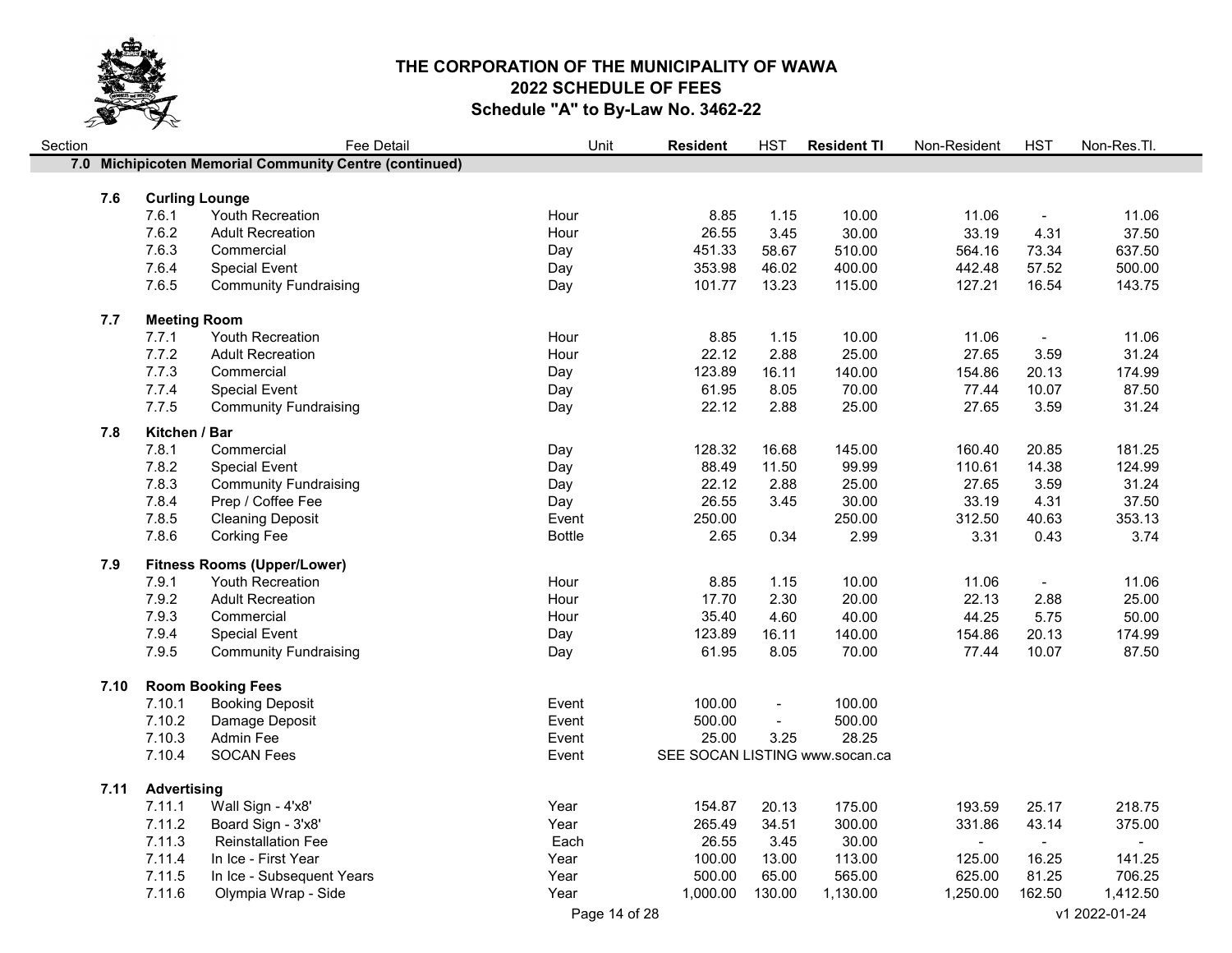

8.0 Tourism

| Section | <b>Fee Detail</b> |         |                                                        | Unit    | <b>Resident</b> | <b>HST</b>     | <b>Resident TI</b> | Non-Resident | <b>HST</b>     | Non-Res.Tl.    |
|---------|-------------------|---------|--------------------------------------------------------|---------|-----------------|----------------|--------------------|--------------|----------------|----------------|
|         |                   |         | 7.0 Michipicoten Memorial Community Centre (continued) |         |                 |                |                    |              |                |                |
|         | 7.12              |         | <b>Recreation Programs</b>                             |         |                 |                |                    |              |                |                |
|         |                   | 7.12.1  | Public Skate - Youth                                   | Pass    | 3.00            | $\blacksquare$ | 3.00               |              |                |                |
|         |                   | 7.12.2  | Public Skate - Senior                                  | Pass    | 4.42            | 0.57           | 4.99               |              |                |                |
|         |                   | 7.12.3  | Public Skate - Youth                                   | Season  | 53.10           | 6.90           | 60.00              | 66.38        |                | 66.38          |
|         |                   | 7.12.4  | Public Skate - Senior                                  | Season  | 61.95           | 8.05           | 70.00              |              |                |                |
|         |                   | 7.12.5  | Public Skate - Adult                                   | Pass    | 5.30            | 0.69           | 5.99               |              |                |                |
|         |                   | 7.12.6  | Public Skate - Adult                                   | Season  | 79.64           | 10.35          | 89.99              | 99.55        | 12.94          | 112.49         |
|         |                   | 7.12.7  | Public Skate - Family                                  | Season  | 123.89          | 16.11          | 140.00             | 154.86       | 20.13          | 174.99         |
|         |                   | 7.12.7  | Summer Youth Program                                   | Program | 30.00           | $\blacksquare$ | 30.00              | 37.50        | $\blacksquare$ | 37.50          |
|         |                   | 7.12.8  | Summer Camp                                            | Week    | 80.00           | $\overline{a}$ | 80.00              | 100.00       | $\overline{a}$ | 100.00         |
|         | 7.13              |         | <b>Fitness Memberships</b>                             |         |                 |                |                    |              |                |                |
|         |                   | 7.13.1  | Youth - Sauna & Shower                                 | Day     | 5.00            | $\blacksquare$ | 5.00               |              |                |                |
|         |                   |         | Senior - Sauna & Shower                                |         | 4.42            | 0.57           | 4.99               |              |                |                |
|         |                   | 7.13.2  | Youth - Gym & Class                                    | Day     | 6.00            |                | 6.00               |              |                |                |
|         |                   |         | Senior - Gym & Class                                   |         | 5.30            | 0.69           | 5.99               |              |                |                |
|         |                   | 7.13.3  | Youth - Sauna & Shower                                 | Month   | 25.00           |                | 25.00              | 31.25        | 4.06           | 35.31          |
|         |                   |         | Senior - Sauna & Shower                                |         | 22.12           | 2.88           | 25.00              | 27.65        | 3.59           | 31.24          |
|         |                   | 7.13.4  | Youth - Gym & Class                                    | Month   | 50.00           |                | 50.00              | 62.50        | 8.13           | 70.63          |
|         |                   |         | Senior - Gym & Class                                   |         | 44.25           | 5.75           | 50.00              | 55.31        | 7.19           | 62.50          |
|         |                   | 7.13.5  | Youth - Class - Full Session                           | Class   | 5.00            | $\sim$         | 5.00               | 6.25         | 0.81           | 7.06           |
|         |                   |         | Senior - Class - Full Session                          |         | 4.42            | 0.57           | 4.99               | 5.53         | 0.72           | 6.25           |
|         |                   | 7.13.6  | Adult - Sauna & Shower                                 | Day     | 6.20            | 0.81           | 7.01               | $\sim$       | $\blacksquare$ | $\blacksquare$ |
|         |                   | 7.13.7  | Adult - Gym & Class                                    | Day     | 8.85            | 1.15           | 10.00              |              |                |                |
|         |                   | 7.13.8  | Adult - Sauna & Shower                                 | Month   | 44.25           | 5.75           | 50.00              | 55.31        | 7.19           | 62.50          |
|         |                   | 7.13.9  | Adult - Gym & Class                                    | Month   | 57.52           | 7.48           | 65.00              | 71.90        | 9.35           | 81.25          |
|         |                   | 7.13.10 | Adult Class - Full Session                             | Class   | 8.84            | 1.15           | 9.99               | 11.05        | 1.44           | 12.49          |
|         |                   | 7.13.11 | <b>Family Membership</b>                               | Month   | 140.00          | 18.20          | 158.20             | 175.00       | 22.75          | 197.75         |
|         |                   | 7.13.12 | <b>Entry Fob</b>                                       | Fob     | 15.00           | 1.95           | 16.95              |              |                |                |
|         | 8.0 Tourism       |         |                                                        |         |                 |                |                    |              |                |                |
|         | 8.1               |         | <b>Tourism Development</b>                             |         |                 |                |                    |              |                |                |
|         |                   | 8.1.1   | Use of Wawa Logo                                       | Licence | 100.00          | 13.00          | 113.00             | 125.00       | 16.25          | 141.25         |
|         |                   | 8.1.2   | Wall Advertising - TIC                                 | Annual  | 132.74          | 17.26          | 150.00             | 125.00       | 16.25          | 141.25         |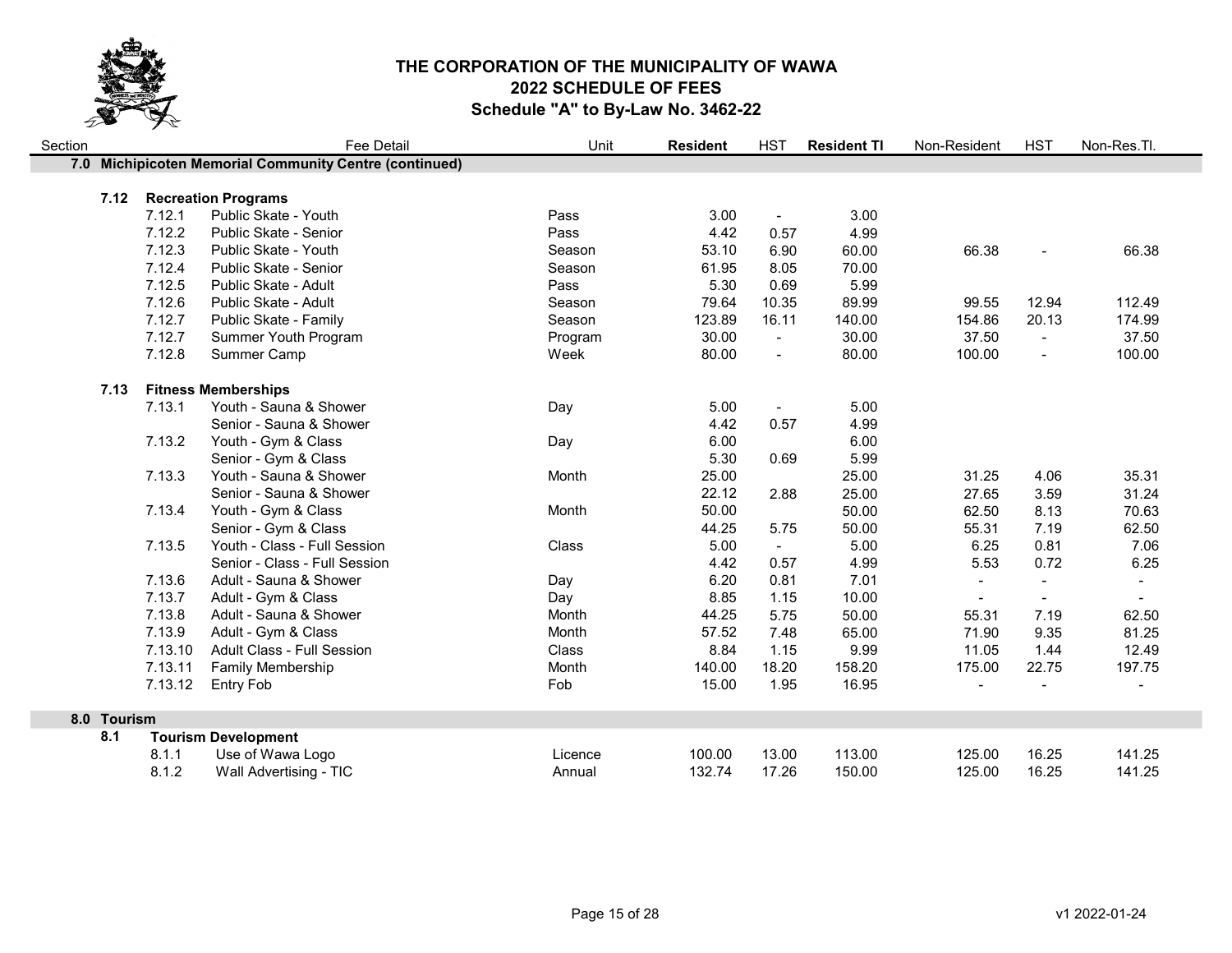

| Section                        |                     |                     | <b>Fee Detail</b>                          | Unit        | <b>Resident</b> | <b>HST</b>     | <b>Resident TI</b> | Non-Resident | <b>HST</b> | Non-Res.Tl. |
|--------------------------------|---------------------|---------------------|--------------------------------------------|-------------|-----------------|----------------|--------------------|--------------|------------|-------------|
| <b>Infrastructure Services</b> |                     |                     |                                            |             |                 |                |                    |              |            |             |
|                                |                     |                     |                                            |             |                 |                |                    |              |            |             |
|                                | 9.0 Water and Sewer |                     |                                            |             |                 |                |                    |              |            |             |
|                                |                     |                     |                                            |             |                 |                |                    |              |            |             |
| 9.1                            |                     |                     | <b>New Water Meter</b>                     |             |                 |                |                    |              |            |             |
|                                |                     | 9.1.1               | 3/4" Meter                                 | Each        | 300.00          | $\blacksquare$ | 300.00             |              |            |             |
|                                |                     | 9.1.2               | 1" Meter                                   | Each        | 390.00          |                | 390.00             |              |            |             |
|                                |                     | 9.1.3               | 1-1/2" Meter                               | Each        | 2947.00         |                | 2947.00            |              |            |             |
|                                |                     | 9.1.4               | 2" Meter                                   | Each        | 3128.00         |                | 3128.00            |              |            |             |
|                                |                     | 9.1.5               | 3" Meter                                   | Each        | 4605.00         |                | 4605.00            |              |            |             |
|                                |                     | 9.1.6               | <b>Fire Rated Meter</b>                    | Each        | 412.00          | $\blacksquare$ | 412.00             |              |            |             |
|                                | 9.2                 | <b>Service Fees</b> |                                            |             |                 |                |                    |              |            |             |
|                                |                     | 9.2.1               | Surcharge for Administration               | Each        | 35.00           |                | 35.00              |              |            |             |
|                                |                     | 9.2.2               | <b>Connection Installation</b>             | Per Install | Time & Cost*    |                |                    |              |            |             |
|                                |                     | 9.2.3               | Meter Installation                         | Each        | Time & Cost*    |                |                    |              |            |             |
|                                |                     | 9.2.4               | <b>Meter Testing Deposit</b>               | Each        | 50.00           |                | 50.00              |              |            |             |
|                                |                     | 9.2.5               | Meter Testing (if confirmed working)       | Per Test    | Time & Cost*    |                |                    |              |            |             |
|                                |                     | 9.2.6               | Meter Repair                               | Each        | Time & Cost*    |                |                    |              |            |             |
|                                |                     | 9.2.7               | Temporary Meter Removal - Owner's Request  | Each        | Time & Cost*    |                |                    |              |            |             |
|                                |                     |                     | <b>Reinstallation of Water Services</b>    |             |                 |                |                    |              |            |             |
|                                |                     | 9.2.8               |                                            | Each        | Time & Cost*    |                |                    |              |            |             |
|                                |                     | 9.2.9               | Unfreeze Water Line                        | Each        | Time & Cost*    |                |                    |              |            |             |
|                                |                     | 9.2.10              | Non-Scheduled Meter Change                 | Each        | Time & Cost*    |                |                    |              |            |             |
|                                |                     | 9.2.11              | Tapping of Main Line                       | Each        | Time & Cost*    |                |                    |              |            |             |
|                                |                     | 9.2.12              | <b>Builder Development Frontage Charge</b> | Each        | Time & Cost*    |                |                    |              |            |             |
|                                |                     | 9.2.13              | <b>Construction Water Charge</b>           | Each        | Time & Cost*    |                |                    |              |            |             |
|                                |                     | 9.2.14              | Permanent Disconnection of Water           | Each        | Time & Cost*    |                |                    |              |            |             |
|                                |                     | 9.2.15              | <b>Fire Protection Charge</b>              | Per Call    | Time & Cost*    |                |                    |              |            |             |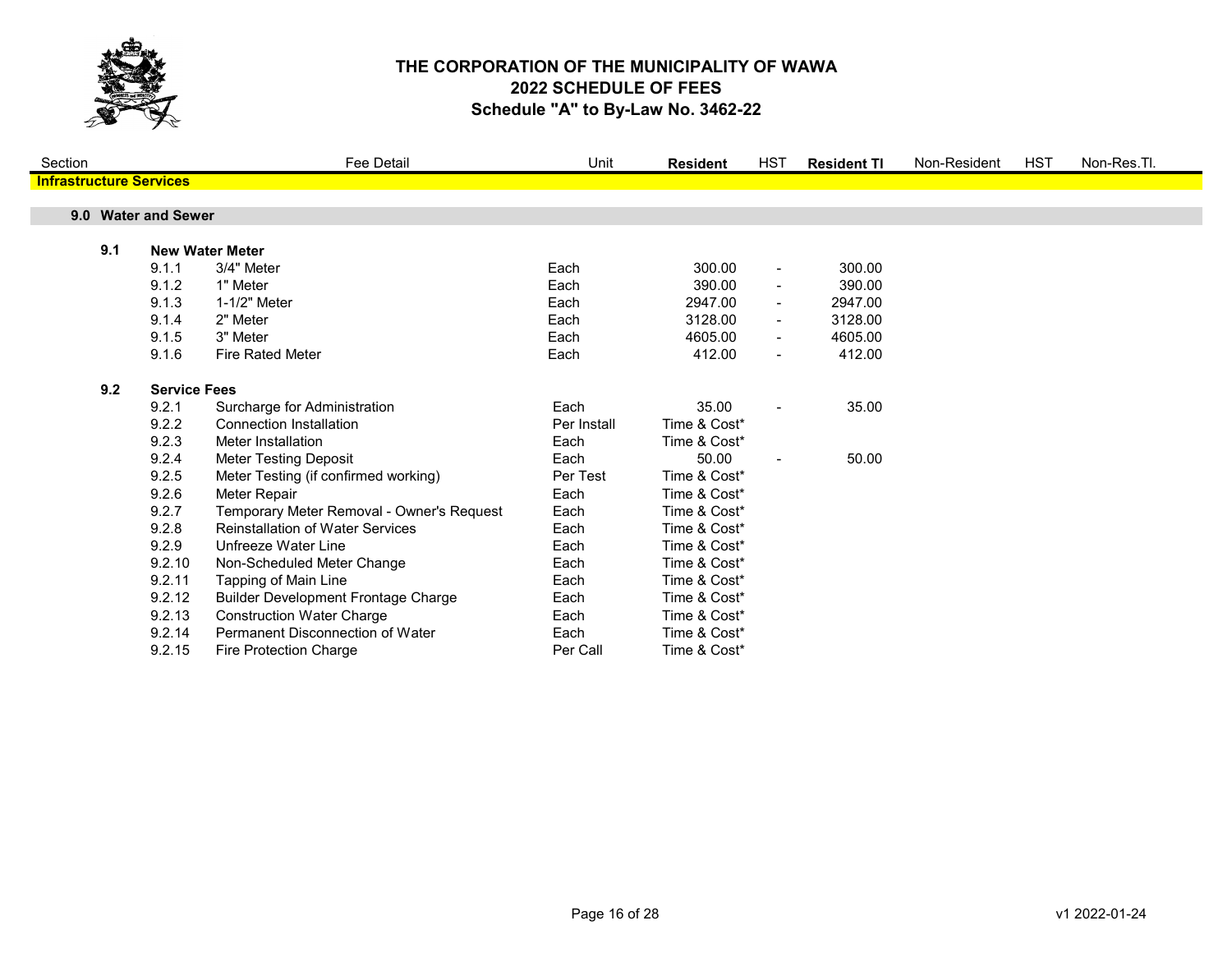

| Section |     |                          | Fee Detail                                            | Unit            | <b>Resident</b>              | <b>HST</b>               | <b>Resident TI</b> | Non-Resident | <b>HST</b> | Non-Res.Tl. |
|---------|-----|--------------------------|-------------------------------------------------------|-----------------|------------------------------|--------------------------|--------------------|--------------|------------|-------------|
|         |     |                          | 9.0 Water and Sewer (continued)                       |                 |                              |                          |                    |              |            |             |
|         |     |                          |                                                       |                 |                              |                          |                    |              |            |             |
|         | 9.3 |                          | <b>Miscellaneous Services</b>                         |                 |                              |                          |                    |              |            |             |
|         |     | 9.3.1                    | Interest on Outstanding Water & Sewer Accts           | After Due Date  | 5.0%                         | $\overline{\phantom{a}}$ | 5.0%               |              |            |             |
|         |     | 9.3.2                    | Account Setup Fee                                     | per setup       | 35.00                        | $\frac{1}{2}$            | 35.00              |              |            |             |
|         |     | 9.3.3                    | <b>Final Disconnection Letter</b>                     | Each            | 25.00                        | $\overline{a}$           | 25.00              |              |            |             |
|         |     | 9.3.4                    | Water Disconnection/Connection due to non paymen Each |                 | 140.00                       |                          | 140.00             |              |            |             |
|         |     | 9.3.5                    | Non Payment Fee in lieu of Water Disconnection        | Each            | 50.00                        |                          | 65.00              |              |            |             |
|         |     | 9.3.6                    | Water Disconnect at curb - May 1-Oct 30               | Each            | 70.00                        | $\overline{\phantom{a}}$ | 70.00              |              |            |             |
|         |     | 9.3.7                    | Water Disconnect at curb - Nov 1-Apr 30               | Each            | 70.00 + Time & Cost          |                          |                    |              |            |             |
|         |     | 9.3.8                    | Water Connection at curb - May 1-Oct 30               | Each            | 70.00                        |                          | 70.00              |              |            |             |
|         |     | 9.3.9                    | Water Connection at curb - Nov 1-Apr 30               | Each            | 70.00 + Time & Cost          |                          |                    |              |            |             |
|         |     | 9.3.10                   | Transfer Water/Sewer to Taxes for Collection          | Each            | 25.00                        | $\blacksquare$           | 25.00              |              |            |             |
|         |     | 9.3.11                   | <b>Hydrant Maintenance</b>                            | Annual          | 193.00                       | $\blacksquare$           | 193.00             |              |            |             |
|         |     | 9.3.12                   | Sewage Dumping - Little Pumper (500 US gallons)       | Each            | 40.00                        | 5.20                     | 45.20              |              |            |             |
|         |     | 9.3.13                   | Sewage Dumping - Little Pumper (840 US gallons)       | Each            | 67.20                        | 8.74                     | 75.94              |              |            |             |
|         |     | 9.3.14                   | Sewage Dumping - Hydrovac (1,300 US gallons)          | Each            | 104.00                       | 13.52                    | 117.52             |              |            |             |
|         |     | 9.3.15                   | Sewage Dumping - Big Pumper (3,000 US gallons)        | Each            | 240.00                       | 31.20                    | 271.20             |              |            |             |
|         |     | 9.3.16                   | Sewage Dumping - Big Pumper (3,122 US gallons)        | Each            | 249.76                       | 32.47                    | 282.23             |              |            |             |
|         |     | 9.3.17                   | After Hour Call Outs                                  |                 | Minimum 4 hour Labour Charge |                          |                    |              |            |             |
|         |     | 9.3.18                   | Water By-Pass Credit                                  |                 | (as determined by DIS)       |                          |                    |              |            |             |
|         | 9.4 |                          | <b>Water Rates and Charges</b>                        |                 |                              |                          |                    |              |            |             |
|         |     | 9.4.1                    | Fixed Rate - 3/4" Meter                               | Monthly         | 38.00                        | $\overline{\phantom{a}}$ | 38.00              |              |            |             |
|         |     | 9.4.2                    | Fixed Rate - 1" Meter                                 | Monthly         | 76.00                        | $\frac{1}{2}$            | 76.00              |              |            |             |
|         |     | 9.4.3                    | Fixed Rate - 1-1/2" Meter                             | Monthly         | 114.00                       | $\frac{1}{2}$            | 114.00             |              |            |             |
|         |     | 9.4.4                    | Fixed Rate - 2" Meter                                 | Monthly         | 152.00                       | $\overline{\phantom{a}}$ | 152.00             |              |            |             |
|         |     | 9.4.5                    | Fixed Rate - 3" Meter                                 | Monthly         | 190.00                       |                          | 190.00             |              |            |             |
|         |     | 9.4.6                    | <b>Consumption Rate</b>                               | per cubic metre | 0.84                         | $\blacksquare$           | 0.84               |              |            |             |
|         | 9.5 |                          | <b>Sewer Rates and Charges</b>                        |                 |                              |                          |                    |              |            |             |
|         |     | 9.5.1                    | Fixed Rate - 3/4" Meter                               | Monthly         | 21.50                        | $\overline{\phantom{a}}$ | 21.50              |              |            |             |
|         |     | 9.5.2                    | Fixed Rate - 1" Meter                                 | Monthly         | 43.00                        | $\overline{\phantom{a}}$ | 43.00              |              |            |             |
|         |     | 9.5.3                    | Fixed Rate - 1-1/2" Meter                             | Monthly         | 64.50                        | $\overline{a}$           | 64.50              |              |            |             |
|         |     | 9.5.4                    | Fixed Rate - 2" Meter                                 | Monthly         | 86.00                        | $\blacksquare$           | 86.00              |              |            |             |
|         |     | 9.5.5                    | Fixed Rate - 3" Meter                                 | Monthly         | 107.50                       | $\blacksquare$           | 107.50             |              |            |             |
|         |     | 9.5.6                    | Variable Rate                                         | per cubic metre | 0.52                         | $\overline{\phantom{a}}$ | 0.52               |              |            |             |
|         |     |                          |                                                       |                 |                              |                          |                    |              |            |             |
|         | 9.6 | <b>Vacant Properties</b> |                                                       |                 |                              |                          |                    |              |            |             |
|         |     | 9.6.1                    | <b>Vacant Rate</b>                                    | Year            |                              |                          |                    |              |            |             |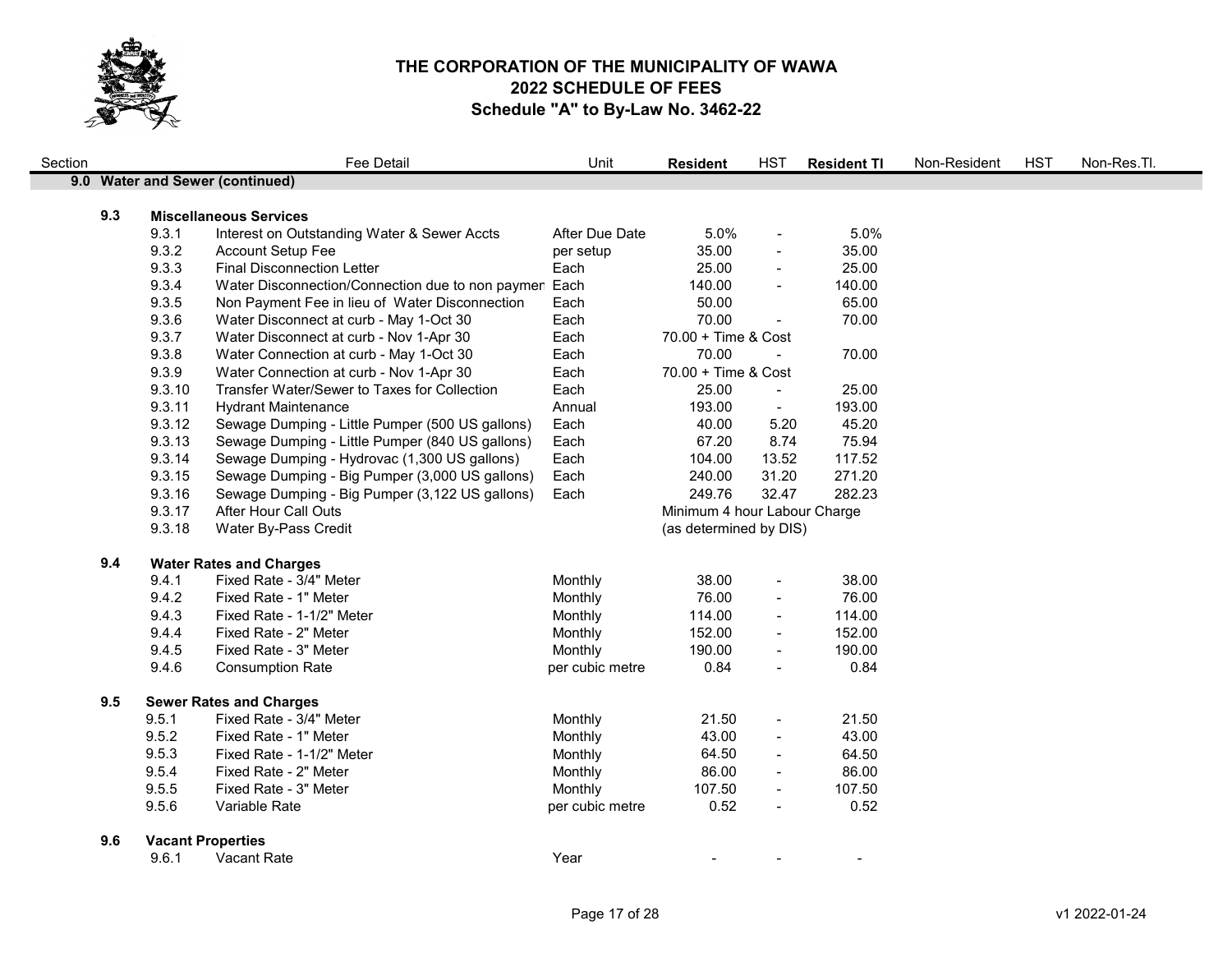

| Section |      |                     | Fee Detail                                                                                    | Unit        | <b>Resident</b>  | <b>HST</b>    | <b>Resident TI</b> | Non-Resident | <b>HST</b> | Non-Res.Tl. |
|---------|------|---------------------|-----------------------------------------------------------------------------------------------|-------------|------------------|---------------|--------------------|--------------|------------|-------------|
|         |      |                     | 9.0 Water and Sewer (continued)                                                               |             |                  |               |                    |              |            |             |
|         |      |                     |                                                                                               |             |                  |               |                    |              |            |             |
|         | 9.7  | <b>Hydrants</b>     |                                                                                               |             |                  |               |                    |              |            |             |
|         |      | 9.7.1               | Opening Fee                                                                                   | Each        | 220.00           |               | 220.00             |              |            |             |
|         |      |                     | *Cost includes labour (section 2.6.6), materials (section 2.6.7) and equipment (section 12.1) |             |                  |               |                    |              |            |             |
|         | 9.8  |                     | <b>Bulk Water - Non Potable</b>                                                               |             |                  |               |                    |              |            |             |
|         |      | 9.8.1               | 0 to 2,500 litres                                                                             | Each        | 82.50            | 10.73         | 93.23              |              |            |             |
|         |      | 9.8.2               | 2,501 to 5,000 litres                                                                         | Each        | 165.00           | 21.45         | 186.45             |              |            |             |
|         |      | 9.8.3               | 5,001 to 7,500 litres                                                                         | Each        | 247.50           | 32.18         | 279.68             |              |            |             |
|         |      | 9.8.4               | 7,501 to 10,000 litres                                                                        | Each        | 330.00           | 42.90         | 372.90             |              |            |             |
|         |      |                     |                                                                                               |             |                  |               |                    |              |            |             |
|         |      |                     | 10.0 Airport and Transportation Services                                                      |             |                  |               |                    |              |            |             |
|         |      |                     |                                                                                               |             |                  |               |                    |              |            |             |
|         | 10.1 | <b>Parking Fees</b> |                                                                                               |             |                  |               |                    |              |            |             |
|         |      | 10.1.1              | Aircraft                                                                                      | Day         | 10.62            | 1.38          | 12.00              | 10.00        | 1.30       | 11.30       |
|         |      | 10.1.2              | Aircraft                                                                                      | Month       | 88.49            | 11.50         | 99.99              | 74.00        | 9.62       | 83.62       |
|         |      | 10.1.3              | Aircraft                                                                                      | Annual      | 663.72           | 86.28         | 750.00             | 590.00       | 76.70      | 666.70      |
|         |      | 10.1.4              | Vehicle                                                                                       | Day         | 8.85             | 1.15          | 10.00              | 9.00         | 1.17       | 10.17       |
|         |      | 10.1.5              | Vehicle (4-7 days)                                                                            | Week        | 35.40            | 4.60          | 40.00              | 36.00        | 4.68       | 40.68       |
|         |      | 10.1.6              | Vehicle ( > 25 days)                                                                          | Month       | 230.08           | 29.91         | 259.99             | 225.00       | 29.25      | 254.25      |
|         | 10.2 | <b>Landing Fees</b> |                                                                                               |             |                  |               |                    |              |            |             |
|         |      | 10.2.1              | Under 2,000 Kg - Minimum                                                                      | Each        | 8.85             | 1.15          | 10.00              | 8.85         | 1.15       | 10.00       |
|         |      | 10.2.2              | 2,001 - 5,000 Kg                                                                              | Each        | 66.37            | 8.63          | 75.00              | 66.37        | 8.63       | 75.00       |
|         |      | 10.2.3              | 5,001 - 21,000 kgs                                                                            | Each 1000kg | 13.27            | 1.73          | 15.00              | 13.27        | 1.73       | 15.00       |
|         |      | 10.2.4              | 21,001 - 45,000 kgs                                                                           | Each 1000kg | 15.93            | 2.07          | 18.00              | 15.93        | 2.07       | 18.00       |
|         |      | 10.2.5              | <b>Medical Flights</b>                                                                        | Each        | 221.24           | 28.76         | 250.00             | 221.24       | 28.76      | 250.00      |
|         |      |                     |                                                                                               |             |                  |               |                    |              |            |             |
|         | 10.3 | <b>Hydro Fees</b>   |                                                                                               |             | 10.62            |               |                    | 9.92         |            |             |
|         |      | 10.3.1              | Single Outlet                                                                                 | Day         | 199.11           | 1.38<br>25.88 | 12.00<br>224.99    |              | 1.29       | 11.21       |
|         |      | 10.3.2              | Single Outlet                                                                                 | Month       |                  |               |                    | 198.40       | 25.79      | 224.19      |
|         | 10.4 | <b>Fuel and Oil</b> |                                                                                               |             |                  |               |                    |              |            |             |
|         |      | 10.4.1              | Fuel                                                                                          | litre       | <b>Cost Plus</b> | yes           |                    |              |            |             |
|         |      | 10.4.2              | Oil                                                                                           | litre       | <b>Cost Plus</b> | yes           |                    |              |            |             |
|         |      | 10.4.3              | Discount - Base Operators Only                                                                | litre       | 0.10             | yes           |                    |              |            |             |
|         |      | 10.4.4              | Fuel Surcharge                                                                                | litre       | 0.30             | yes           |                    |              |            |             |
|         |      | 10.4.5              | Call-out after hours - Standard - Under 2,000kg                                               | each        | 66.37            | 8.63          | 75.00              | 66.37        | 8.63       | 75.00       |
|         |      |                     |                                                                                               |             |                  |               |                    |              |            |             |
|         |      | 10.4.6              | Call-out after hours - Standard - Over 2,000kg                                                | each        | 132.74           | 17.26         | 150.00             | 132.74       | 17.26      | 150.00      |
|         |      | 10.4.7              | Call-out after hours - Runway Conditions                                                      | each        | 176.99           | 23.01         | 200.00             | 176.99       | 23.01      | 200.00      |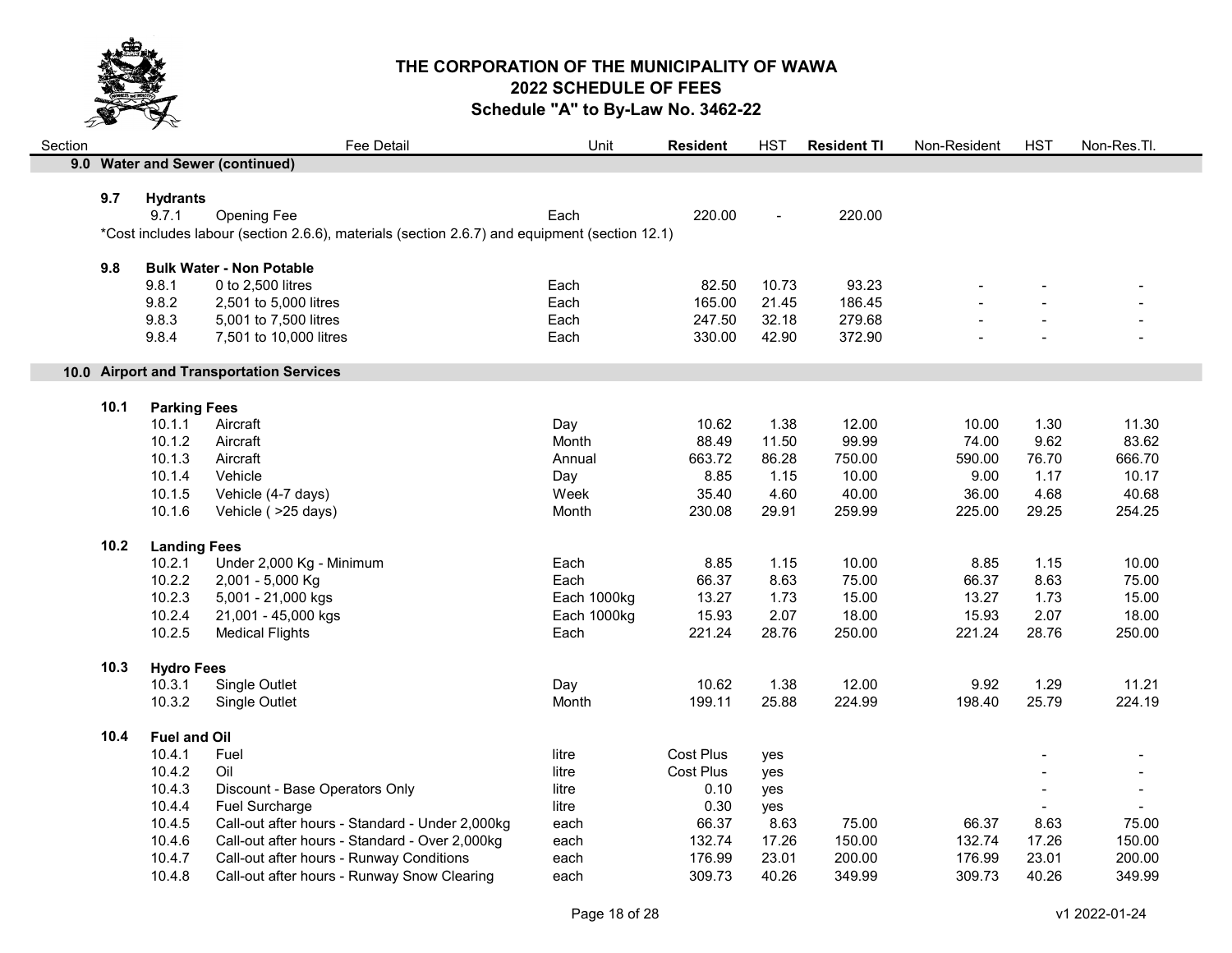

| Section |       |                | <b>Fee Detail</b>                                   | Unit   | <b>Resident</b> | <b>HST</b>               | <b>Resident TI</b> | Non-Resident | <b>HST</b> | Non-Res.Tl. |
|---------|-------|----------------|-----------------------------------------------------|--------|-----------------|--------------------------|--------------------|--------------|------------|-------------|
|         |       |                | 10.0 Airport and Transportation Services (con't)    |        |                 |                          |                    |              |            |             |
|         |       |                |                                                     |        |                 |                          |                    |              |            |             |
|         | 10.5  | <b>Rentals</b> |                                                     |        |                 |                          |                    |              |            |             |
|         |       | 10.5.1         | <b>Airport Radio</b>                                | Day    | 53.10           | 6.90                     | 60.00              | 57.52        | 7.48       | 65.00       |
|         |       | 10.5.2         | <b>Wall Advertising</b>                             | Annual | 110.62          | 14.38                    | 125.00             | 119.47       | 15.53      | 135.00      |
|         |       | 10.5.3         | Office (large)                                      | Day    | 66.37           | 8.63                     | 75.00              | 70.80        | 9.20       | 80.00       |
|         |       | 10.5.4         | Office (large)                                      | Month  | 407.08          | 52.92                    | 460.00             | 442.48       | 57.52      | 500.00      |
|         |       | 10.5.5         | Office (small)                                      | Month  | 132.74          | 17.26                    | 150.00             | 141.59       | 18.41      | 160.00      |
|         |       | 10.5.6         | Office (small)                                      | Day    | 39.82           | 5.18                     | 45.00              | 44.25        | 5.75       | 50.00       |
|         |       | 10.5.7         | Shack                                               | Month  | 115.04          | 14.96                    | 130.00             | 128.32       | 16.68      | 145.00      |
|         |       | 10.5.8         | <b>Airport Garage</b>                               | Day    | 90.25           | 11.73                    | 101.98             | 99.30        | 12.91      | 112.21      |
|         |       | 10.5.9         | <b>Airport Garage</b>                               | Month  | 1,083.19        | 140.81                   | 1,224.00           | 1,218.58     | 158.42     | 1,377.00    |
|         |       | 10.5.10        | Counter Space - Car Rental Agencies                 | Month  | 106.19          | 13.80                    | 119.99             | 119.47       | 15.53      | 135.00      |
|         |       | 10.5.11        | Car Stalls - Car Rental Agencies                    | Month  | 13.27           | 1.73                     | 15.00              | 14.60        | 1.90       | 16.50       |
|         | 10.6  |                | Wawa Transit Fares - Wawa                           |        |                 |                          |                    |              |            |             |
|         |       | 10.6.1         | Children under 10 years of age                      | Each   | 2.00            | $\overline{\phantom{a}}$ | 2.00               |              |            |             |
|         |       | 10.6.2         | Seniors 55 and older / Disabled                     | Each   | 3.00            |                          | 3.00               |              |            |             |
|         |       | 10.6.3         | Adults                                              | Each   | 4.00            |                          | 4.00               |              |            |             |
|         | 10.7  |                | Wawa Transit Fares - MRV (Mission)/Hwy              |        |                 |                          |                    |              |            |             |
|         |       | 10.7.1         | MRV/Hwy (<10 km) - Seniors excluded                 | Each   | 7.00            | $\blacksquare$           | 7.00               |              |            |             |
|         |       | 10.7.2         | MRV/Hwy (>10 km) - Seniors excluded                 | Each   | 10.00           |                          | 10.00              |              |            |             |
|         |       |                |                                                     |        |                 |                          |                    |              |            |             |
|         | 10.8  |                | Wawa Transit Fares - Eleven (11) Rides              |        |                 |                          |                    |              |            |             |
|         |       | 10.8.1         | Children under 10 years of age                      | Each   | 20.00           | $\overline{\phantom{a}}$ | 20.00              |              |            |             |
|         |       | 10.8.2         | Seniors 55 and older / Disabled                     | Each   | 30.00           |                          | 30.00              |              |            |             |
|         |       | 10.8.3         | Adults                                              | Each   | 40.00           | $\overline{\phantom{a}}$ | 40.00              |              |            |             |
|         |       | 10.8.4         | MRV (Mission)/Hwy - Seniors excluded                | Each   | 70.00           | $\overline{\phantom{a}}$ | 70.00              |              |            |             |
|         | 10.10 |                | <b>Wawa Transit Fares - Monthly Passes</b>          |        |                 |                          |                    |              |            |             |
|         |       | 10.10.1        | Child under 10 years of age                         | Each   | 20.00           | $\blacksquare$           | 20.00              |              |            |             |
|         |       | 10.10.2        | Seniors 55 and older / Disabled                     | Each   | 30.00           | $\sim$                   | 30.00              |              |            |             |
|         |       | 10.10.3        | Adults                                              | Each   | 35.00           |                          | 35.00              |              |            |             |
|         |       | 10.10.4        | Student (require letter from school or student card | Each   | 25.00           | $\blacksquare$           | 25.00              |              |            |             |
|         |       | 10.10.5        | Child (< 2 yrs old)                                 | Each   | Free            |                          | Free               |              |            |             |
|         |       | 10.10.6        | Child (>2 yrs to 10 years old)                      | Each   | 20.00           | $\overline{\phantom{a}}$ | 20.00              |              |            |             |
|         |       | 10.10.7        | MRV - (Mission)/Hwy (<10 km) - Adult                | Each   | 70.00           |                          | 70.00              |              |            |             |
|         |       | 10.10.8        | MRV - Mission / Hwy (>10 km) - Adult                | Each   | 100.00          |                          | 100.00             |              |            |             |
|         |       | 10.10.9        | MRV-Student (letter from school or student card)    | Each   | 50.00           |                          | 50.00              |              |            |             |
|         |       |                | 10.10.10 MRV - Child (< 2 yrs old)                  | Each   | Free            |                          | Free               |              |            |             |
|         |       |                | 10.10.11 MRV - Child (>2 yrs to 10 years old)       | Each   | 25.00           |                          | 25.00              |              |            |             |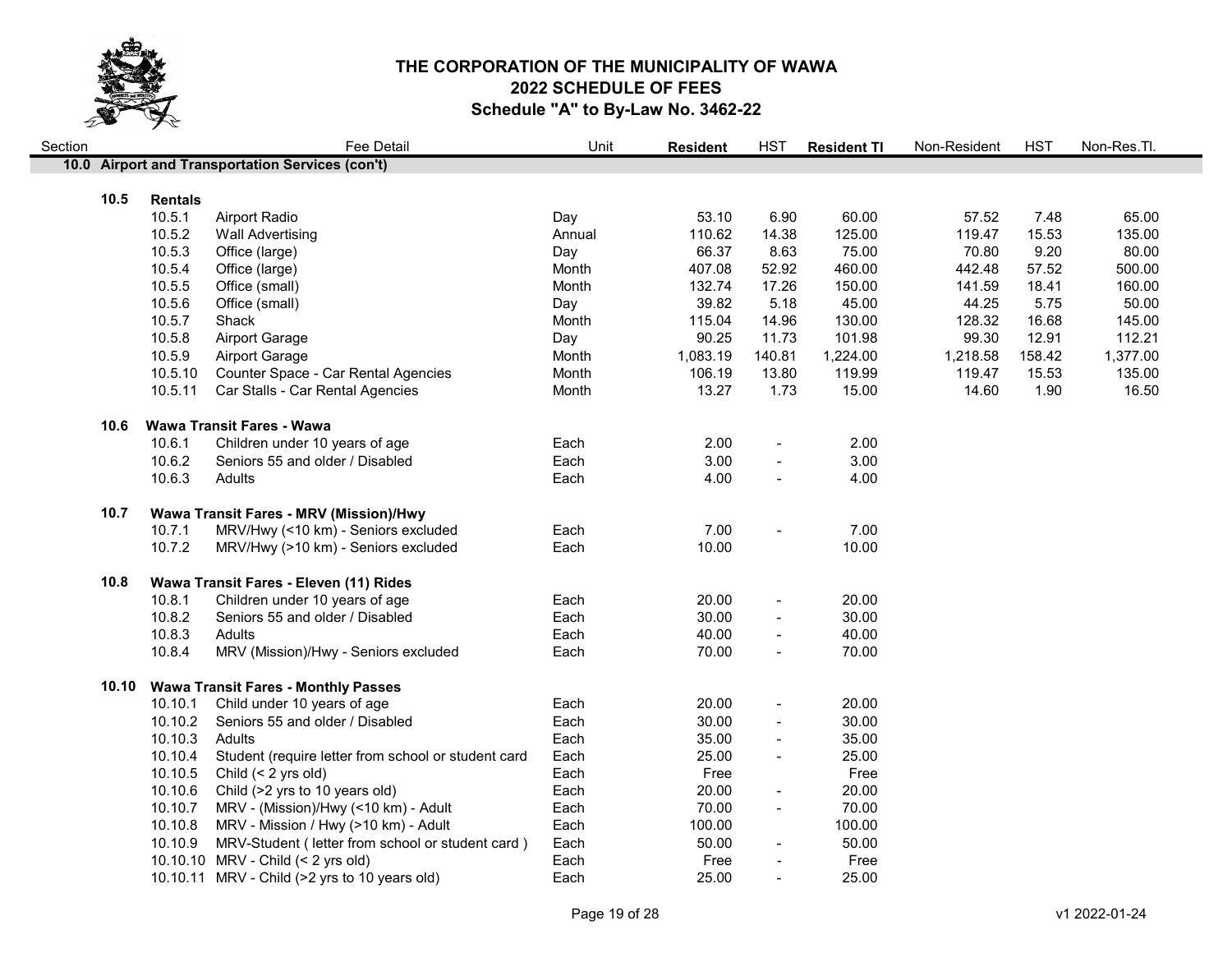

| Section |       |                                                     | Fee Detail                                                                                                                                                                                                                                              | Unit                                 | <b>Resident</b>                  | HST                             | <b>Resident TI</b>                                 | Non-Resident | <b>HST</b> | Non-Res.Tl.                                    |
|---------|-------|-----------------------------------------------------|---------------------------------------------------------------------------------------------------------------------------------------------------------------------------------------------------------------------------------------------------------|--------------------------------------|----------------------------------|---------------------------------|----------------------------------------------------|--------------|------------|------------------------------------------------|
|         |       |                                                     | 10.0 Airport and Transportation Services (con't)                                                                                                                                                                                                        |                                      |                                  |                                 |                                                    |              |            |                                                |
|         | 10.11 | 10.11.1<br>10.11.2<br>10.11.3<br>10.11.4<br>10.11.5 | <b>Wawa Transit Fares - Miscellaneous</b><br>Charter Rate - Monday to Friday<br>Charter Rate - Saturday - Sunday<br>Charter Rate - Statutory Holiday<br>Eleven (11) Rider Pass - Service Organizations<br>Non-Profit Charter (approved by Clerk or CAO) | Hour<br>Hour<br>Hour<br>Each<br>Each | 40.00<br>40.00<br>82.00<br>40.00 | 5.20<br>5.20<br>10.66<br>$\sim$ | 45.20<br>45.20<br>92.66<br>40.00<br>$\blacksquare$ |              |            | 2 events/year (ie. Rem. Day, LDHC LTC)-max 3 h |
|         |       |                                                     |                                                                                                                                                                                                                                                         |                                      |                                  |                                 |                                                    |              |            |                                                |
|         |       |                                                     | 11.0 Garbage and Landfill Services                                                                                                                                                                                                                      |                                      |                                  |                                 |                                                    |              |            |                                                |
|         | 11.1  |                                                     | <b>Tipping Fees - Common</b>                                                                                                                                                                                                                            |                                      |                                  |                                 |                                                    |              |            |                                                |
|         |       | 11.1.1                                              | Car Trunk - Per Bag - Maximum 3 Bags                                                                                                                                                                                                                    | Each                                 | 2.00                             |                                 | 2.00                                               |              |            |                                                |
|         |       | 11.1.2                                              | Car Trunk - Full Trunk                                                                                                                                                                                                                                  | Each                                 | 5.00                             |                                 | 5.00                                               |              |            |                                                |
|         |       | 11.1.3                                              | Mini-van                                                                                                                                                                                                                                                | 1/2 Load                             | 8.00                             |                                 | 8.00                                               |              |            |                                                |
|         |       | 11.1.4                                              | Mini-van                                                                                                                                                                                                                                                | <b>Full Load</b>                     | 12.00                            |                                 | 12.00                                              |              |            |                                                |
|         |       | 11.1.5                                              | <b>SUV</b>                                                                                                                                                                                                                                              | 1/2 Load                             | 8.00                             |                                 | 8.00                                               |              |            |                                                |
|         |       | 11.1.6                                              | SUV                                                                                                                                                                                                                                                     | <b>Full Load</b>                     | 12.00                            |                                 | 12.00                                              |              |            |                                                |
|         |       | 11.1.7                                              | Pickup Truck - 8 Ft Box Maximum                                                                                                                                                                                                                         | 1/2 Load                             | 20.00                            |                                 | 20.00                                              |              |            |                                                |
|         |       | 11.1.8                                              | Pickup Truck - 8 Ft Box Maximum                                                                                                                                                                                                                         | <b>Full Load</b>                     | 35.00                            |                                 | 35.00                                              |              |            |                                                |
|         |       | 11.1.9                                              | <b>Utility Trailer - Small</b>                                                                                                                                                                                                                          | Trailer                              | 20.00                            | $\blacksquare$                  | 20.00                                              |              |            |                                                |
|         |       | 11.1.10                                             | Trailer - 8 Ft Box Maximum                                                                                                                                                                                                                              | 1/2 Load                             | 20.00                            |                                 | 20.00                                              |              |            |                                                |
|         |       | 11.1.11                                             | Trailer - 8 Ft Box Maximum                                                                                                                                                                                                                              | Full Load                            | 35.00                            |                                 | 35.00                                              |              |            |                                                |
|         |       | 11.1.12                                             | Trailer - 8 Ft to 14 Ft                                                                                                                                                                                                                                 | 1/2 Load                             | 40.00                            |                                 | 40.00                                              |              |            |                                                |
|         |       | 11.1.13                                             | Trailer - 8 Ft to 14 Ft                                                                                                                                                                                                                                 | <b>Full Load</b>                     | 75.00                            | $\sim$                          | 75.00                                              |              |            |                                                |
|         |       | 11.1.14                                             | Single Axle Dump Truck                                                                                                                                                                                                                                  | Load                                 | 135.00                           | $\blacksquare$                  | 135.00                                             |              |            |                                                |
|         |       | 11.1.16                                             | <b>Tandem Axle Dump Truck</b>                                                                                                                                                                                                                           | Load                                 | 185.00                           |                                 | 185.00                                             |              |            |                                                |
|         |       | 11.1.17                                             | Tri-Axle Dump Truck                                                                                                                                                                                                                                     | Load                                 | 260.00                           |                                 | 260.00                                             |              |            |                                                |
|         |       | 11.1.18                                             | Tri-Axle Dump Trailer                                                                                                                                                                                                                                   | Load                                 | 350.00                           |                                 | 350.00                                             |              |            |                                                |
|         |       | 11.1.19                                             | Tanks - All                                                                                                                                                                                                                                             | Gallon                               | 1.00                             |                                 | 1.00                                               |              |            |                                                |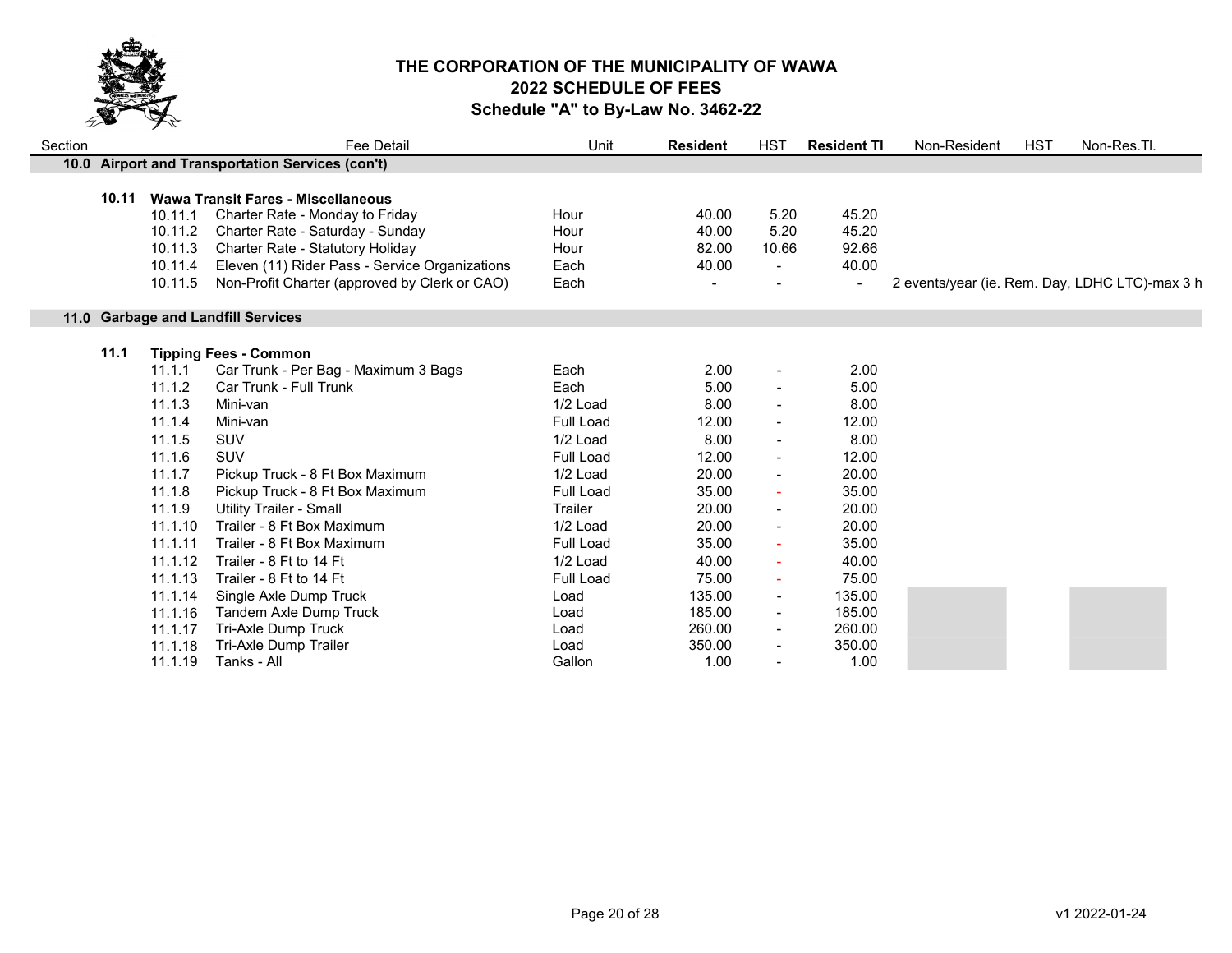

| Section |      | $\lambda$    | <b>Fee Detail</b>                                                                                                                   | Unit             | <b>Resident</b> | HST            | <b>Resident TI</b> | Non-Resident | <b>HST</b> | Non-Res.Tl. |
|---------|------|--------------|-------------------------------------------------------------------------------------------------------------------------------------|------------------|-----------------|----------------|--------------------|--------------|------------|-------------|
|         |      |              | 11.0 Garbage and Landfill Services                                                                                                  |                  |                 |                |                    |              |            |             |
|         | 11.2 |              | <b>Tipping Fees - Demolition</b>                                                                                                    |                  |                 |                |                    |              |            |             |
|         |      | 11.2.1       | Car Trunk - Per Bag - Maximum 3 Bags                                                                                                | Each             | 5.00            |                | 5.00               |              |            |             |
|         |      | 11.2.2       | Car Trunk - Full Trunk                                                                                                              | Each             | 17.00           |                | 17.00              |              |            |             |
|         |      | 11.2.3       | Mini-van                                                                                                                            | 1/2 Load         | 28.00           |                | 28.00              |              |            |             |
|         |      | 11.2.4       | Mini-van                                                                                                                            | Full Load        | 42.00           |                | 42.00              |              |            |             |
|         |      | 11.2.5       | <b>SUV</b>                                                                                                                          | 1/2 Load         | 28.00           |                | 28.00              |              |            |             |
|         |      | 11.2.6       | SUV                                                                                                                                 | Full Load        | 42.00           |                | 42.00              |              |            |             |
|         |      | 11.2.7       | Pickup Truck - 8 Ft Box Maximum                                                                                                     | 1/2 Load         | 60.00           | $\blacksquare$ | 60.00              |              |            |             |
|         |      | 11.2.8       | Pickup Truck - 8 Ft Box Maximum                                                                                                     | Full Load        | 120.00          | $\blacksquare$ | 120.00             |              |            |             |
|         |      | 11.2.9       | <b>Utility Trailer - Small</b>                                                                                                      | Trailer          | 28.00           |                | 28.00              |              |            |             |
|         |      | 11.2.10      | Trailer - 8 Ft Box Maximum                                                                                                          | 1/2 Load         | 60.00           | $\blacksquare$ | 60.00              |              |            |             |
|         |      | 11.2.11      | Trailer - 8 Ft Box Maximum                                                                                                          | <b>Full Load</b> | 120.00          | $\blacksquare$ | 120.00             |              |            |             |
|         |      | 11.2.12      | Trailer - 8 Ft to 14 Ft                                                                                                             | 1/2 Load         | 120.00          | $\blacksquare$ | 120.00             |              |            |             |
|         |      |              | 11.2.13 Trailer - 8 Ft to 14 Ft                                                                                                     | Full Load        | 240.00          | $\blacksquare$ | 240.00             |              |            |             |
|         |      |              | 11.2.14 Single Axle Dump Truck                                                                                                      | Load             | 350.00          |                | 350.00             |              |            |             |
|         |      | 11.2.15      | Tandem Axle Dump Truck                                                                                                              | Load             | 525.00          | $\blacksquare$ | 525.00             |              |            |             |
|         |      | 11.2.16      | Tri-Axle Dump Truck                                                                                                                 | Load             | 630.00          | $\blacksquare$ | 630.00             |              |            |             |
|         |      | 11.2.17      | Tri-Axle Dump Trailer                                                                                                               | Load             | 750.00          | $\blacksquare$ | 750.00             |              |            |             |
|         |      | 11.2.18      | Tanks - All                                                                                                                         | Gallon           |                 |                |                    |              |            |             |
|         |      |              |                                                                                                                                     |                  |                 |                |                    |              |            |             |
|         | 11.3 | <b>Tires</b> |                                                                                                                                     |                  |                 |                |                    |              |            |             |
|         |      | 11.3.1       | See Schedule "C" for details and fees                                                                                               |                  |                 |                |                    |              |            |             |
|         |      |              |                                                                                                                                     |                  |                 |                |                    |              |            |             |
|         | 11.4 |              | <b>White Metal / Appliances</b>                                                                                                     |                  |                 |                |                    |              |            |             |
|         |      |              | Freon must be removed & tagged by licensed technician                                                                               |                  |                 |                |                    |              |            |             |
|         |      | 11.4.1       | All                                                                                                                                 | Each             | 14.00           |                | 14.00              |              |            |             |
|         | 11.5 |              | Contaminated and Demolition Materials - See Director of Infrastructure Services for Approval                                        |                  |                 |                |                    |              |            |             |
|         |      | 11.5.1       | <b>Tandem Dump Truck</b>                                                                                                            | Load             | 550.00          |                |                    |              |            |             |
|         |      | 11.5.2       | Tri-Axle Dump Truck                                                                                                                 | Load             | 650.00          |                |                    |              |            |             |
|         |      | 11.5.3       | Tri-Axle Dump Trailer                                                                                                               | Load             | 750.00          |                |                    |              |            |             |
|         |      |              |                                                                                                                                     |                  |                 |                |                    |              |            |             |
|         | 11.6 |              | <b>Additional Garbage Collection costs</b>                                                                                          |                  |                 |                |                    |              |            |             |
|         |      | 11.6.1       | Additional Collection Costs**                                                                                                       | Per cubic yard   | 8.25            |                | 8.25               |              |            |             |
|         |      |              | **the collection of additional waste in excess of the bylaw is completed and billed accordingly by the refuse collection contractor |                  |                 |                |                    |              |            |             |
|         |      |              |                                                                                                                                     |                  |                 |                |                    |              |            |             |
|         | 11.7 |              | <b>Contractors Bins</b><br>40 Yard Bin                                                                                              | <b>Bin</b>       | 340.00          |                | 340.00             |              |            |             |
|         |      | 11.7.1       |                                                                                                                                     | <b>Bin</b>       | 255.00          |                | 255.00             |              |            |             |
|         |      | 11.7.2       | 30 Yard Bin                                                                                                                         | Bin              |                 | $\blacksquare$ |                    |              |            |             |
|         |      | 11.7.3       | 20 Yard Bin                                                                                                                         | Bin              | 170.00          |                | 170.00             |              |            |             |
|         |      | 11.7.4       | Un-Numbered Bins See Director of I.S.                                                                                               |                  |                 |                |                    |              |            |             |
|         | 11.8 |              | <b>Non - Resident Users</b>                                                                                                         | see Director IS  |                 |                |                    |              |            |             |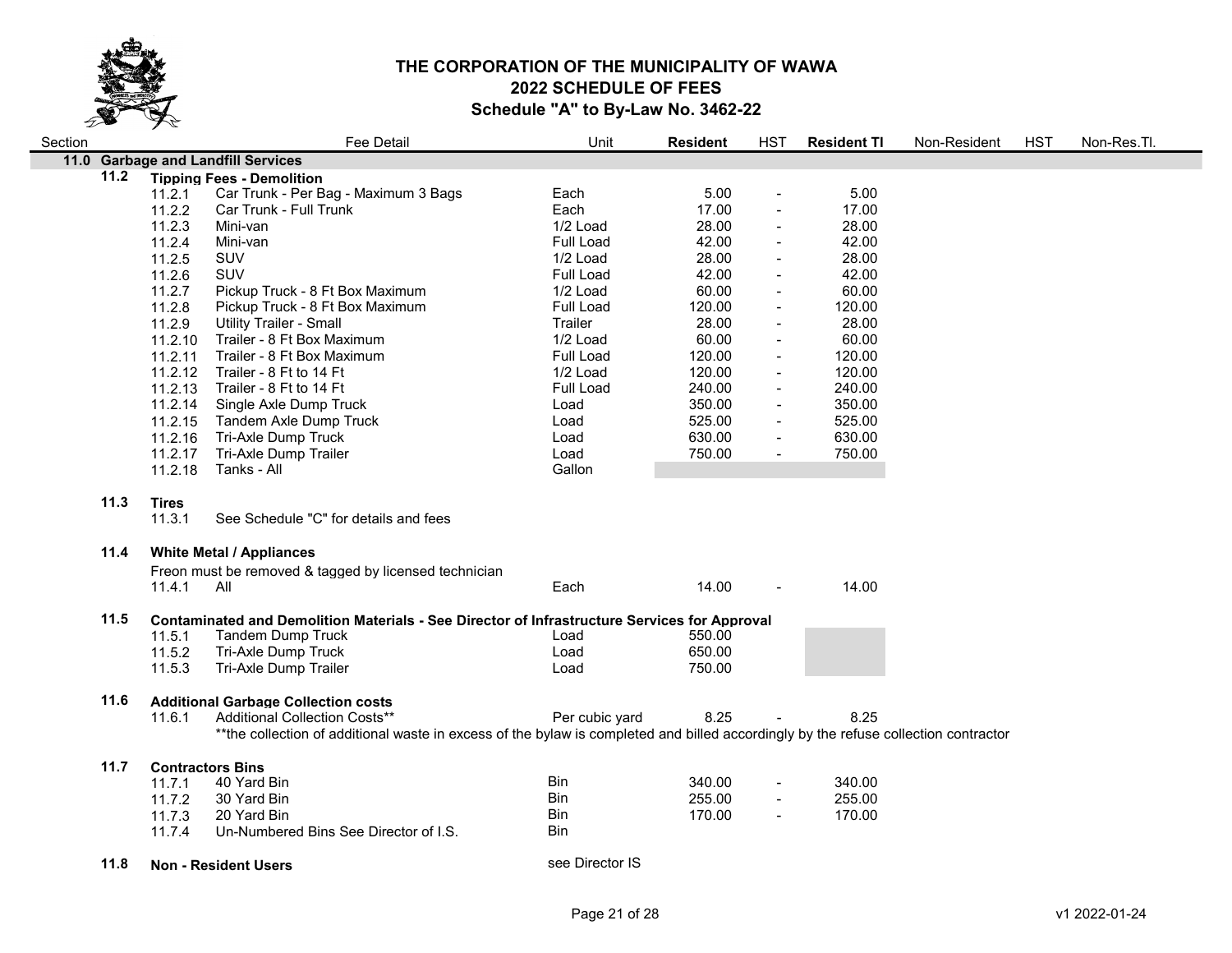

| Section |                                | <b>Fee Detail</b>                         | Unit | <b>Resident</b> | <b>HST</b> | <b>Resident TI</b> | Non-Resident | <b>HST</b> | Non-Res.Tl. |  |
|---------|--------------------------------|-------------------------------------------|------|-----------------|------------|--------------------|--------------|------------|-------------|--|
| 12.0    | <b>Infrastructure Services</b> |                                           |      |                 |            |                    |              |            |             |  |
|         | 12.1<br><b>Equipment Rates</b> |                                           |      |                 |            |                    |              |            |             |  |
|         | 12.1.1                         | Water & Sewer Service Truck (4501)        | Hour | 57.00           | 7.41       | 64.41              | 140.00       | 18.20      | 158.20      |  |
|         | 12.1.2                         | Water & Sewer Service Truck (4500)        | Hour | 57.00           | 7.41       | 64.41              | 140.00       | 18.20      | 158.20      |  |
|         | 12.1.3                         | Sterling Truck (3101)                     | Hour | 125.00          | 16.25      | 141.25             | 315.00       | 40.95      | 355.95      |  |
|         | 12.1.4                         | Sterling Truck w/plow 1988 (3101)         | Hour | 145.00          | 18.85      | 163.85             | 365.00       | 47.45      | 412.45      |  |
|         | 12.1.5                         | 3/4 Ton Truck-4x4 (3109)                  | Hour | 67.00           | 8.71       | 75.71              | 165.00       | 21.45      | 186.45      |  |
|         | 12.1.6                         | 2015 Freightliner Dump Only (3103)        | Hour | 125.00          | 16.25      | 141.25             | 315.00       | 40.95      | 355.95      |  |
|         | 12.1.7                         |                                           | Hour | 145.00          | 18.85      | 163.85             | 365.00       | 47.45      | 412.45      |  |
|         |                                | 1999 Freightliner Dump with Sander (3103) |      |                 |            |                    |              |            |             |  |
|         | 12.1.8                         | All 1/2 Ton Truck (3105/3107/3108)        | Hour | 47.00           | 6.11       | 53.11              | 123.00       | 15.99      | 138.99      |  |
|         | 12.1.9                         | Compactor (3242)                          | Hour | 35.00           | 4.55       | 39.55              | 87.50        | 11.38      | 98.88       |  |
|         | 12.1.10                        | Sweeper (3234)                            | Hour | 125.00          | 16.25      | 141.25             | 315.00       | 40.95      | 355.95      |  |
|         | 12.1.11                        | JD Loader (3225)                          | Hour | 170.00          | 22.10      | 192.10             | 440.00       | 57.20      | 497.20      |  |
|         | 12.1.12                        | Air Compressor (3235)                     | Day  | 90.00           | 11.70      | 101.70             | 225.00       | 29.25      | 254.25      |  |
|         | 12.1.13                        | <b>Utility Trailer</b>                    | Day  | 35.00           | 4.55       | 39.55              | 87.50        | 11.38      | 98.88       |  |
|         | 12.1.14                        | <b>Flat Bed Trailer</b>                   | Day  | 176.99          | 23.01      | 200.00             | 176.99       | 23.01      | 200.00      |  |
|         | 12.1.15                        | Steamer (3232)                            | Hour | 80.00           | 10.40      | 90.40              | 200.00       | 26.00      | 226.00      |  |
|         | 12.1.16                        | Grader (3211)                             | Hour | 210.00          | 27.30      | 237.30             | 525.00       | 68.25      | 593.25      |  |
|         | 12.1.17                        | Snow Blower (3237)                        | Hour | 80.00           | 10.40      | 90.40              | 200.00       | 26.00      | 226.00      |  |
|         | 12.1.18                        | JD Tractor (3238)                         | Hour | 35.00           | 4.55       | 39.55              | 62.50        | 8.13       | 70.63       |  |
|         | 12.1.19                        | Backhoe (3239)                            | Hour | 135.00          | 17.55      | 152.55             | 340.00       | 44.20      | 384.20      |  |
|         | 12.1.20                        | Trackless (3241)                          | Hour | 93.00           | 12.09      | 105.09             | 235.00       | 30.55      | 265.55      |  |
|         | 12.1.21                        | Ford Tanker / Flusher (3104)              | Hour | 80.00           | 10.40      | 90.40              | 200.00       | 26.00      | 226.00      |  |
|         | 12.1.22                        | Sewer Rod Machine                         | Hour | 75.00           | 9.75       | 84.75              | 187.50       | 24.38      | 211.88      |  |
|         | 12.1.23                        | <b>Thawing Machine</b>                    | Hour | 47.00           | 6.11       | 53.11              | 115.00       | 14.95      | 129.95      |  |
|         | 12.1.24                        | SUV                                       | Hour | 47.00           | 6.11       | 53.11              | 115.00       | 14.95      | 129.95      |  |
|         | 12.1.25                        | Water & Sewer Camera                      | Hour | 75.00           | 9.75       | 84.75              | 187.50       | 24.38      | 211.88      |  |
|         | 12.2<br><b>Miscellaneous</b>   |                                           |      |                 |            |                    |              |            |             |  |
|         | 12.2.1                         | Oversize Load Permit                      | Each | 125.00          | 16.25      | 141.25             | 135.00       | 17.55      | 152.55      |  |
|         | 12.2.2                         | Abandoned Fish Huts Impound Fee           | Each | 110.00          | 14.30      | 124.30             | 125.00       | 16.25      | 141.25      |  |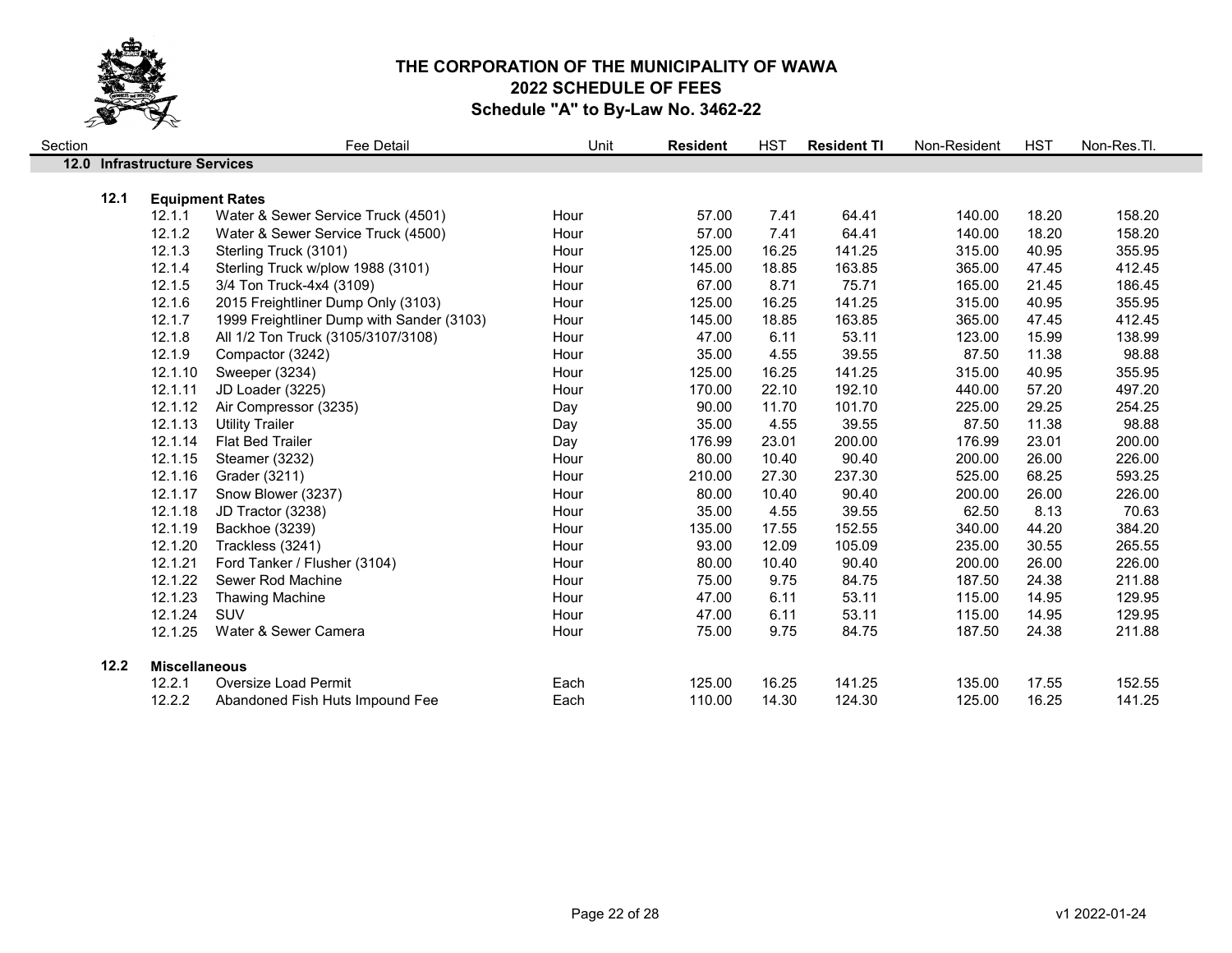

| Section |               |         | Fee Detail                                                  | Unit | <b>Resident</b> | <b>HST</b> | <b>Resident TI</b> | Non-Resident | <b>HST</b> | Non-Res.Tl. |  |
|---------|---------------|---------|-------------------------------------------------------------|------|-----------------|------------|--------------------|--------------|------------|-------------|--|
|         | 13.0 Cemetery |         |                                                             |      |                 |            |                    |              |            |             |  |
|         |               |         |                                                             |      |                 |            |                    |              |            |             |  |
|         | 13.1          |         | <b>Cemetery Lots (Interment Rights)</b>                     |      |                 |            |                    |              |            |             |  |
|         |               | 13.1.1  | Adult - Lot                                                 | Each | 250.00          | 32.50      | 282.50             |              |            |             |  |
|         |               | 13.1.2  | Adult - Care & Maintenance Fund                             | Each | 290.00          | 37.70      | 327.70             |              |            |             |  |
|         |               | 13.1.3  | Infant - Lot                                                | Each | 150.00          | 19.50      | 169.50             |              |            |             |  |
|         |               | 13.1.4  | Infant - Care & Maintenance Fund                            | Each | 175.00          | 22.75      | 197.75             |              |            |             |  |
|         |               | 13.1.5  | Niche                                                       | Each | 150.00          | 19.50      | 169.50             |              |            |             |  |
|         |               | 13.1.6  | Niche - Care & Maintenance Fund                             | Each | 165.00          | 21.45      | 186.45             |              |            |             |  |
|         | 13.2          |         | <b>Opening &amp; Closing (Interment/Disinterment Fees)</b>  |      |                 |            |                    |              |            |             |  |
|         |               | 13.2.1  | Adult - Monday to Friday 8:00 am - 3:00 pm                  | Each | 750.00          | 97.50      | 847.50             |              |            |             |  |
|         |               | 13.2.2  | Adult - Monday to Friday after 3:00 pm                      | Each | 950.00          | 123.50     | 1,073.50           |              |            |             |  |
|         |               | 13.2.3  | Adult - Saturday                                            | Each | 1,125.00        | 146.25     | 1,271.25           |              |            |             |  |
|         |               | 13.2.4  | Adult - Sundays/Holidays                                    | Each | 1,500.00        | 195.00     | 1,695.00           |              |            |             |  |
|         |               | 13.2.5  | Adult Disinterment/Reinterment                              | Each | 3,498.00        | 454.74     | 3,952.74           |              |            |             |  |
|         |               | 13.2.6  | Cremation - Monday to Friday 8:00am - 3:00 pm               | Each | 150.00          | 19.50      | 169.50             |              |            |             |  |
|         |               | 13.2.7  | Cremation - Monday to Friday after 3:00 pm                  | Each | 225.00          | 29.25      | 254.25             |              |            |             |  |
|         |               | 13.2.8  | Cremation - Saturday                                        | Each | 305.00          | 39.65      | 344.65             |              |            |             |  |
|         |               | 13.2.9  | Cremation - Sunday/Holidays                                 | Each | 500.00          | 65.00      | 565.00             |              |            |             |  |
|         |               | 13.2.10 | <b>Cremation Disinterment/Reinterment</b>                   | Each | 478.00          | 62.14      | 540.14             |              |            |             |  |
|         |               | 13.2.11 | Infant Casket - Monday to Friday 8:00am - 3:00 pm           | Each | 150.00          | 19.50      | 169.50             |              |            |             |  |
|         |               |         |                                                             |      |                 |            |                    |              |            |             |  |
|         |               | 13.2.12 | Infant Casket - Monday to Friday after 3:00 pm              | Each | 225.00          | 29.25      | 254.25             |              |            |             |  |
|         |               | 13.2.13 | Infant Casket - Saturday                                    | Each | 305.00          | 39.65      | 344.65             |              |            |             |  |
|         |               | 13.2.14 | Infant Casket - Sunday/Holidays                             | Each | 500.00          | 65.00      | 565.00             |              |            |             |  |
|         |               | 13.2.15 | Infant Casket Disinterment/Reinterment                      | Each | 478.00          | 62.14      | 540.14             |              |            |             |  |
|         |               | 13.2.16 | Niche Wall (Single) - Monday to Friday 8:00 am -<br>3:00 pm | Each | 600.00          | 78.00      | 678.00             |              |            |             |  |
|         |               | 13.2.17 | Niche Wall (Single) - Monday to Friday after 3:00<br>pm     | Each | 750.00          | 97.50      | 847.50             |              |            |             |  |
|         |               | 13.2.18 | Niche Wall (Single) - Saturday                              | Each | 900.00          | 117.00     | 1,017.00           |              |            |             |  |
|         |               | 13.2.19 | Niche Wall (Single) - Sundays/Holidays                      | Each | 1,200.00        | 156.00     | 1,356.00           |              |            |             |  |
|         |               | 13.2.20 | Niche Wall (Single) Disinterment/Reinterment                | Each | 185.00          | 24.05      | 209.05             |              |            |             |  |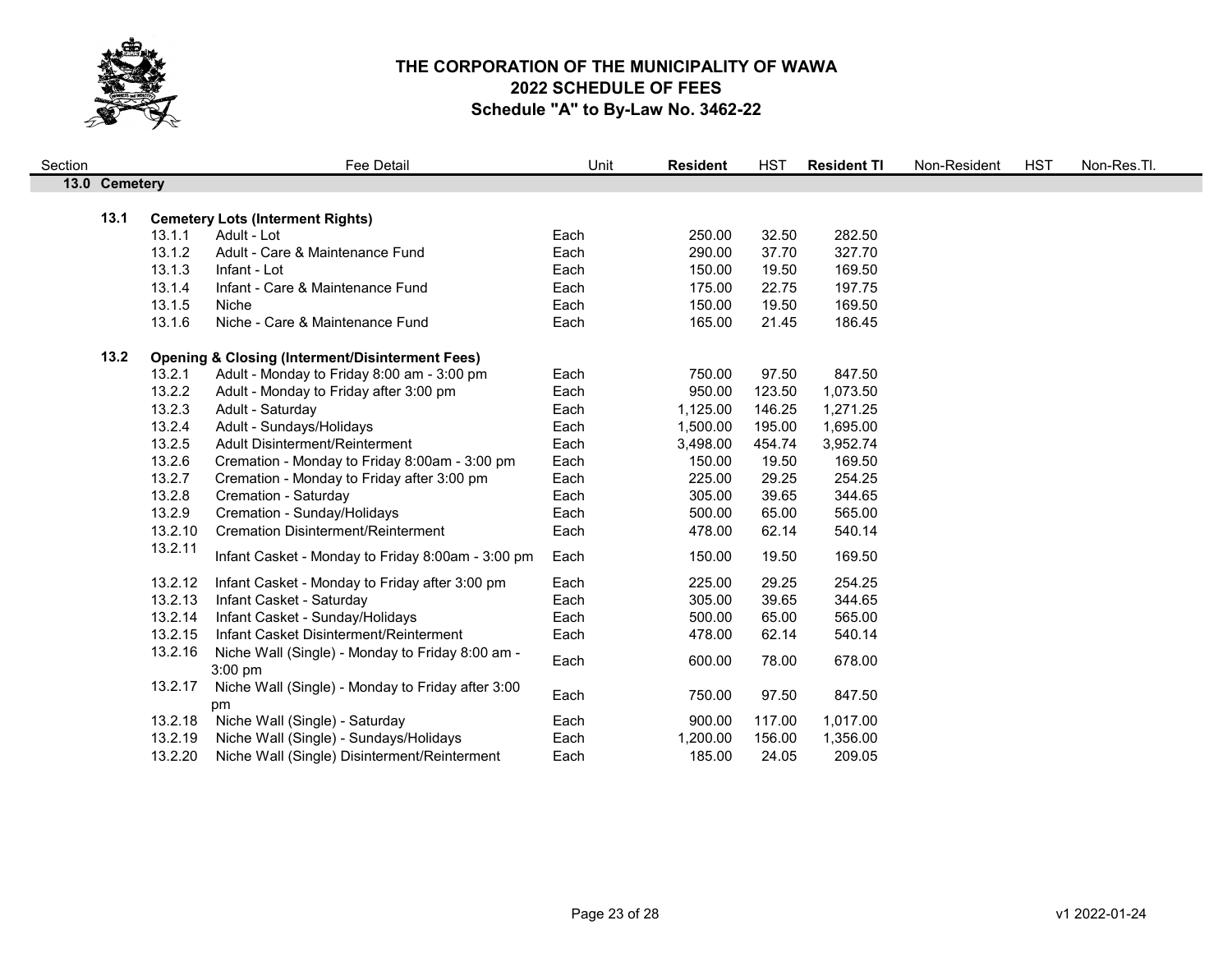

| Section |                             |         | Fee Detail                                                                                                | Unit | <b>Resident</b> | HST    | <b>Resident TI</b> | Non-Resident | HST | Non-Res.Tl. |
|---------|-----------------------------|---------|-----------------------------------------------------------------------------------------------------------|------|-----------------|--------|--------------------|--------------|-----|-------------|
| 13.0    | <b>Cemetery (continued)</b> |         |                                                                                                           |      |                 |        |                    |              |     |             |
|         |                             |         |                                                                                                           |      |                 |        |                    |              |     |             |
|         |                             | 13.2.21 | Niche Wall (Companion) - Monday to Friday 8:00<br>am - 3:00 pm                                            | Each | 1,200.00        | 156.00 | 1,356.00           |              |     |             |
|         |                             | 13.2.22 | Niche Wall (Companion) - Monday to Friday after<br>$3:00$ pm                                              | Each | 1,500.00        | 195.00 | 1,695.00           |              |     |             |
|         |                             | 13.2.23 | Niche Wall (Companion) - Saturday                                                                         | Each | 1,800.00        | 234.00 | 2,034.00           |              |     |             |
|         |                             | 13.2.24 | Niche Wall (Companion) - Sundays/Holidays                                                                 | Each | 2,400.00        | 312.00 | 2,712.00           |              |     |             |
|         |                             | 13.2.25 | Niche Wall (Companion) Disinterment/Reinterment                                                           | Each | 370.00          | 48.10  | 418.10             |              |     |             |
|         |                             | 13.2.26 | Shells over Feet Wide (additional fee)                                                                    | Each | \$150.00        | 19.50  | 169.50             |              |     |             |
|         | 13.3                        |         | <b>Monument Care &amp; Maintenance Fund</b>                                                               |      |                 |        |                    |              |     |             |
|         |                             | 13.3.1  | Flat Marker less than 173 square inches                                                                   | Each | N/C             |        | N/C                |              |     |             |
|         |                             | 13.3.2  | Flat Marker at least 173 square inches)                                                                   | Each | 100.00          | 13.00  | 113.00             |              |     |             |
|         |                             | 13.3.3  | Upright Marker measuring 4' or less in height, and<br>four (4) feet or less in length, including the base | Each | 200.00          | 26.00  | 226.00             |              |     |             |
|         |                             | 13.3.4  | Upright Marker measuring more than four (4) feet in<br>height or length, including the base               | Each | 400.00          | 52.00  | 452.00             |              |     |             |
|         | 13.4                        |         | <b>Miscellaneous</b>                                                                                      |      |                 |        |                    |              |     |             |
|         |                             | 13.4.1  | Winter Burials - December 1 to April 30                                                                   | Each | 2,250.00        | 292.50 | 2,542.50           |              |     |             |
|         |                             | 13.4.2  | Registration of Death Completion (form 17)                                                                | Each | N/C             |        |                    |              |     |             |
|         |                             | 13.4.3  | <b>Transfer of Interment Rights</b>                                                                       | Each | 20.00           | 2.60   | 22.60              |              |     |             |
|         |                             | 13.4.4  | Duplicate Certificate of Interment Rights                                                                 | Each | 20.00           | 2.60   | 22.60              |              |     |             |
|         |                             | 13.4.5  | Monument or Marker Staking Order Fee                                                                      | Each | 20.00           | 2.60   | 22.60              |              |     |             |
|         |                             | 13.4.6  | Out of Town Death Registration (burial permit)                                                            | Each | 13.27           | 1.73   | 15.00              |              |     |             |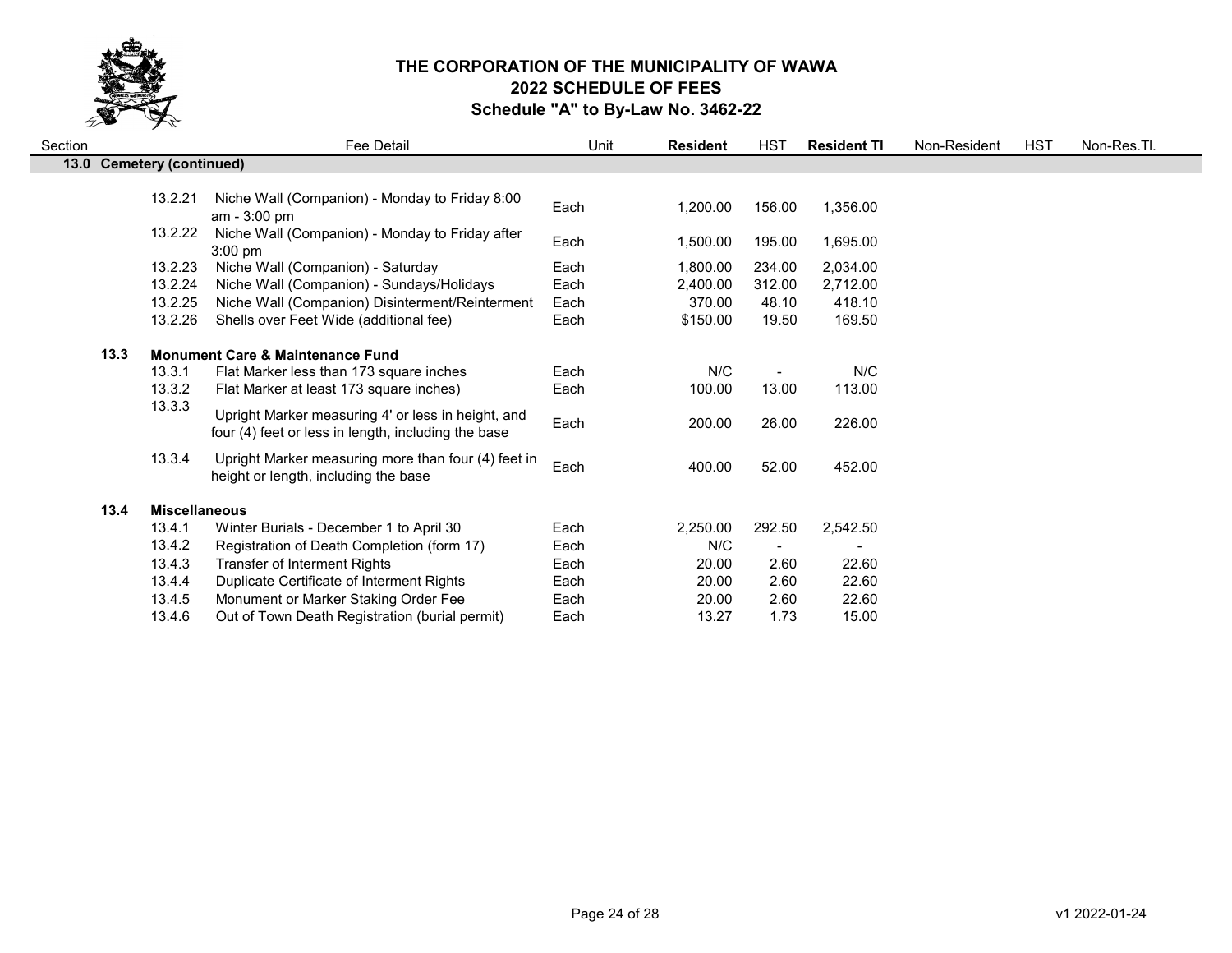

|                            | 14.0 Public Library  |                                            |            |       |                          |       |       |                          |       |
|----------------------------|----------------------|--------------------------------------------|------------|-------|--------------------------|-------|-------|--------------------------|-------|
| 14.1<br><b>Memberships</b> |                      |                                            |            |       |                          |       |       |                          |       |
|                            | 14.1.1               | Monthly                                    | Person     |       |                          |       | 10.00 | $\overline{\phantom{a}}$ | 10.00 |
|                            | 14.1.2               | Annual                                     | Person     |       |                          |       | 95.00 | $\overline{\phantom{0}}$ | 95.00 |
|                            | 14.1.3               | Membership Card Replacement                | Person     | 10.00 | $\blacksquare$           | 10.00 | 10.00 | $\overline{a}$           | 10.00 |
| 14.2                       | <b>Overdue Items</b> |                                            |            |       |                          |       |       |                          |       |
|                            | 14.2.1               | Adult Membership Three Week Loan Item      | item/daily | 0.20  | $\overline{\phantom{a}}$ | 0.20  |       |                          |       |
|                            | 14.2.2               | Child Membership Three Week Loan Item      | item/daily | 0.10  | $\blacksquare$           | 0.10  |       |                          |       |
|                            | 14.2.3               | Videos/DVD's                               | item/daily | 3.00  | $\overline{\phantom{a}}$ | 3.00  |       |                          |       |
|                            | 14.2.4               | Inter-Library Loan Materials               | item/daily | 1.00  |                          | 1.00  |       |                          |       |
|                            | 14.2.5               | Replacement Cost for Non-Returned Items    | each       |       | item replacement cost    |       |       |                          |       |
|                            | 14.2.6               | Adult Membership One Week Loan Item        | item/daily | 1.00  |                          |       |       |                          |       |
| 14.3                       | <b>Miscellaneous</b> |                                            |            |       |                          |       |       |                          |       |
|                            | 14.3.1               | Non-Pick up of Inter-Library Loan Material | Each       | 10.00 | $\blacksquare$           | 10.00 |       |                          |       |
|                            | 14.3.2               | Copy - Black Ink - letter                  | Copy/Page  | 0.30  | $\overline{\phantom{a}}$ | 0.30  |       |                          |       |
|                            | 14.3.3               | Copy - Colour Ink - letter                 | Copy/Page  | 0.60  | $\blacksquare$           | 0.60  |       |                          |       |
|                            | 14.3.4               | Copy - Black Ink - legal                   | Copy/Page  | 0.40  | $\blacksquare$           | 0.40  |       |                          |       |
|                            | 14.3.5               | Copy - Colour Ink - legal                  | Copy/Page  | 0.70  | $\blacksquare$           | 0.70  |       |                          |       |
|                            | 14.3.6               | Faxes - Send - 1st page                    | Page       | 2.50  | $\blacksquare$           | 2.50  |       |                          |       |
|                            | 14.3.7               | Faxes - Send - remaining pages             | Page       | 1.00  | $\blacksquare$           | 1.00  |       |                          |       |
|                            | 14.3.8               | Faxes - Receive                            | Page       | 1.00  | $\blacksquare$           | 1.00  |       |                          |       |
|                            | 14.3.9               | Printing - Black Ink                       | Page       | 0.25  | $\blacksquare$           | 0.25  |       |                          |       |
|                            | 14.3.10              | Printing - Colour Ink                      | Page       | 0.50  | $\blacksquare$           | 0.50  |       |                          |       |
|                            | 14.3.11              | Laminating - Letter Size                   | Page       | 2.00  | $\blacksquare$           | 2.00  |       |                          |       |
|                            | 14.3.12              | Laminating - Legal Size                    | Page       | 2.50  |                          | 2.50  |       |                          |       |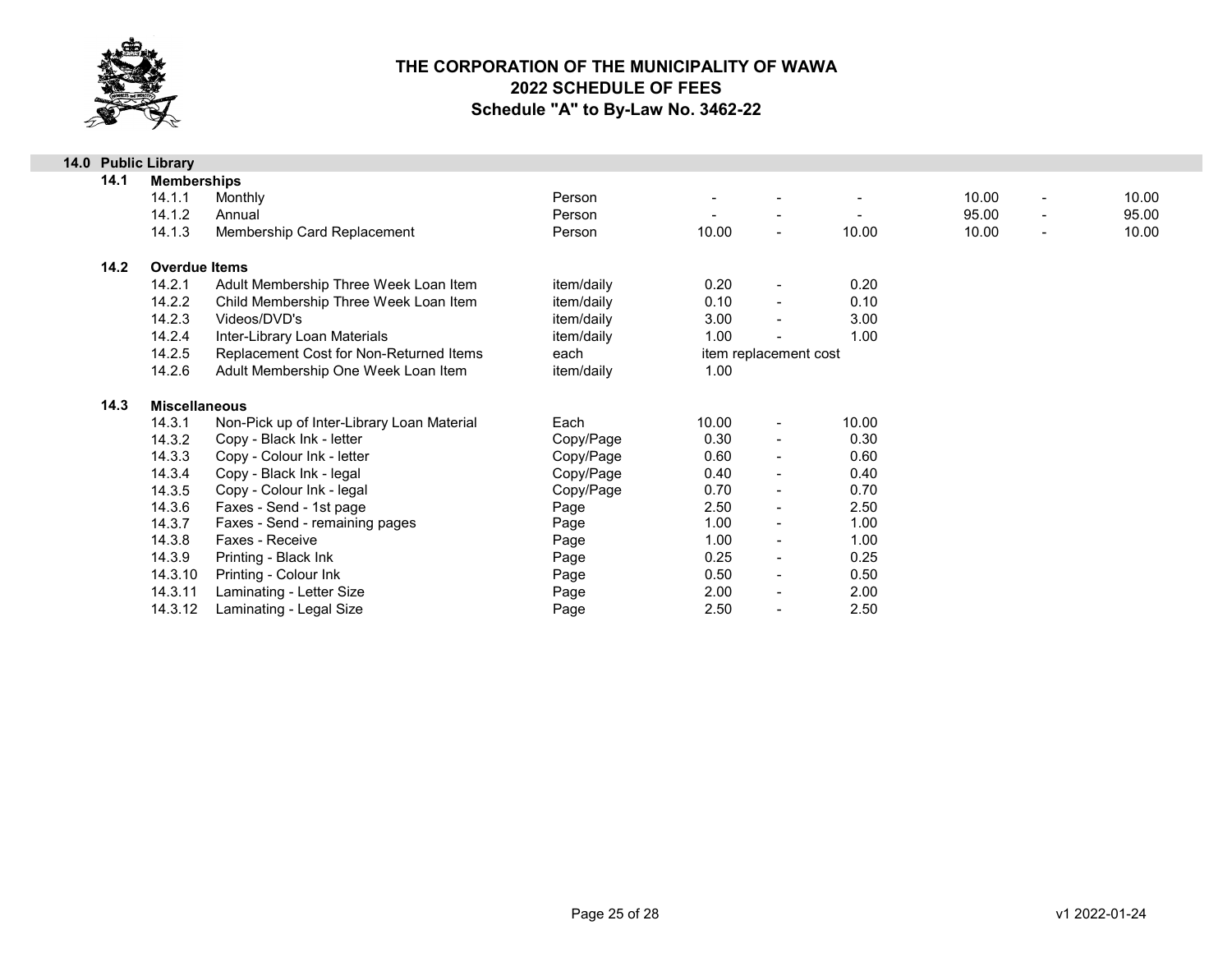

| 509.89<br>$\overline{\phantom{a}}$<br>254.94<br>$\sim$<br>509.89<br>$\overline{\phantom{a}}$ |
|----------------------------------------------------------------------------------------------|
|                                                                                              |
|                                                                                              |
|                                                                                              |
|                                                                                              |
|                                                                                              |
|                                                                                              |
|                                                                                              |
|                                                                                              |
|                                                                                              |
|                                                                                              |
|                                                                                              |
|                                                                                              |
|                                                                                              |
|                                                                                              |
|                                                                                              |
| 5.75<br>50.00                                                                                |
|                                                                                              |
|                                                                                              |
|                                                                                              |
| 44.57                                                                                        |
|                                                                                              |
| 205.00                                                                                       |
|                                                                                              |
|                                                                                              |
|                                                                                              |
|                                                                                              |
|                                                                                              |
|                                                                                              |
|                                                                                              |
|                                                                                              |
|                                                                                              |
|                                                                                              |
|                                                                                              |
|                                                                                              |
|                                                                                              |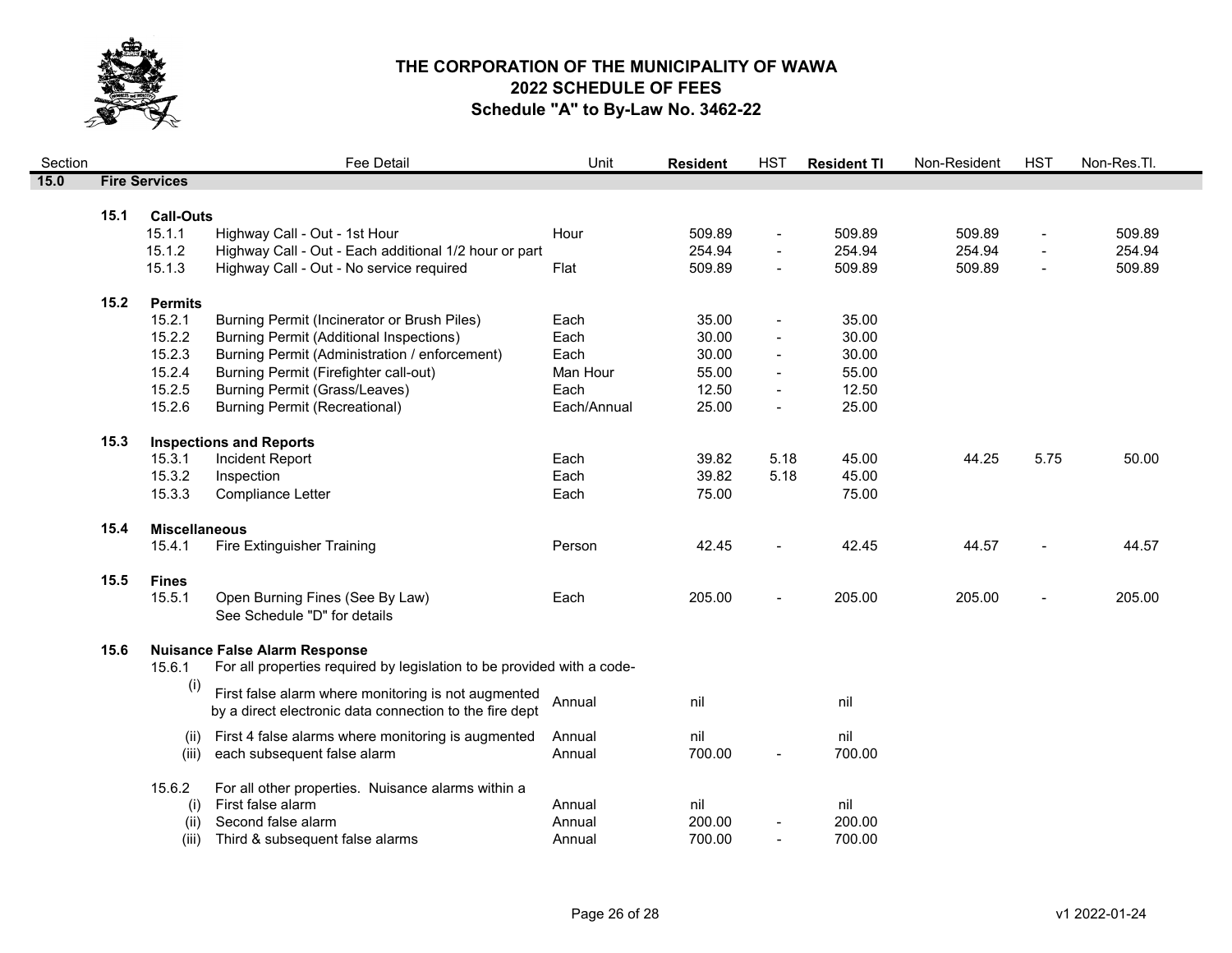

| Section |       |                                | Fee Detail                                                                                                                                                                                                                                                | Unit                       | <b>Resident</b>         | <b>HST</b>               | <b>Resident TI</b>      | Non-Resident | <b>HST</b> | Non-Res.Tl. |
|---------|-------|--------------------------------|-----------------------------------------------------------------------------------------------------------------------------------------------------------------------------------------------------------------------------------------------------------|----------------------------|-------------------------|--------------------------|-------------------------|--------------|------------|-------------|
| 15.0    |       |                                | <b>Fire Services (continued)</b>                                                                                                                                                                                                                          |                            |                         |                          |                         |              |            |             |
|         | 15.7  | 15.7.1<br>(i)                  | For responding to false alarms occurring as a result of work being performed on<br>For all properties required by legislation to be provided with a code-<br>Where monitoring is not augmented by a direct<br>electronic data connection to the fire dept | Each                       | 700.00                  | $\blacksquare$           | 700.00                  |              |            |             |
|         |       | (ii)                           | First false alarm where monitoring is augmented by<br>a direct electronic data connection to the fire dept.                                                                                                                                               | Annual                     | nil                     |                          | nil                     |              |            |             |
|         |       | (iii)                          | Each subsequent false alarm                                                                                                                                                                                                                               | Annual                     | 700.00                  |                          | 700.00                  |              |            |             |
|         |       | 15.7.2<br>(i)<br>(ii)<br>(iii) | For all other properties<br>First false alarm<br>Second false alarm<br>Third & subsequent false alarms                                                                                                                                                    | Annual<br>Annual<br>Annual | nil<br>200.00<br>700.00 | $\blacksquare$           | nil<br>200.00<br>700.00 |              |            |             |
|         | 15.8  |                                | For responding to false alarms occurring as a result of a                                                                                                                                                                                                 |                            |                         |                          |                         |              |            |             |
|         |       | 15.8.1                         | First false alarm for properties where monitoring is<br>not augmented by a direct electronic data connection Annual<br>to the fire dept.                                                                                                                  |                            |                         |                          | nil                     |              |            |             |
|         |       | 15.8.2                         | First 4 false alarms where monitoring is augmented<br>by a direct electronic data connection to the fire dept.                                                                                                                                            | Annual                     |                         |                          | nil                     |              |            |             |
|         |       | 15.8.3                         | Each subsequent false alarm                                                                                                                                                                                                                               | Annual                     | 700.00                  |                          | 700.00                  |              |            |             |
|         | 15.9  |                                | For attending at the scene of a motor vehicle accident or                                                                                                                                                                                                 |                            |                         |                          |                         |              |            |             |
|         |       | 15.9.1                         | for the first hour or any part thereof                                                                                                                                                                                                                    | per truck<br>dispatched    |                         |                          |                         | 488.40       |            | 488.40      |
|         |       | 15.9.2                         | for each additional one-half hour or part thereof                                                                                                                                                                                                         | per truck<br>dispatched    |                         |                          |                         | 244.20       |            | 244.20      |
|         | 15.10 |                                | For attending a non-emergency elevator incident                                                                                                                                                                                                           |                            |                         |                          |                         |              |            |             |
|         |       | 15.10.1                        | for the first hour or any part thereof                                                                                                                                                                                                                    | per truck<br>dispatched    | 509.89                  | $\overline{\phantom{a}}$ | 509.89                  | 509.89       |            | 509.89      |
|         |       |                                | 15.10.2 for each additional one-half hour or part thereof                                                                                                                                                                                                 | per truck<br>dispatched    | 254.94                  |                          | 254.94                  | 254.94       |            | 254.94      |